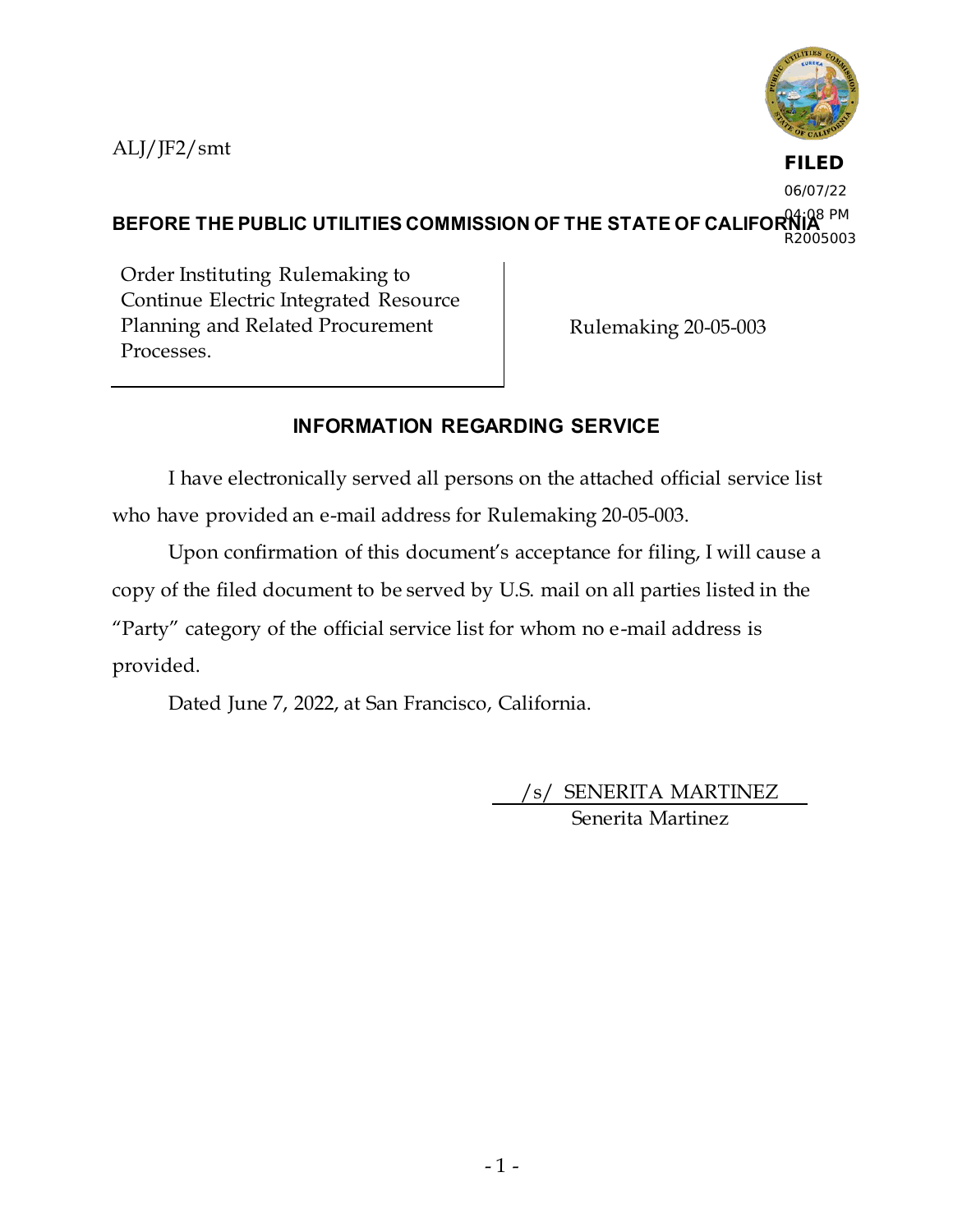# **N O T I C E**

Persons should notify the Process Office, Public Utilities Commission, 505 Van Ness Avenue, Room 2000, San Francisco, CA 94102, of any change of address to ensure that they continue to receive documents. You must indicate the proceeding number on the service list on which your name appears.

\* \* \* \* \* \* \* \* \* \* \* \* \* \* \* \* \* \* \* \* \* \* \* \* \* \* \* \* \* \* \* \* \* \* \* \* \* \* \* \* \* \* \* \* \* \*

The Commission's policy is to schedule hearings (meetings, workshops, etc.) in locations that are accessible to people with disabilities. To verify that a particular location is accessible, call: Calendar Clerk (415) 703-1203.

If specialized accommodations for the disabled are needed, e.g., sign language interpreters, those making the arrangements must call the Public Advisor at (415) 703-2074 or TDD# (415) 703-2032 five working days in advance of the event.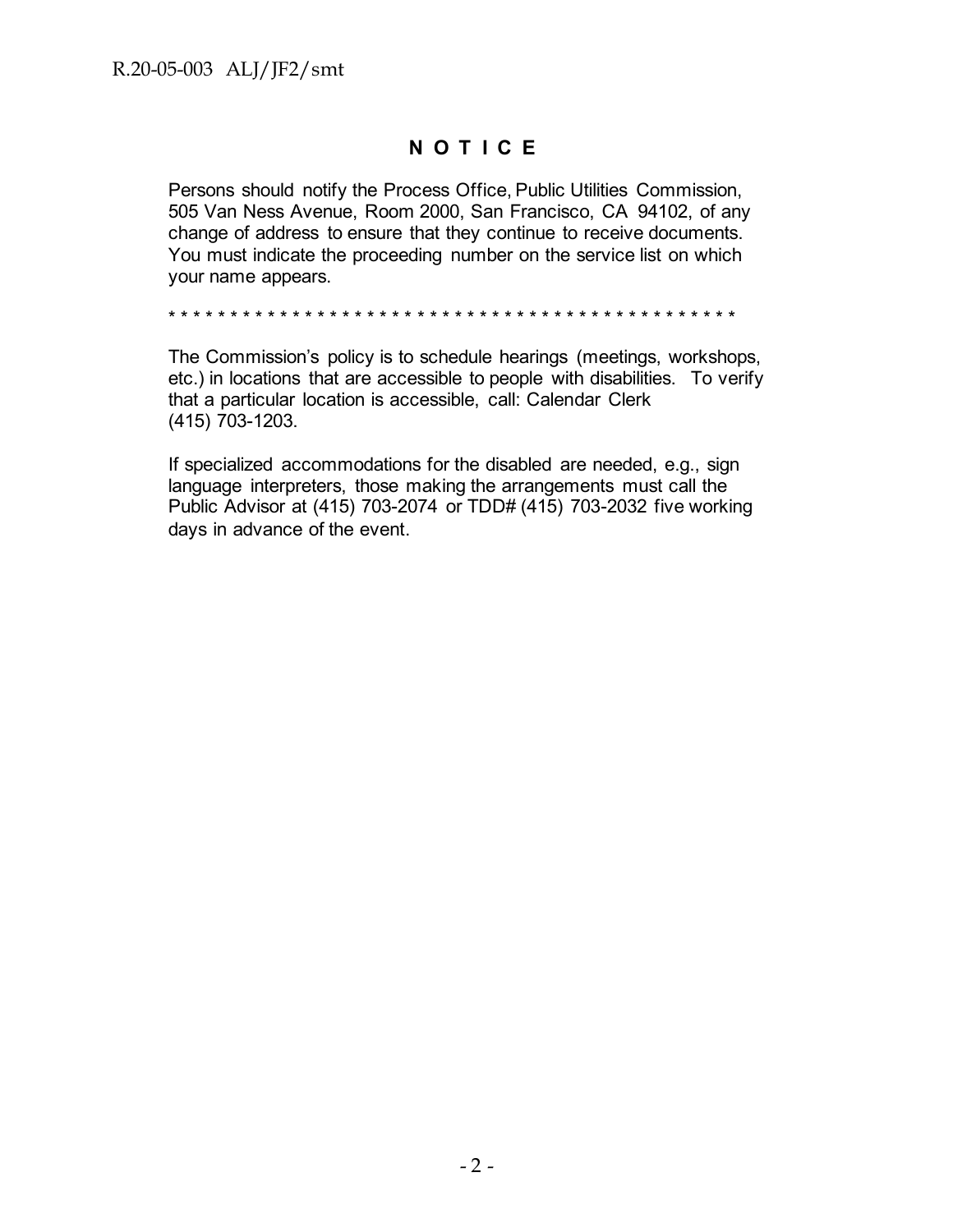## \*\*\*\*\*\*\*\*\*\*\*\* SERVICE LIST \*\*\*\*\*\*\*\*\*\*\* Last Updated on 07-JUN-2022 by: AMT R2005003 LIST

#### **\*\*\*\*\*\*\*\*\*\*\*\*\*\* PARTIES \*\*\*\*\*\*\*\*\*\*\*\*\*\***

Michael Mazur 3 PHASES RENEWABLES, LLC 1228 E. GRAND AVENUE EL SEGUNDO CA 90245 (310) 939-1283 MMazur@3phasesRenewables.com For: 3 Phases Renewables, Inc.

Mike Gatto

Attorney ACTIUM LLP 5419 HOLLYWOOD BOULEVARD, STE. C-356 LOS ANGELES CA 90027 (323) 819-0300 Mike@ActiumLLP.com For: Air Products and Chemicals, Inc.

Rachael E. Koss Attorney ADAMS BROADWELL JOSEPH & CARDOZO 601 GATEWAY BLVD., SUITE 1000 SOUTH SAN FRANCISCO CA 94080 (650) 589-1660 X13 RKoss@AdamsBroadwell.com For: Coalition of California Utility Employees

 $\mathcal{L}_\text{max}$  and the contract of the contract of the contract of the contract of the contract of the contract of the contract of the contract of the contract of the contract of the contract of the contract of the contrac

Rachael Koss Attorney ADAMS BROADWELL JOSEPH & CORDOZO 601 GATEWAY BLVD., STE. 1000 SOUTH SAN FRANCISCO CA 94080 (650) 589-1660 EXT13 RKoss@AdamsBroadwell.com For: California Unions for Reliable Energy

Daniel Waggoner Director ADVANCED ENERGY ECONOMY 1000 VERMONT AVE., N.W., 3RD FL. WASHINGTON DC 20005 (415) 799-3718 DWaggoner@AEE.net For: Advanced Energy Economy (AEE)

Michael Alcantar Counsel ALCANTAR LAW GROUP 1 BLACKFIELD DRIVE, STE. 135 TIBURON CA 94920 (415) 421-4143 MPA@Alcantar-Law.com For: Watson Cogeneration Company

Michael Alcantar ALCANTAR LAW GROUP 1 BLACKFIELD DRIVE NO. 135 TIBURON CA 94920 (415) 421-4143 mpa@alcantar-law.com For: Cogeneration Association of California

Vince Guntle

AMERICAN POWERNET MANAGEMENT, LP 45 COMMERCE DRIVE WYOMING PA 19610 (610) 372-8500 vguntle@americanpowernet.com For: American PowerNet Management, LP

 $\mathcal{L}_\text{max}$  and the contract of the contract of the contract of the contract of the contract of the contract of the contract of the contract of the contract of the contract of the contract of the contract of the contrac

Kevin Short General Mgr. ANZA ELECTRIC COOPERATIVE INC. 58470 US HIGHWAY 371 ANZA CA 92539 (951) 763-4333 X217 KevinS@AnzaElectric.org For: Anza Electric Cooperative

Kofi Antobam Director Of Finance APPLE VALLEY CHOICE ENERGY (AVCE) 14955 DALE EVANS PARKWAY APPLE VALLEY CA 92307 (760) 240-7000 kantobam@applevalley.org For: Apple Valley Choice Energy

 $\mathcal{L}_\text{max}$  and the contract of the contract of the contract of the contract of the contract of the contract of the contract of the contract of the contract of the contract of the contract of the contract of the contrac

Matthew Lloyd Dir - Energy Storge BAYWA R.E. SOLAR PROJECTS, LLC 18575 JAMBOREE ROAD, STE. 850 IRVINE CA 92612 (949) 372-7195 Matthew.Lloyd@Baywa-re.com For: BayWa r.e. Solar Projects, LLC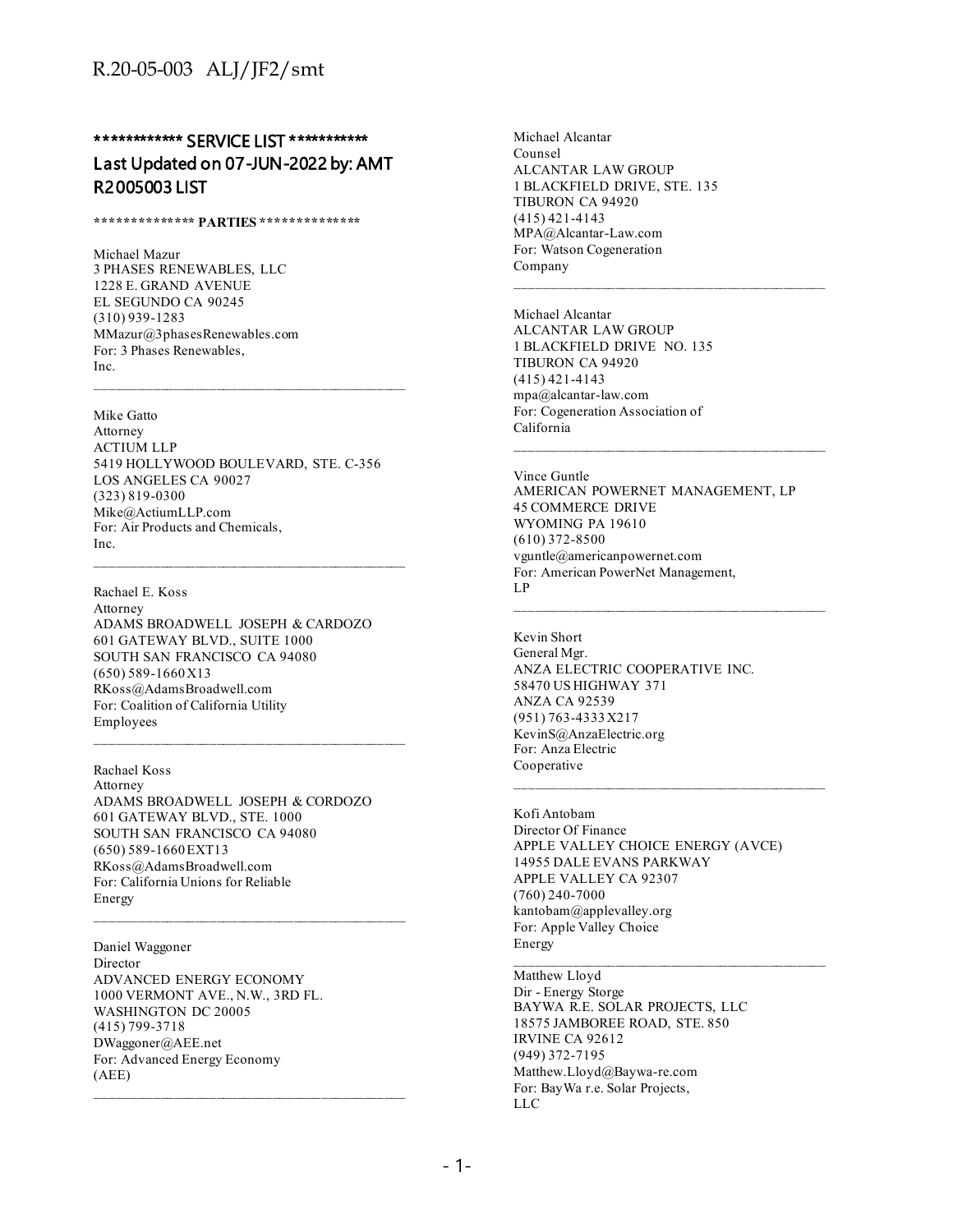Nquyen Quan BEAR VALLEY ELECTRIC SERVICE 630 E. FOOTHILL BLVD. SAN DIMAS CA 91773 (909) 394-3600 Nguyen.Quan@gswater.com For: Bear Valley Electric Service

Ryan M. Baron Attorney BEST BEST & KRIEGER LLP 18101 VON KARMAN AVE., SUITE 1000 IRVINE CA 92612 (949) 263-2600 Ryan.Baron@bbklaw.com For: Clean Power Alliance of Southern California

 $\mathcal{L}_\text{max}$  and the contract of the contract of the contract of the contract of the contract of the contract of the contract of the contract of the contract of the contract of the contract of the contract of the contrac

Ryan M. F. Baron Attorney BEST BEST & KRIEGER LLP 18101 VON KARMAN AVE, SUITE 1000 IRVINE CA 92612 (949) 263-6568 Ryan.Baron@bbklaw.com For: Orange County Power Authority

Ryan M. F. Baron Attorney BEST BEST & KRIEGER LLP 18101 VON KARMAN AVE., SUITE 1000 IRVINE CA 92612 (949) 263-2600 Ryan.Baron@bbklaw.com For: Desert Community Energy

Ryan M. F. Baron Attorney BEST BEST & KRIEGER, LLP 18101 VON KARMAN AVE., STE. 1000 IRVINE CA 92612 (949) 263-6568 Ryan.Baron@BBKlaw.com For: Western Community Energy

Julia A. Levin Executive Dir BIOENERGY ASSOCIATION OF CALIFORNIA PO BOX 6184 ALBANY CA 94706 (510) 610-1733 JLevin@BioenergyCa.org For: Bioenergy Association of California

 $\mathcal{L}_\text{max}$  and the contract of the contract of the contract of the contract of the contract of the contract of the contract of the contract of the contract of the contract of the contract of the contract of the contrac

David Peffer Attorney BRAUN BLAISING SMITH WYNNE, P.C. 555 CAPITOL MALL, STE. 570 SACRAMENTO CA 95814 (916) 326-5812 Peffer@BraunLegal.com For: City of Palmdale

David Peffer Attorney BRAUN BLAISING SMITH WYNNE, P.C. 555 CAPITOL MALL, SUITE 570 SACRAMENTO CA 95814 (916) 326-5812 Peffer@BraunLegal.com For: California Municipal Utilities Association

 $\mathcal{L}_\text{max}$  and the contract of the contract of the contract of the contract of the contract of the contract of the contract of the contract of the contract of the contract of the contract of the contract of the contrac

Josh Stoops Attorney BRAUN BLAISING SMITH WYNNE, P.C. 555 CAPITOL MALL, SUITE 570 SACRAMENTO CA 95814 (916) 326-5812 Stoops@BraunLegal.com For: California Choice Energy Authority

Scott Blaising Attorney BRAUN BLAISING SMITH WYNNE, PC 555 CAPITOL MALL, SUITE 570 SACRAMENTO CA 95814 (916) 326-5812 Blaising@BraunLegal.com For: Pioneer Community Energy

 $\mathcal{L}_\text{max}$  and the contract of the contract of the contract of the contract of the contract of the contract of the contract of the contract of the contract of the contract of the contract of the contract of the contrac

Scott Blaising Attorney BRAUN BLAISING SMITH WYNNE, PC 555 CAPITOL MALL, SUITE 570 SACRAMENTO CA 95814 (916) 326-5812 blaising@braunlegal.com For: Silicon Valley Clean Energy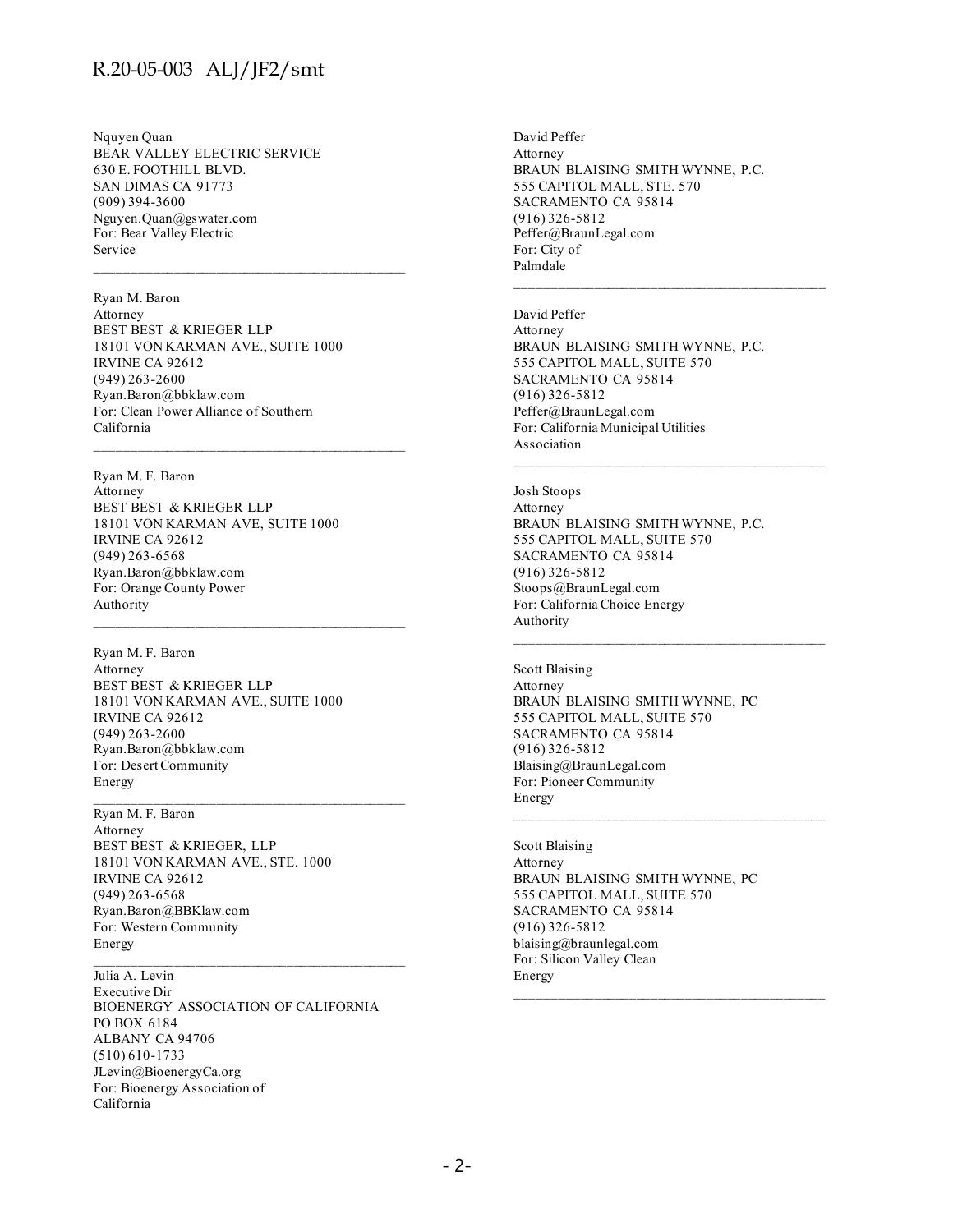Adam Stein, Ph.D Sr. Nuclear Analyst BREAKTHROUGH INSTITUTE 2054 UNIVERSITY AVENUE BERKELEY CA 94704 (725) 216-6439 Adam@TheBreakthrough.org For: The Breakthrough Institute

Stephen Greenleaf Sr. Dir. - Regulatory And Policy BROOKFIELD RENEWABLE TRADING & MARKETING 1568 OGLALA STREET SOUTH LAKE TAHOE CA 96150 (916) 802-5420 Steve.Greenleaf@BrookfieldRenewable.com For: Brookfield Renewable Trading and Marketing LP

Nora Sheriff Attorney BUCHALTER, A PROFESSIONAL CORPORATION 55 SECOND STREET, STE 1700 SAN FRANCISCO CA 94105 (415) 227-3551 NSheriff@Buchalter.com For: California Large Energy Consumers Association (CLECA)

Nora Sheriff Attorney BUCHALTER, A PROFESSIONAL CORPORATION 55 SECOND STREET, SUITE 1700 SAN FRANCISCO CA 94105 (415) 227-3551 NSheriff@Buchalter.com For: Energy Producers and Users Coalition

 $\mathcal{L}_\text{max}$  and the contract of the contract of the contract of the contract of the contract of the contract of the contract of the contract of the contract of the contract of the contract of the contract of the contrac

Brian Ring Assistant Chief Administrative Officer BUTTE CHOICE ENERGY AUTHORITY 23 COUNTY CENTER DRIVE OROVILLE CA 95965 (530) 552-3311 bring@buttecounty.net For: Butte Choice Energy

Ryan Cherry Coalition Mgr. C. O. R. D. 1 EAST LIBERTY ST., STE. 444 RENO NV 89501 (775) 857-9000 RCherry@SBStrategic.com For: Coalition for the Optimization of Renewable Development (C.O.R.D.)

Greg Wikler Exe. Dir CA EFFICIENCY + DEMAND MGMT. COUNCIL 1111 BROADWAY, STE. 300 OAKLAND CA 94607 (925) 286-1710 Policy@CEDMC.org For: California Efficiency + Demand Management Council

 $\mathcal{L}_\text{max}$  and the contract of the contract of the contract of the contract of the contract of the contract of the contract of the contract of the contract of the contract of the contract of the contract of the contrac

Deborah Behles Of Counsel CALIF. ENVIRONMENTAL JUSTICE ALLIANCE 2912 DIAMOND STREET, NO. 162 SAN FRANCISCO CA 94131 (415) 841-3304 Deborah.Behles@gmail.com For: California Environmental Justice Alliance (CEJA)

Evelyn Kahl General Counsel CALIFORNIA COMMUNITY CHOICE ASSOCIATION ONE CONCORD CENTER 2300 CLAYTON ROAD, SUITE 1150 CONCORD CA 94520 (415) 254-5454 Regulatory@cal-cca.org For: California Community Choice Association

 $\mathcal{L}_\text{max}$  and the contract of the contract of the contract of the contract of the contract of the contract of the contract of the contract of the contract of the contract of the contract of the contract of the contrac

Alex Morris Executive Dir CALIFORNIA ENERGY STORAGE ALLIANCE 2150 ALLSTON WAY, SUITE 400 BERKELEY CA 94704 (510) 665-7811 CESA\_Regulatory@StorageAlliance.org For: California Energy Storage Alliance (CESA)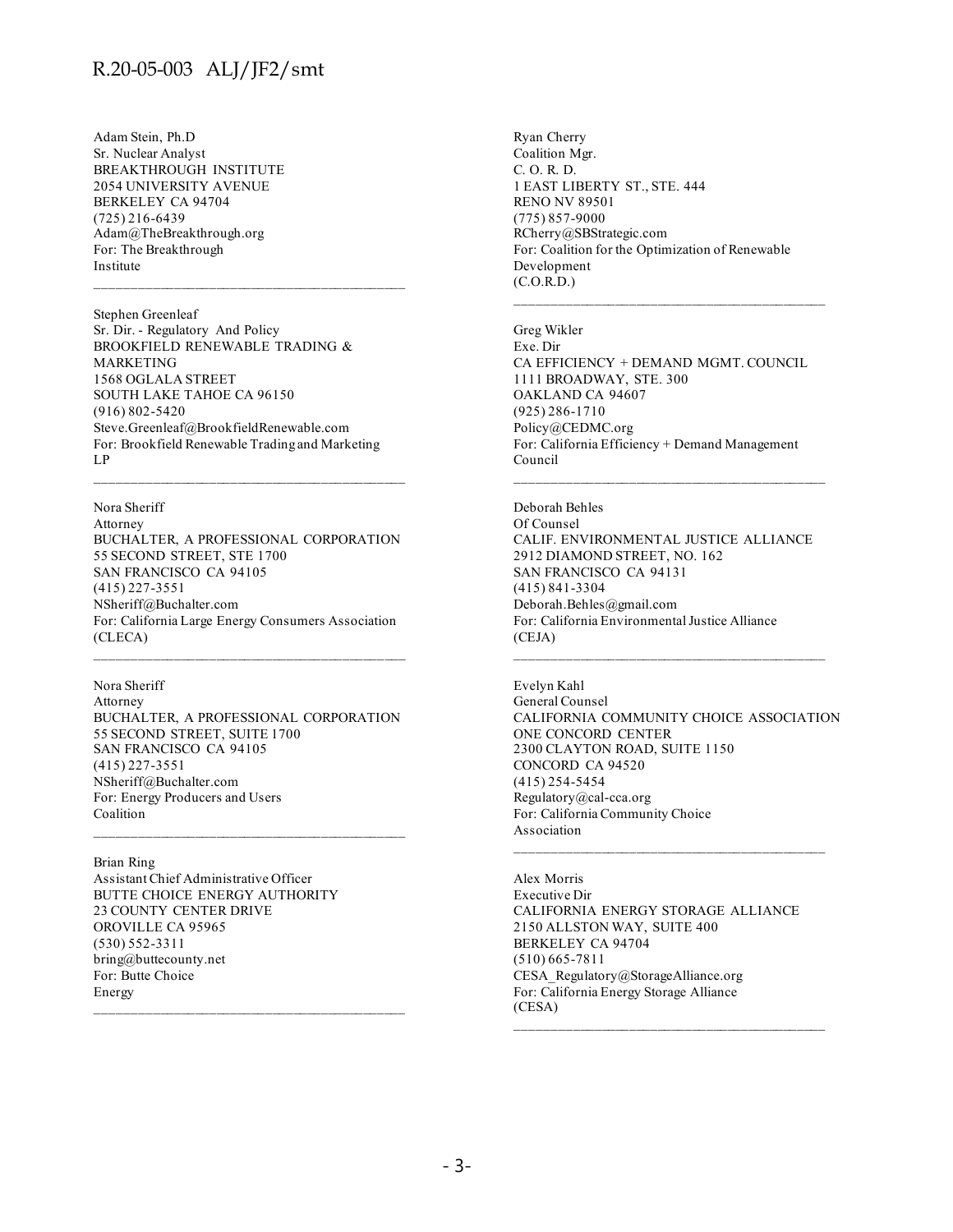Emanuel Wagner Deputy Dir CALIFORNIA HYDROGEN BUSINESS COUNCIL 18847 VIA SERENO YORBA LINDA CA 92866 (310) 455-6095 EWagner@CaliforniaHydrogen.org For: California Hydrogen Business Council (CHBC)

 $\mathcal{L}_\text{max}$  and the contract of the contract of the contract of the contract of the contract of the contract of the contract of the contract of the contract of the contract of the contract of the contract of the contrac

Sarah Kozal CALIFORNIA ISO 250 OUTCROPPING WAY FOLSOM CA 95814 SKozal@caiso.com For: Electrochaea Corporation  $\mathcal{L}_\text{max}$  and the contract of the contract of the contract of the contract of the contract of the contract of the contract of the contract of the contract of the contract of the contract of the contract of the contrac

Marty R. Walicki CALIFORNIA WESTERN GRID DEVELOPMENT LLC 2112 EAST GRANSON JACKSON MI 49202 (240) 277-8968 MWalicki@TRED-LLC.com For: California Western Grid Development, LLC (formerly Western Grid Development, LLC)

Nancy Rader Executive Director CALIFORNIA WIND ENERGY ASSOCIATION 1700 SHATTUCK AVE., SUITE 17 BERKELEY CA 94709 (510) 845-5077 X1 NRader@CalWEA.org For: California Wind Energy Association

Gene A. Nelson, Ph.D Legal Assistant CALIFORNIANS FOR GREEN NUCLEAR POWER 1375 EAST GRAND AVE., STE. 103, NO. 523 ARROYO GRANDE CA 93420 (805) 363-4697 Government@CGNP.org For: Californians for Green Nuclear Power, Inc.

 $\mathcal{L}_\text{max}$  and the contract of the contract of the contract of the contract of the contract of the contract of the contract of the contract of the contract of the contract of the contract of the contract of the contrac

Greg Bass

Western Regulatory Affairs Dir. CALPINE ENERGY SOLUTIONS, LLC 401 WEST A STREET, SUITE 500 SAN DIEGO CA 92101 (619) 684-8199 Greg.Bass@CalpineSolutions.com For: Calpine Energy Solutions, LLC

Jason Armenta CALPINE POWERAMERICA-CA, LLC 717 TEXAS AVENUE, SUITE 1000 HOUSTON TX 77002 (713) 830-8362 JArmenta@calpine.com For: Calpine Power America-CA, LLC

Jose Torre-Bueno Ph.D. Executive Director CENTER FOR COMMUNITY ENERGY 249 SOUTH HIGHWAY 101, SUITE 564 SOLANA BEACH CA 92075 (619) 977-0553 jose.torrebueno@cc-energy.org For: Center for Community Energy

Peter T. Pearson

CENTRAL COAST COMMUNITY ENERGY 70 GARDEN COURT, STE. 300 MONTEREY CA 93940 (831) 717-3000 PPearson@3CE.org For: Central Coast Community Energy (formerly Monterey Bay Community Power)

 $\mathcal{L}_\text{max}$  and the contract of the contract of the contract of the contract of the contract of the contract of the contract of the contract of the contract of the contract of the contract of the contract of the contrac

William Rostov Deputy City Attorney CITY AND COUNTY OF SAN FRANCISCO OFFICE OF CITY ATTORNEY DENNIS HERRERA 1 DR. CARLTON B. GOODLETT PL., RM 234 SAN FRANCISCO CA 94102 (415) 554-4619 William.Rostov@SFcityAtty.org For: City and County of San Francisco

 $\mathcal{L}_\text{max}$  and the contract of the contract of the contract of the contract of the contract of the contract of the contract of the contract of the contract of the contract of the contract of the contract of the contrac

Jean M. Ayala City Clerk CITY OF BALDWIN PARK 14403 E. PACIFIC AVE BALDWIN PARK CA 91706 (626) 960-4011 X466 jayala@baldwinpark.com For: City of Baldwin Park

Vilko Domic Director CITY OF COMMERCE 2535 COMMERCE WAY COMMERCE CA 90040 (323) 722-4805 vilkod@ci.commerce.ca.us For: City of Commerce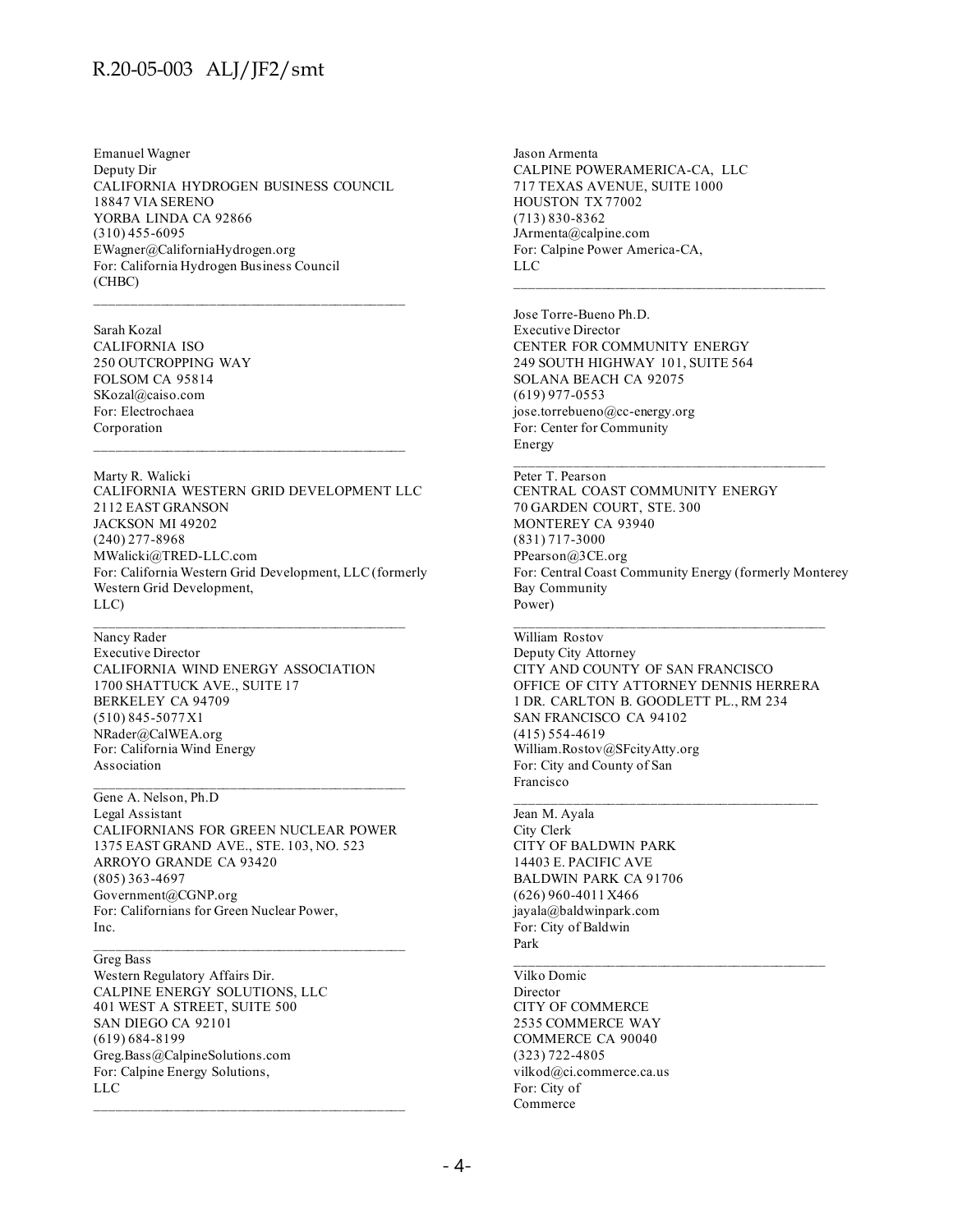Cathy Defalco, Ejd, C.P.M. Energy Mgr. - Regulatory CITY OF LANCASTER 44933 FERN AVENUE LANCASTER CA 93534 (661) 723-6185 cDeFalco@CityofLancasterCa.org For: Lancaster Choice Energy

Debra Lloyd Utilities Compliance Mgr

CITY OF PALO ALTO UTILITIES 1007 ELWELL CT. PALO ALTO CA 94303 (650) 329-2369 Debra.Lloyd@CityofPaloAlto.org For: Bay Area Municipal Transmission Group

 $\mathcal{L}_\text{max}$  and the contract of the contract of the contract of the contract of the contract of the contract of the contract of the contract of the contract of the contract of the contract of the contract of the contrac

Barbara Boswell

CITY OF POMONA EMAIL ONLY EMAIL ONLY CA 00000 Barbara@BayshoreCGI.com For: City of Pomona

Isaiah Hagerman Dir - Administrative Services CITY OF RANCHO MIRAGE 69-825 HIGHWAY 111 RANCHO MIRAGE CA 92270 (760) 324-4511 IsaiahH@RanchoMirageCA.gov For: Rancho Mirage Energy Authority

Robert Johnson City Mgr. CITY OF SAN JACINTO 595 S. SAN JACINTO AVE., BLDG A SAN JACINTO CA 92583 (951) 487-7330 CityManager@SanJacintoCa.us For: San Jacinto Power

Jeanne M. Sole'

Deputy Dir - Power Resources CITY OF SAN JOSE 200 E. SANTA CLARA ST., 14TH FL. SAN JOSE CA 95113 (408) 535-4867 Jeanne.Sole@SanJoseCa.gov For: City of San José, Administrator of San José Clean Energy f/k/a San José Clean Energy

Barbara Boswell Interim Ceo CLEAN ENERGY ALLIANCE EMAIL ONLY EMAIL ONLY CA 00000 Barbara@BayshoreCGI.com For: Clean Energy Alliance

Jan Reid

COAST ECONOMICS CONSULTING 3185 GROSS ROAD SANTA CRUZ CA 95062 (831) 476-5700 janreid@coastecon.com For: L. Jan Reid

Patrick Vanbeek COMMERCIAL ENERGY OF CALIFORNIA 2875 MICHELLE DR. STE 100 IRVINE CA 92606 Patrick.Vanbeek@CommercialEnergy.net For: Commercial Energy of CA  $\mathcal{L}_\text{max}$  and the contract of the contract of the contract of the contract of the contract of the contract of the contract of the contract of the contract of the contract of the contract of the contract of the contrac

 $\mathcal{L}_\text{max}$  and the contract of the contract of the contract of the contract of the contract of the contract of the contract of the contract of the contract of the contract of the contract of the contract of the contrac

Jennifer Chamberlain Executive Dir - Market Development CPOWER 2475 HARVARD CIRCLE WALNUT CREEK CA 94597 (925) 433-2165 JAC@CPowerEnergyManagement.com For: CPower

R. Thomas Beach Consultant CROSSBORDER ENERGY 2560 NINTH STREET, SUITE 213A BERKELEY CA 94710 (510) 549-6922 TomB@CrossBorderEnergy.com For: Crossborder Energy

Patrick Ferguson Attorney DAVIS WRIGHT TREMAINE LLP 505 MONTGOMERY STREET, SUITE 800 SAN FRANCISCO CA 94111 (415) 276-6500 patrickferguson@dwt.com For: Calpine Corporation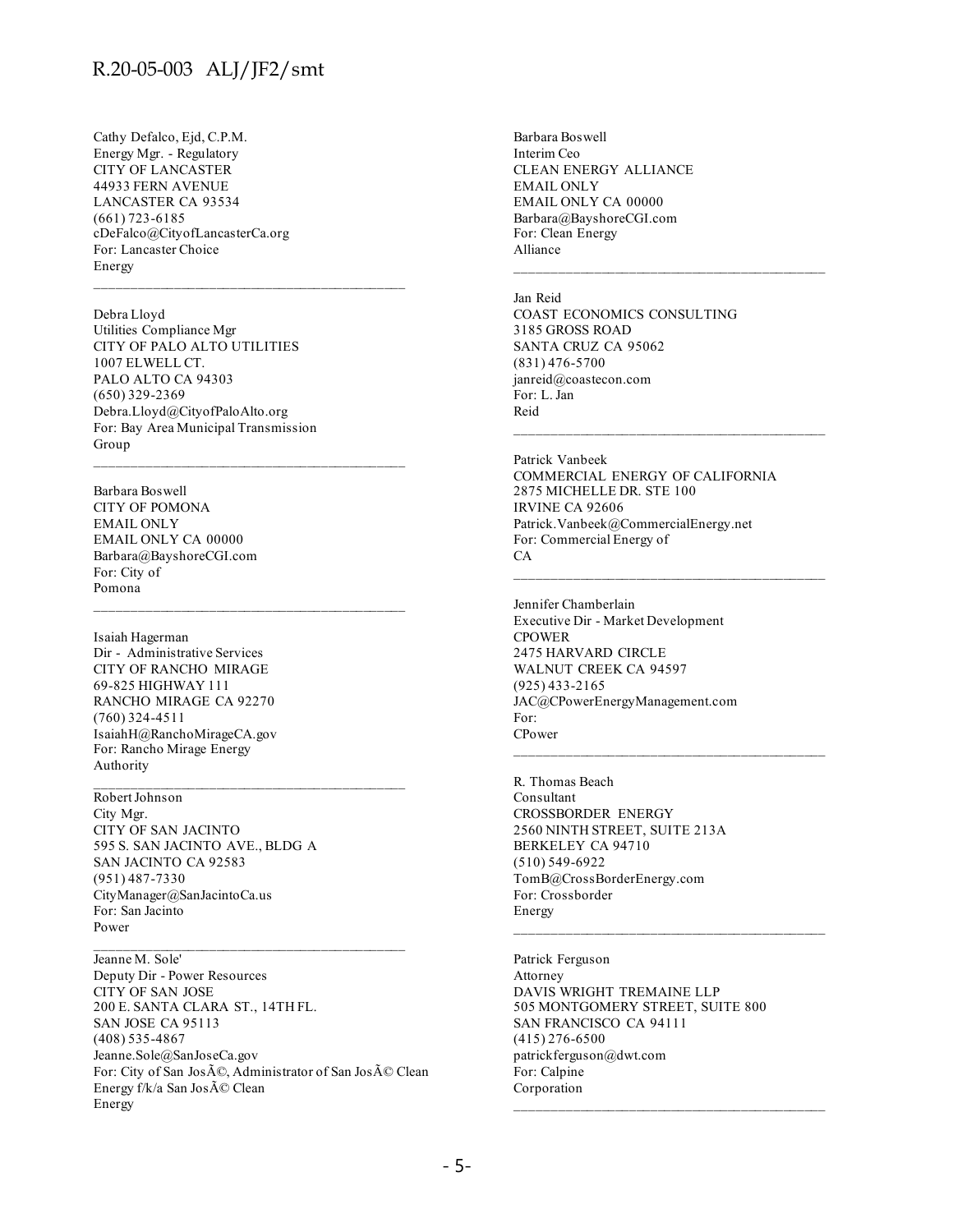Vidhya Prabhakaran Attorney DAVIS WRIGHT TREMAINE LLP 505 MONTGOMERY STREET, SUITE 800 SAN FRANCISCO CA 94111 (415) 276-6500 VidhyaPrabhakaran@dwt.com For: Peninsula Clean Energy Authority

Vidhya Prabhakaran Attorney DAVIS WRIGHT TREMAINE, LLP 505 MONTGOMERY STREET, STE. 800 SAN FRANCISCO CA 94111 (415) 276-6500 VidhyaPrabhakaran@dwt.com For: Powerex Corp.

 $\mathcal{L}_\text{max}$  and the contract of the contract of the contract of the contract of the contract of the contract of the contract of the contract of the contract of the contract of the contract of the contract of the contrac

S.Bradley Van Cleve Attorney At Law DAVISON VAN CLEVE, PC EMAIL ONLY EMAIL ONLY AA 00000 bvc@dvclaw.com For: Valley Electric Association

#### Pamela Flick

California Program Dir DEFENDERS OF WILDLIFE 980 9TH ST, SUITE 1730 SACRAMENTO CA 95814 (916) 313-5800 PFlick@Defenders.org For: Defenders of Wildlife

John W. Leslie, Esq. Attorney DENTONS US LLP 4655 EXECUTIVE DRIVE, STE. 700 SAN DIEGO CA 92121 (619) 699-2536 John.Leslie@Dentons.com For: Shell Energy Solutions f/k/a Shell Energy North America (US), L.P.

Paul Shepard Coo DIAMOND GENERATING LLC 633 WEST FIFTH STREET, STE. 2700 LOS ANGELES CA 90071 (213) 473-0800 P.Shepard@DGC-us.com For: Diamond Generating LLC f/k/a Diamond Generating Company

 $\mathcal{L}_\text{max}$  and the contract of the contract of the contract of the contract of the contract of the contract of the contract of the contract of the contract of the contract of the contract of the contract of the contrac

Scott Olson Dir - Gov'T & Regulatory Affairs DIRECT ENERGY BUSINESS 600 CALIFORNIA STREET, 11TH FL. SAN FRANCISCO CA 94108 (510) 778-0531 Scott.Olson@DirectEnergy.com For: Direct Energy Business, LLC

Gregory S.G. Klatt Attorney DOUGLASS, LIDDELL & KLATT EMAIL ONLY EMAIL ONLY CA 91006 (626) 802-5733 Klatt@EnergyAttorney.com For: Western Power Trading Forum (WPTF)

John Newton Principal Regulatory Analyst EAST BAY COMMUNITY ENERGY 1999 HARRISON ST, SUITE 800 OAKLAND CA 94612 jnewton@ebce.org For: East Bay Community Energy

Byron Pollard EDF INDUSTRIAL POWER SERVICES (CA), LLC 4700 W. SAM HOUSTON PRKWY, N., STE. 250 HOUSTON TX 77041 Byron.Pollard@EDFTrading.com For: EDF Industrial Power Services (CA), LLC

 $\mathcal{L}_\text{max}$  and the contract of the contract of the contract of the contract of the contract of the contract of the contract of the contract of the contract of the contract of the contract of the contract of the contrac

Joel Yu Dir - Regulatory ENCHANTED ROCK, LLC 1113 VINE STREET, STE. 101 HOUSTON TX 77002 (713) 440-9967 JYu@EnchantedRock.com For: Enchanged Rock, LLC

Kevin Boudreaux ENERCAL USA, LLC YEP ENERGY 7660 WOODWAY DRIVE, STE. 471A HOUSTON TX 77063 (877) 398-9705 KB@EnerCalUSA.com For: YEP Energy  $\mathcal{L}_\text{max}$  and the contract of the contract of the contract of the contract of the contract of the contract of the contract of the contract of the contract of the contract of the contract of the contract of the contrac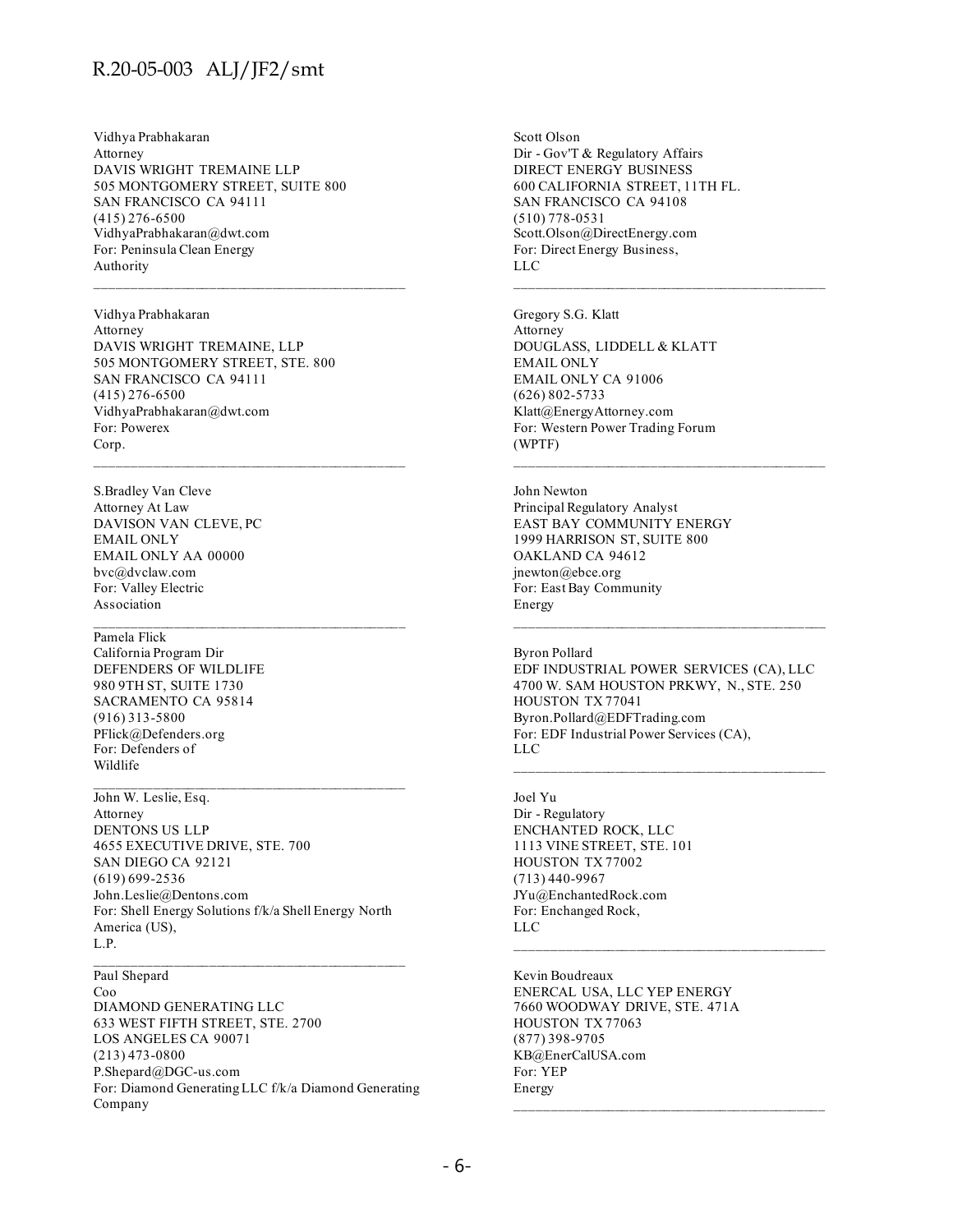Jennifer Solomon Assist. General Counsel EXELON CORPORATION 101 CONSTITUTION AVE., NW, STE. 400 EAST WASHINGTON DC 20001 (202) 637-0316 Jennifer.Solomon@ExelonCorp.com For: Constellation NewEnergy, Inc., ESP number 1359.

 $\mathcal{L}_\text{max}$  and the contract of the contract of the contract of the contract of the contract of the contract of the contract of the contract of the contract of the contract of the contract of the contract of the contrac

Sarah Jewett Dir - Strategy FERVO ENERGY 609 MAIN STREET HOUSTON TX 77002 (713) 702-1182 Sarah@FervoEnergy.com For: Frvo Energy

John Sterling Dir - Mkt & Policy Affairs FIRST SOLAR, INC. 350 W WASHINGTON ST., STE. 600 TEMPE AZ 85281 (602) 414-9326 John.Sterling@FirstSolar.com For: First Solar, Inc.

Jason Houck Mgr - Policy / Regulatory FORM ENERGY, INC. 30 DANE STREET SOMMERVILLE MA 02143 (844) 367-6462 JHouck@FormEnergy.com For: Form Energy, Inc.

Daniel Mcdevitt General Counsel GENON HOLDINGS, INC. 1630 POST OAK BLVD., SUITE 2000 HOUSTON TX 77056 (832) 910-9140 Daniel.mcdevitt@genon.com For: GenOn Holdings, Inc.

 $\mathcal{L}_\text{max}$  and the contract of the contract of the contract of the contract of the contract of the contract of the contract of the contract of the contract of the contract of the contract of the contract of the contrac

Will Pettitt, Ph.D, Fgs Exe. Dir GEOTHERMAL RISING 1121 L STREET, STE. 700 SACRAMENTO CA 95814 (651) 808-4463 WPettitt@Geothermal.org For: Geothermal Rising

John H. Ritch GEXA ENERGY CALIFORNIA, LLC 20455 STATE HIGHWAY 249, STE. 200 HOUSTON TX 77070 (713) 401-5738 John.Ritch@GexaEnergy.com For: Gexa Energy California, LLC  $\mathcal{L}_\text{max}$  and the contract of the contract of the contract of the contract of the contract of the contract of the contract of the contract of the contract of the contract of the contract of the contract of the contrac

Daniel Kim Vp - Govn'T & Regulatory GOLDEN STATE CLEAN ENERGY, LLC 4125 W NOBLE AVE., STE 310 VISALIA CA 93277 (916) 709-9289 Dan@GoldenStateCleanEnergy.com For: Golden State Clean Energy, LLC

Brian Cragg Attorney GOODIN, MACBRIDE, SQUERI & DAY, LLP 505 SANSOME STREET, SUITE 900 SAN FRANCISCO CA 94111 (415) 392-7900 BCragg@GoodinMacbride.com For: Independent Energy Producers Association

Laura Nelson Exe. Dir GREEN HYDROGEN COALITION 2150 ALLSTON WAY, STE. 400 BERKELEY CA 94704 (510) 665-7811 Regulatory@GHCoalition.org For: The Green Hydrogen Coalition (GHC)

Kathryn L. Patton GRIDLIANCE WEST LLC 201 E JOHN CARPENTER FREEWAY, SUITE 900 IRVING TX 75062 (972) 476-0154 kpatton@gridliance.com For: GridLiance West LLC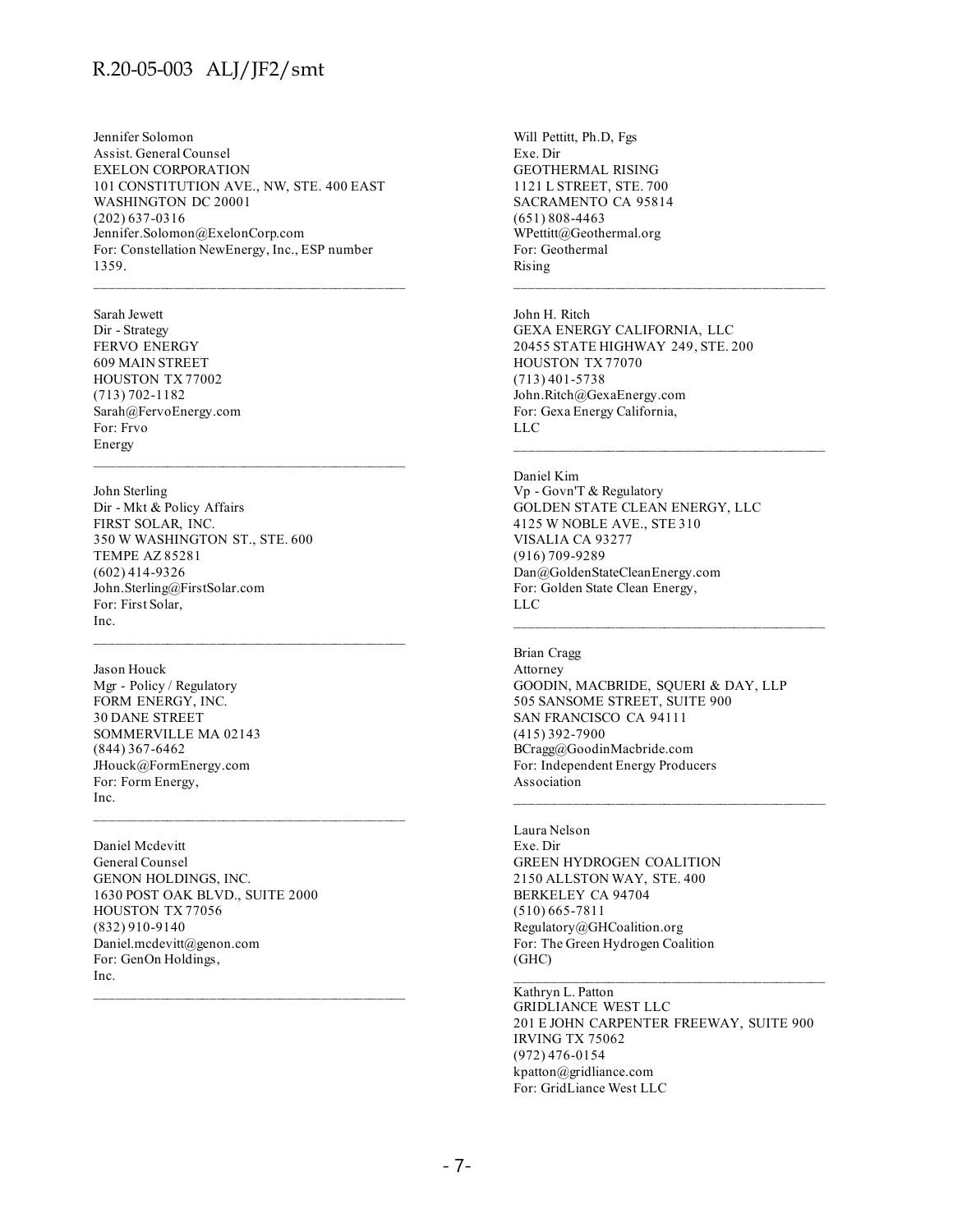Jon Norman President And Coo HYDROSTOR, INC. 400 CAPITOL MALL, SUITE 3000 SACRAMENTO CA 95814-4497 (416) 548-7880 Jon.Norman@Hydrostor.ca For: Hydrostor Inc.

Inger Goodman JUST ENERGY SOLUTIONS INC. 6 CENTERPOINTE DRIVE, SUITE 750 LA PALMA CA 90623 (714) 425-1063 igoodman@justenergy.com For: Just Energy Solutions Inc.

 $\mathcal{L}_\text{max}$  and the contract of the contract of the contract of the contract of the contract of the contract of the contract of the contract of the contract of the contract of the contract of the contract of the contrac

Sheridan Pauker Attorney KEYES & FOX LLP 580 CALIFORNIA ST., 12TH FL. SAN FRANCISCO CA 94104 (510) 314-8202 SPauker@KeyesFox.com For: Valley Clean Energy Alliance

Shannon Eddy Executive Dir LARGE-SCALE SOLAR ASSOCIATION 2501 PORTOLA WAY SACRAMENTO CA 95818 (415) 819-4285 EddyConsulting@gmail.com For: Large-scale Solar Association

Joseph F. Wiedman Attorney LAW OFFICE OF JOSEPH F. WIEDMAN 115 BROAD ST., STE. 157 CLOVERDALE CA 95425 (510) 219-6925 Joe@JFWiedman.com For: Coalition of Community Solar Access

 $\mathcal{L}_\text{max}$  and the contract of the contract of the contract of the contract of the contract of the contract of the contract of the contract of the contract of the contract of the contract of the contract of the contrac

C. Susie Berlin Attorney At Law LAW OFFICES OF SUSIE BERLIN 1346 THE ALAMEDA, STE. 7, NO. 141 SAN JOSE CA 95126 (408) 778-8478 Berlin@SusieBerlinLaw.com For: Golden State Power Cooperative

C. Susie Berlin Attorney At Law LAW OFFICES OF SUSIE BERLIN 1346 THE ALAMEDA, SUITE 7, NO. 141 SAN JOSE CA 95126 (408) 778-8478 Berlin@SusieBerlinLaw.com For: Northern California Power Agency (NCPA)

Garson Knapp LIBERTY POWER CORP. 131 - A STONY CIRCLE, STE. 500 SANTA ROSA CA 95401 (954) 267-5422 gknapp@libertypowercorp.com For: Liberty Power Holdings, LLC

Tabitha Canty LIBERTY POWER DELAWARE, LLC 1901 W. CYPRESS CREEK ROAD, STE. 600 FT. LAUDERDALE FL 33309 TCanty@LibertyPowerCorp.com

For: Liberty Power Delaware,

LLC

Daniel Marsh Mgr - Rates & Regulatory Affairs LIBERTY UTILITIES (CALPECO ELECTRIC) LLC 933 ELOISE AVENUE SOUTH LAKE TAHOE CA 96150 (562) 299-5104 Dan.Marsh@LibertyUtilities.com For: Liberty Utilities (Calpeco Electric) LLC

\_\_\_\_\_\_\_\_\_\_\_\_\_\_\_\_\_\_\_\_\_\_\_\_\_\_\_\_\_\_\_\_\_\_\_\_\_\_\_\_\_\_\_\_

 $\mathcal{L}_\text{max}$  and the contract of the contract of the contract of the contract of the contract of the contract of the contract of the contract of the contract of the contract of the contract of the contract of the contrac

Julia Prochnik Exe. Dir LONG DURATION ENERGY STORAGE ASSOC 1520 15TH STREET, STE. 6 SACRAMENTO CA 95814 (916) 573-0403 Julia@StoreEnergyCa.org For: Long Duration Energy Storage Association of California (LDESAC)

Joanne Bradley LS POWER DEVELOPMENT, LLC 16150 MAIN CIRCLE DRIVE, SUITE 310 CHESTERFIELD MO 63017 (916) 907-2771 JBradley@lspower.com For: LS Power Development, LLC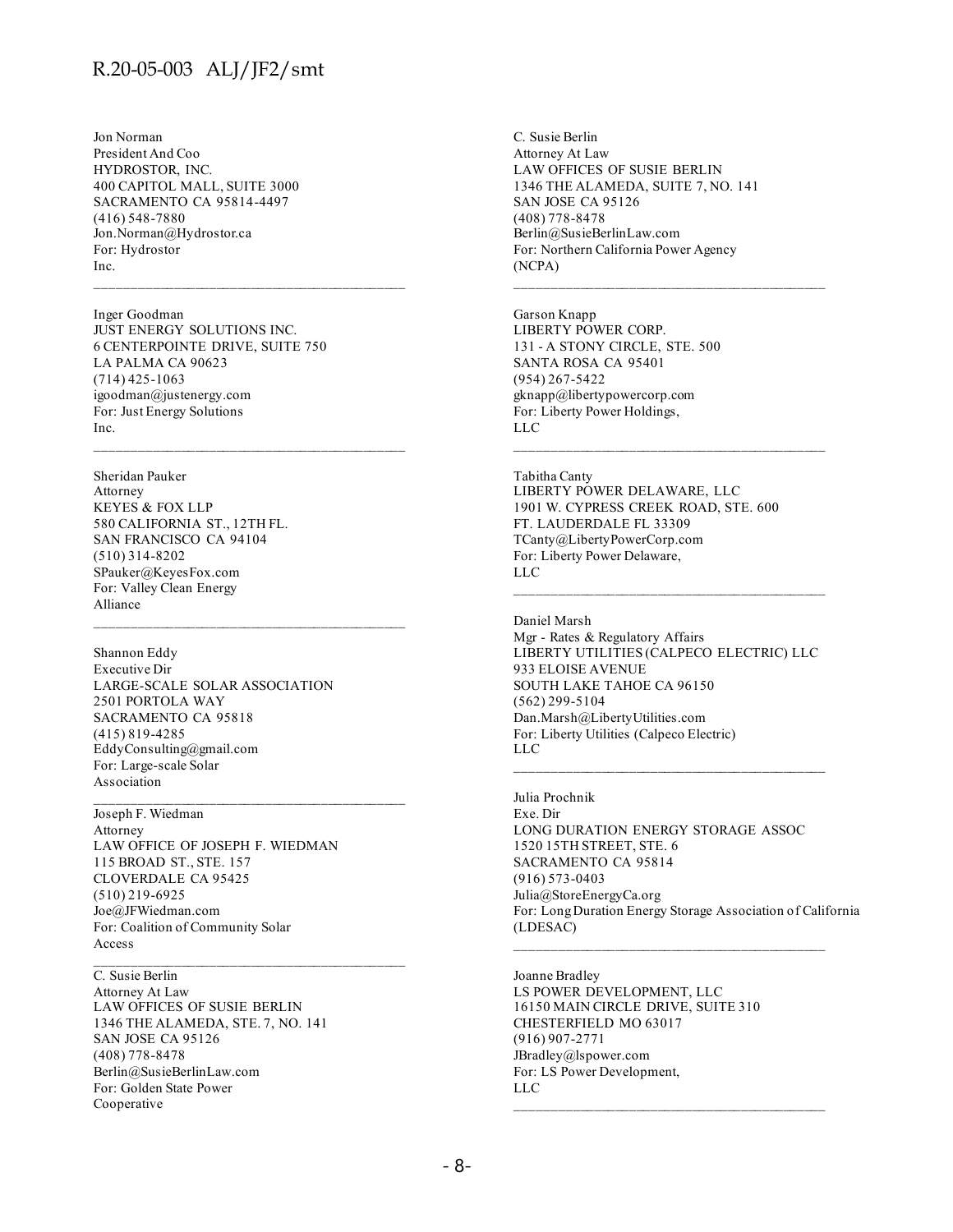Renae Steichen Dir - Regulatory Affairs LS POWER DEVELOPMENT, LLC 5000 HOPYARD RD, SUITE 480 PLEASANTON CA 94588 (925) 918-3295 RSteichen@LSpower.com For: LS Power Development, LLC

Pierson Stoecklein Counsel - Regulatory MAINSPRING ENERGY, INC. 3601 HAVEN AVENUE MENLO PARK CA 94025 (202) 599-8130 Pierson.Stoecklein@MainspringEnergy.com For: Mainspring Energy, Inc.

 $\mathcal{L}_\text{max}$  and the contract of the contract of the contract of the contract of the contract of the contract of the contract of the contract of the contract of the contract of the contract of the contract of the contrac

Mike Callahan

Senior Policy Counsel MARIN CLEAN ENERGY 1125 TAMALPAIS AVE. SAN RAFAEL CA 94901 (415) 464-6045 MCallahan@MCEcleanEnergy.org For: Marin Clean Energy (MCE)

John Mckinsey Counsel MCKINSEY LAW OFFICE 1121 L STREET, SUITE 700 SACRAMENTO CA 95814 (213) 819-2615 John@JMcKinseylaw.com For: Middle River Power, LLC

William D. Kissinger Attorney MORGAN, LEWIS & BOCKIUS LLP ONE MARKET, SPEAR STREET TOWER SAN FRANCISCO CA 94105 (415) 442-1480 William.Kissinger@MorganLewis.com For: Eagle Crest Energy Company

 $\mathcal{L}_\text{max}$  and the contract of the contract of the contract of the contract of the contract of the contract of the contract of the contract of the contract of the contract of the contract of the contract of the contrac

Mary Neal MRW & ASSOCIATES 1736 FRANKLIN ST. SUITE 700 OAKLAND CA 94612 (510) 834-1999 mnn@mrwassoc.com For: Alliance for Retail Energy Markets

Megan M. Myers **Attorney** 110 OXFORD STREET SAN FRANCISCO CA 94134 (415) 994-1616 MeganMMyers@yahoo.com For: Center for Energy Efficiency and Renewable Technologies (CEERT)

 $\mathcal{L}_\text{max}$  and the contract of the contract of the contract of the contract of the contract of the contract of the contract of the contract of the contract of the contract of the contract of the contract of the contrac

Matt Miley Legal Division RM. 5135 505 Van Ness Avenue San Francisco CA 94102 3298 (415) 703-3066 mm2@cpuc.ca.gov For: Public Advocates **Office** 

Mohit Chabbra NATURAL RESOURCES DEFENSE COUNCIL 111 SUTTER STREET, 21ST FLOOR SAN RANCISCO CA 94104 (720) 251-3561 mchhabra@nrdc.org For: Natural Resources Defense Council

Tracy C. Davis Sr. Attorney NEXTERA ENERGY TRANSMISSION, LLC 5920 W. WILLIAM CANNON DR., BLDG 2 AUSTIN TX 78749 (512) 236-3141 Tracy.C.Davis@nee.com For: Horizon West Transmission, LLC

Tori N. Sundheim Deputy Attorney General OFFICE OF THE ATTORNEY GENERAL 100 NORTH CARSON STREET CARSON CITY NV 89701-4717 (775) 684-1219 TSundheim@ag.nv.gov For: Nevada Governor's Office of Energy (NV GOE)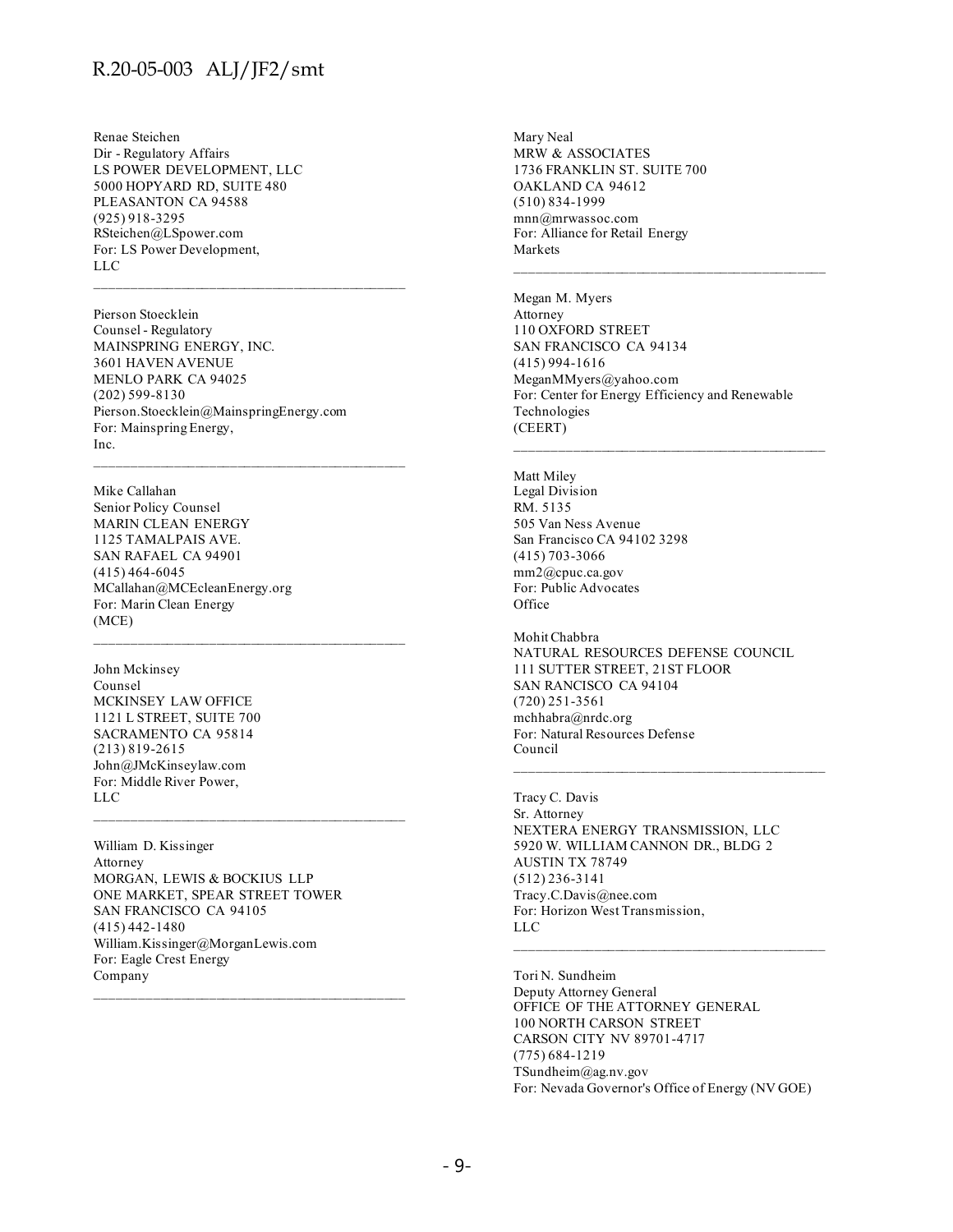Adam Stern Exe Dir OFFSHORE WIND CALIFORNIA PO BOX 955 MENLO PARK CA 94026 (510) 681-4483 Adam.Stern@OffshoreWindCa.org For: Offshore Wind California (OWC)

Alora Bartosz Business Development Analyst ORMAT TECHNOLOGIES, INC. 6140 PLUMAS STREET RENO NV 89519 (775) 356-9029 32307 ABartosz@ormat.com For: Ormat Technologies, Inc.

Tyson R. Smith, Esq. PACIFIC GAS AND ELECTRIC COMPANY 77 BEALE STREET, B30A SAN FRANCISCO CA 94105 (415) 973-4570 Tyson.Smith2@pge.com For: Pacific Gas and Electric Company

 $\mathcal{L}_\text{max}$  and the contract of the contract of the contract of the contract of the contract of the contract of the contract of the contract of the contract of the contract of the contract of the contract of the contrac

Carla Scarsella Senior Attorney - Regulatory PACIFICORP 825 NE MULTNOMAH STREET PORTLAND OR 97232 (503) 813-5817 Carla.scarsella@pacificorp.com For: PacifiCorp

Laura Salvesen PALMCO POWER CA 1350 - 60TH STREE BROOKLYN NY 11219 Compliance@PalmcoEnergy.com For: Palmco Power CA

Johnny Casana U.S. Political & Regulatory Affairs PATTERN ENERGY 1088 SANSOME STREET SAN FRANCISCO CA 94111 (503) 791-3113 Johnny.Casana@PatternEnergy.com For: Pattern Energy Group, LP

Katherine Hernandez PICO RIVERA INNOVATIVE MUNICIPAL ENERGY 6615 PASSONS BLVD PICO RIVERA CA 90660 KHernandez@Pico-Rivera.org For: Pico Rivera Innovative Municipal Energy

Thomas R. Darton, Esq. Attorney PILOT POWER GROUP, INC. 8910 UNIVERSITY CENTER LANE, STE. 520 SAN DIEGO CA 92122 (858) 678-0118 Regulatory@PilotPowerGroup.com For: King City Community Power  $\mathcal{L}_\text{max}$  and the contract of the contract of the contract of the contract of the contract of the contract of the contract of the contract of the contract of the contract of the contract of the contract of the contrac

Thomas R. Darton PILOT POWER GROUP, INC. (1365) EMAIL ONLY EMAIL ONLY CA 00000 (858) 678-0118 tdarton@pilotpowergroup.com For: Pilot Power Group, Inc.

Corby Erwin Member / Energy Srcs Mgr. PLUMAS-SIERRA RURAL ELECTRIC COOPERATIVE PO BOX 2000 PORTOLA CA 96122 (800) 555-2207 X6034 CErwin@PSREC.coop For: Plumas Sierra Rural Electric Cooperative

\_\_\_\_\_\_\_\_\_\_\_\_\_\_\_\_\_\_\_\_\_\_\_\_\_\_\_\_\_\_\_\_\_\_\_\_\_\_\_\_\_\_\_\_

Christian Lenci PRAXAIR PLAINFIELD, INC. 2430 CAMINO RAMON DR. SAN RAMON CA 94583 (925) 866-6809 Christian\_Lenci@Praxair.com For: Praxair Plainfield, Inc.

Tyson Siegele Energy Analyst PROTECT OUR COMMUNITIES FOUNDATION 4452 PARK BLVD. STE. 202 SAN DIEGO CA 92116 (917) 771-2222 Tyson@ProtectOurCommunities.org For: Protect Our Communities Foundation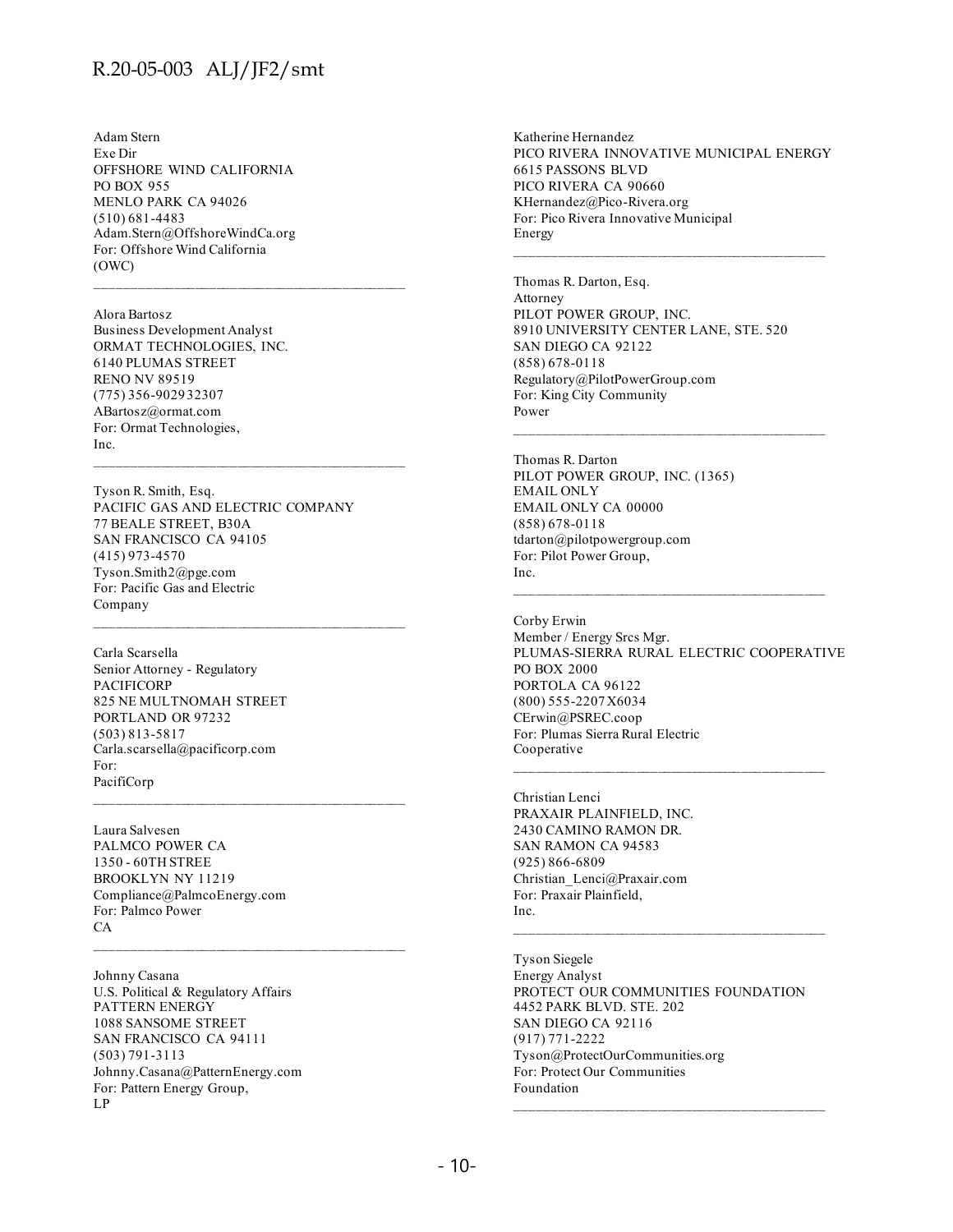Richard Engel Dir - Power Resources REDWOOD COAST ENERGY AUTHORITY 633 3RD STREET EUREKA CA 95501 (707) 269-1700 REngel@RedwoodEnergy.org For: Redwood Coast Energy Authority

Danielle Osborn Mills Director, Acp-California RENEWABLE ENERGY STRATEGIES 1696 ORVIETTO DRIVE ROSEVILLE CA 95661 (916) 320-7584 danielle@renewableenergystrategies.com For: American Clean Power - California (formerly American Wind Energy Association of California (A WEA California))

Andrea Altmann SAN DIEGO COUNTY WATER AUTHORITY 4677 OVERLAND AVE. SAN DIEGO CA 92123 (858) 522-6600 AAltmann@SDCwa.org For: San Diego County Water Authority

Aimee Smith SAN DIEGO GAS & ELECTRIC COMPANY 8330 CENTURY PARK CT., CP32D SAN DIEGO CA 92123 (619) 699-5042 amsmith@semprautilities.com For: San Diego Gas & Electric Company

Barbara Boswell SANTA BARBARA CLEAN ENERGY EMAIL ONLY EMAIL ONLY CA 00000 barbara@calchoice.org For: Santa Barbara Clean Energy

#### Jim Zoellick

Engineer - Research SCHATZ ENERGY RESEARCH CENTER HUMBOLDT STATE UNIVERSITY 1 HARPST STREET ARCATA CA 95521 (707) 826-4350 JimZ@Humboldt.edu For: Schatz Energy Research Center

Mark Mcdaniels Asset Mgr. SENTINEL ENERGY CENTER, LLC 15775 MELISSA LANE NORTH PALM SPRINGS CA 92258 (760) 514-7277 MMcDaniels@CPV.com For: Sentinel Energy Center, LLC

Bijit Kundu Mgr - Regulatory & Legislative SFPUC POWER ENTERPRICE 525 GOLDEN GATE AVENUE SAN FRANCISCO CA 94102 (415) 554-3293 BKundu@SFwater.org For: CleanPowerSF

Yochanan Zakai Attorney SHUTE MIHALY & WEINBERGER LLP 396 HAYES STREET SAN FRANCISCO CA 94102 (415) 552-7272 YZakai@SMWlaw.com For: Environmental Defense Fund

 $\mathcal{L}_\text{max}$  and the contract of the contract of the contract of the contract of the contract of the contract of the contract of the contract of the contract of the contract of the contract of the contract of the contrac

Katherine Ramsey Staff Attorney SIERRA CLUB 2101 WEBSTER STREET, SUITE 1300 OAKLAND CA 94612 (415) 977-5627 Katherine.Ramsey@SierraClub.org For: Sierra Club

Jennifer L. Weberski Litigation Supervisor SMALL BUSINESS UTILITY ADVOCATES 548 MARKET STREET, SUITE 11200 SAN FRANCISCO CA 94104 (703) 489-2924 Jennifer@UtilityAdvocates.org For: Small Business Utility Advocates (SBUA)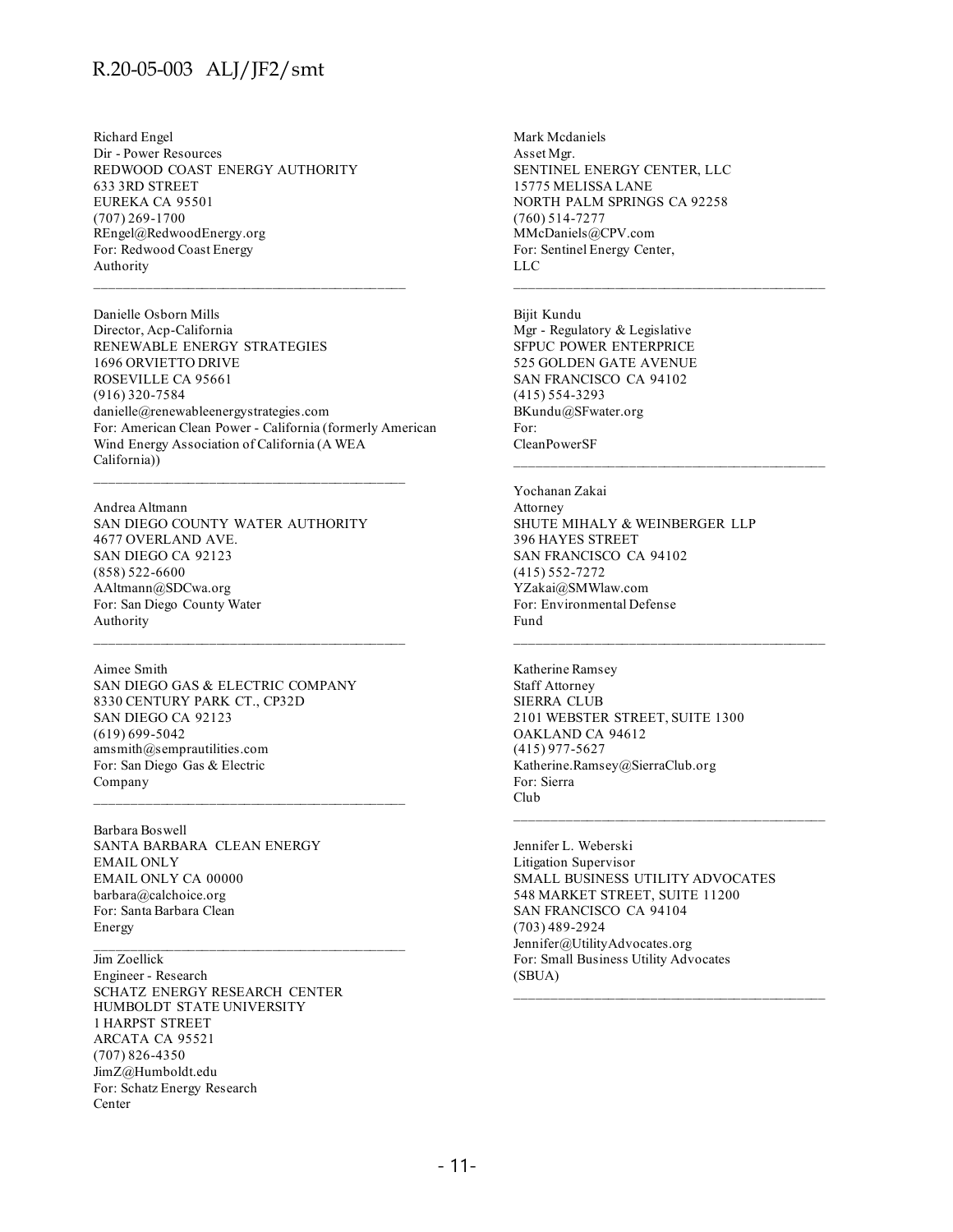Jeanne Armstrong Sr. Attorney - Regulatory SOLAR ENERGY INDUSTRIES ASSOCIATION EMAIL ONLY EMAIL ONLY CA 00000 (916) 276-5706 JArmstrong@seia.org For: Solar Energy Industries Associationn

Neal M. Reardon Dir - Regulatory Affairs SONOMA CLEAN POWER AUTHORITY 50 SANTA ROSA AVE. 5TH FL SANTA ROSA CA 95404 (707) 890-8488 NReardon@SonomaCleanPower.org For: Sonoma Clean Power Authority

Cathy A. Karlstad Sr. Attorney SOUTHERN CALIFORNIA EDISON COMPANY 2244 WALNUT GROVE AVE., PO BOX 800 ROSEMEAD CA 91770 (626) 302-1096 Cathy.Karlstad@sce.com For: Southern California Edison Company

 $\mathcal{L}_\text{max}$  and the contract of the contract of the contract of the contract of the contract of the contract of the contract of the contract of the contract of the contract of the contract of the contract of the contrac

Edward L. Hsu Sr Counsel SOUTHERN CALIFORNIA GAS COMPANY 555 WEST 5TH STREET, GT14E7, STE. 1400 LOS ANGELES CA 90013 (213) 244-8197 EHsu2@SoCalGas.com For: Southern California Gas Company  $\mathcal{L}_\text{max}$  and the contract of the contract of the contract of the contract of the contract of the contract of the contract of the contract of the contract of the contract of the contract of the contract of the contrac

Ravi Sankaran Director Of Business Development SOUTHWESTERN POWER GROUP II, LLC 3610 N. 44TH STREET, SUITE 250 PHOENIX AZ 85018 (602) 808-2004 RSankaran@mmrgrp.com For: Southwestern Power Group II, LLC

Seth D. Hilton Attorney At Law STOEL RIVES LLP THREE EMBARCADERO CENTER, SUITE 1120 SAN FRANCISCO CA 94111 (415) 617-8913 Seth.Hilton@Stoel.com For: AES North America Development, LLC

Jane Eaton SURPRISE VALLEY ELECTRIFICATION CORP 516 US HWY 395 E ALTURAS CA 96101 JaneSVEC@Frontier.com For: Surprise Valley Electrification Corporation  $\mathcal{L}_\text{max}$  and the contract of the contract of the contract of the contract of the contract of the contract of the contract of the contract of the contract of the contract of the contract of the contract of the contrac

Curry Aldridge TENASKA POWER SERVICES CO. 1701 E. LAMAR BLVD., STE 100 ARLINGTON TX 76006 CAldridge@tnsk.com For: Tenaska Power Services Co.  $\mathcal{L}_\text{max}$  and the contract of the contract of the contract of the contract of the contract of the contract of the contract of the contract of the contract of the contract of the contract of the contract of the contrac

Damon Franz Managing Policy Advisor TESLA, INC. 901 PAGE AVENUE FREMONT CA 94538 (650) 339-6091 DFranz@Tesla.com For: Tesla, Inc.

Gregg Morris Director THE GREEN POWER INSTITUTE 2039 SHATTUCK AVE., SUITE 420 BERKELEY CA 94704 (510) 644-2700 gmorris@emf.net For: The Green Power Institute

Cynthia Clark THE REGENTS OF THE UNIVERSITY OF CALIF. 1100 BROADWAY, SUITE 1450 OAKLAND CA 94607 (510) 287-3360 Cynthia.Clark@UCOP.edu For: University of California Regents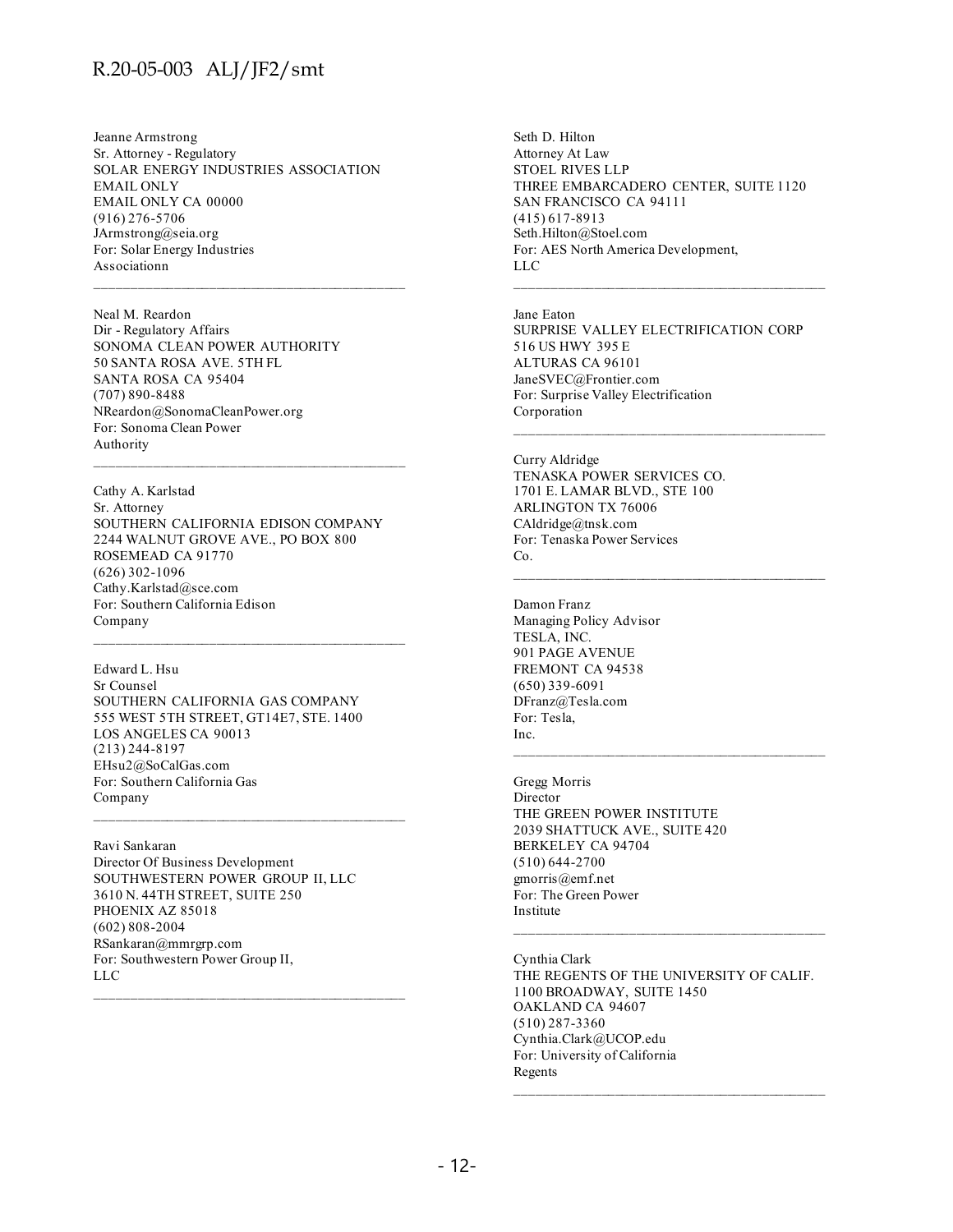Matthew Freedman Staff Attorney THE UTILITY REFORM NETWORK 785 MARKET STREET, 14TH FL SAN FRANCISCO CA 94103 (415) 929-8876 X-304 Matthew@turn.org For: The Utility Reform Network (TURN)

Margaret E. Mcnaul Attorney THOMPSON COBURN LLP 1909 K STREET, N.W., SUITE 600 WASHINGTON DC 20006 (202) 585-6900 MMcNaul@ThompsonCoburn.com For: Cities of Anaheim, Azusa, Banning, Colton, Pasadena, and Riverside, California

Bethany Soler Representative TIGER NATURAL GAS, INC. EMAIL ONLY TULSA OK 74136 (981) 301-0161 bsoler@tigernaturalgas.com For: Tiger Natural Gas, Inc.

Ty Tosdal Attorney TOSDAL, APC 777 SOUTH HIGHWAY 101, SUITE 215 SOLANA BEACH CA 92075 (858) 252-6416 Ty@TosdalAPC.com For: San Diego Community Power

 $\mathcal{L}_\text{max}$  and the contract of the contract of the contract of the contract of the contract of the contract of the contract of the contract of the contract of the contract of the contract of the contract of the contrac

Ty Tosdal Attorney TOSDAL, APC 777 SOUTH HIGHWAY 101, SUITE 215 SOLANA BEACH CA 92075 (858) 252-6416 Ty@TosdalAPC.com For: Solana Energy Alliance

Jason R. Smith President TRANSCANYON, LLC ONE ARIZONA CENTER 400 EAST VAN BUREN ST., STE. 350 PHOENIX AZ 85004 (602) 250-2668 Jason.Smith@TransCanyon.com For: TransCanyon, LLC

David F. Smith Dir - Engineering And Operations TRANSWEST EXPRESS LLC 555 SEVENTEENTH STREET, STE. 2400 DENVER CO 80202 (303) 299-1545 david.smith@tac-denver.com For: Transwest Express LLC

 $\mathcal{L}_\text{max}$  and the contract of the contract of the contract of the contract of the contract of the contract of the contract of the contract of the contract of the contract of the contract of the contract of the contrac

Mark Specht Energy Analyst UNION OF CONCERNED SCIENTISTS 500 12TH ST., SUITE 340 OAKLAND CA 94607 (510) 809-1562 MSpecht@ucsusa.org For: Union of concerned Scientists

Amanda Frazier Vp - Regulatory VISTRA CORP 1005 CONGRESS AVE., STE. 750 AUSTIN TX 78701 (512) 349-6442 Amanda.Frazier@vistracorp.com For: Vistra Corp.

 $\mathcal{L}_\text{max}$  and the contract of the contract of the contract of the contract of the contract of the contract of the contract of the contract of the contract of the contract of the contract of the contract of the contrac

Stephanie Doyle VOTE SOLAR 360 22ND ST, SUITE 730 OAKLAND CA 94612 (858) 245-1539 sdoyle@votesolar.org For: Vote Solar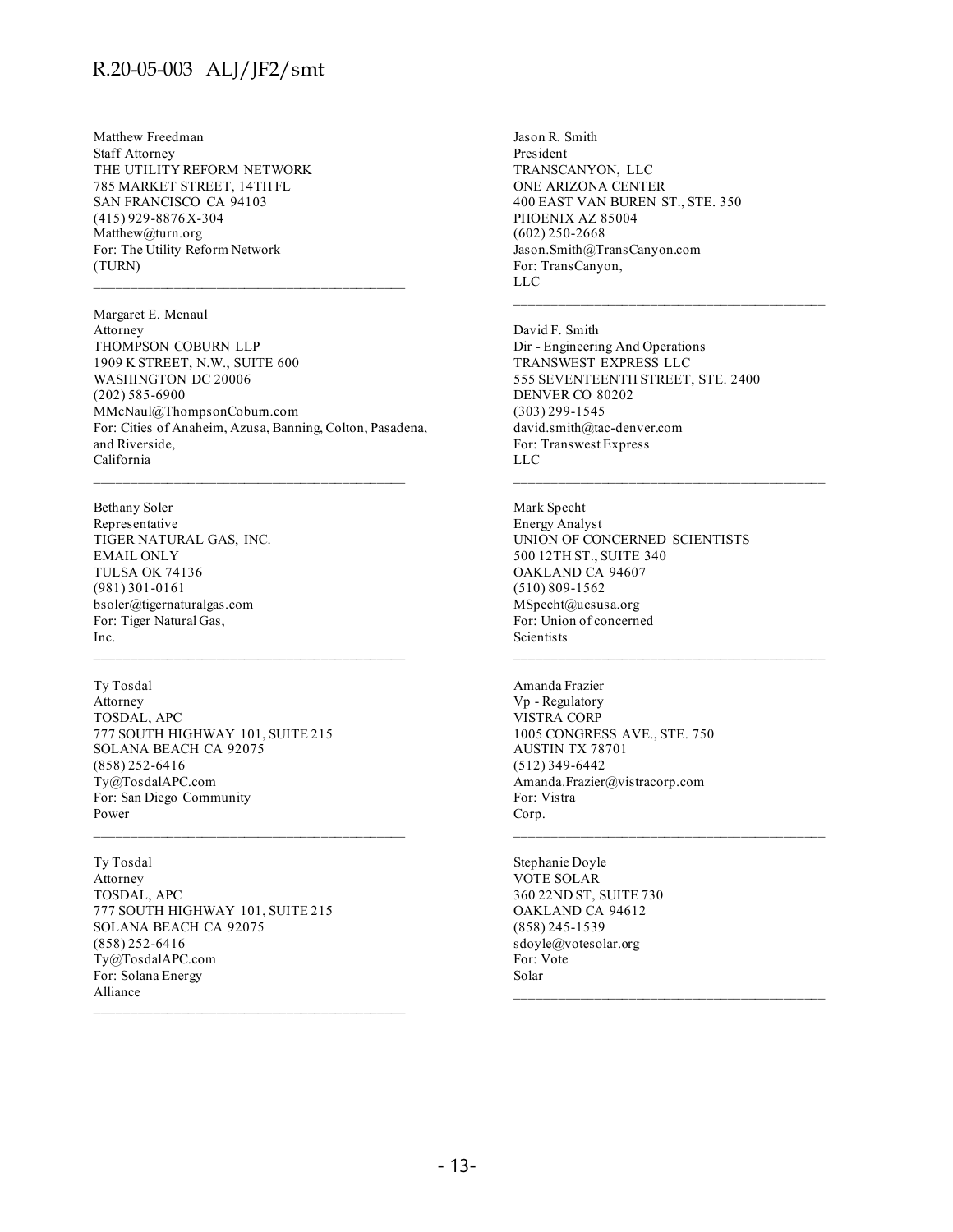Karl Meeusen, Ph.D Dir - Markets, Regulatory WARTSILA NORTH AMERICA, INC. 900 BESTGATE ROAD STE. 300 ANNAPOLIS MD 21401 Karl.Meeusen@Wartsila.com For: Wartsila North America, Inc.

Harold Dittmer President WELLHEAD POWER SOLUTIONS, LLC 650 BERCUT DR., STE. C SACRAMENTO CA 95811 (916) 447-5171 CPUCfilings@Wellhead.com For: Wellhead Power Solutions, LLC

 $\mathcal{L}_\text{max}$  and the contract of the contract of the contract of the contract of the contract of the contract of the contract of the contract of the contract of the contract of the contract of the contract of the contrac

Lisa A. Cottle Attorney WINSTON & STRAWN LLP 101 CALIFORNIA STREET, 35TH FL. SAN FRANCISCO CA 94111 (415) 591-1579 LCottle@Winston.com For: Hecate Grid LLC

Jean Merrigan Exe. Dir. WOMEN'S ENERGY MATTERS PO BOX 2615 MARTINEZ CA 94553 (925) 957-6070 JNMwem@gmail.com For: Women's Energy Matters

#### **\*\*\*\*\*\*\*\*\*\* STATE EMPLOYEE \*\*\*\*\*\*\*\*\*\*\***

#### **\*\*\*\*\*\*\*\*\* INFORMATION ONLY \*\*\*\*\*\*\*\*\*\***

Marc D. Joseph Attorney ADAMS BROADWELL JOSEPH & CARDOZO 601 GATEWAY BLVD., SUITE 1000 SOUTH SAN FRANCISCO CA 94080 (650) 589-1660 MDJoseph@AdamsBroadwell.com

Emilie Olson Principal ADVANCED ENERGY ECONOMY 1000 VERMONT AVE., N.W., 3RD FL. WASHINGTON DC 20005 (415) 652-2449 EOlson@AEE.net

Noah Garcia Principal ADVANCED ENERGY ECONOMY 1010 VERMONT AVE. NW, SUITE 1050 WASHINGTON DC 20005 (202) 380-1950 NGarcia@aee.net

Mark Miller AES SOUTHLAND DEVELOPMENT 690 NORTH STUDEBAKER ROAD LONG BEACH CA 90803 (562) 493-7832 Mark.Miller@aes.com For: AES North America Development, LLC

Aggregate Filing AFP TRACKS 950 TOWER LANE FOSTER CA 94404 (833) 414-3165 proceedings@mail.com

Kari Cameron ALCANTAR LAW GROUP 1 BLACKFIELD DRIVE, STE. 135 TIBURON CA 94920 (503) 313-8707 klc@alcantar-law.com

Silvio Ferrari AXIOM ADVISORS EMAIL ONLY EMAIL ONLY CA 00000 silvio@axiomadvisors.com

Barbara R. Barkovich Consultant BARKOVICH & YAP, INC. EMAIL ONLY EMAIL ONLY CA 00000 (707) 937-6203 Barbara@BarkovichAndYap.com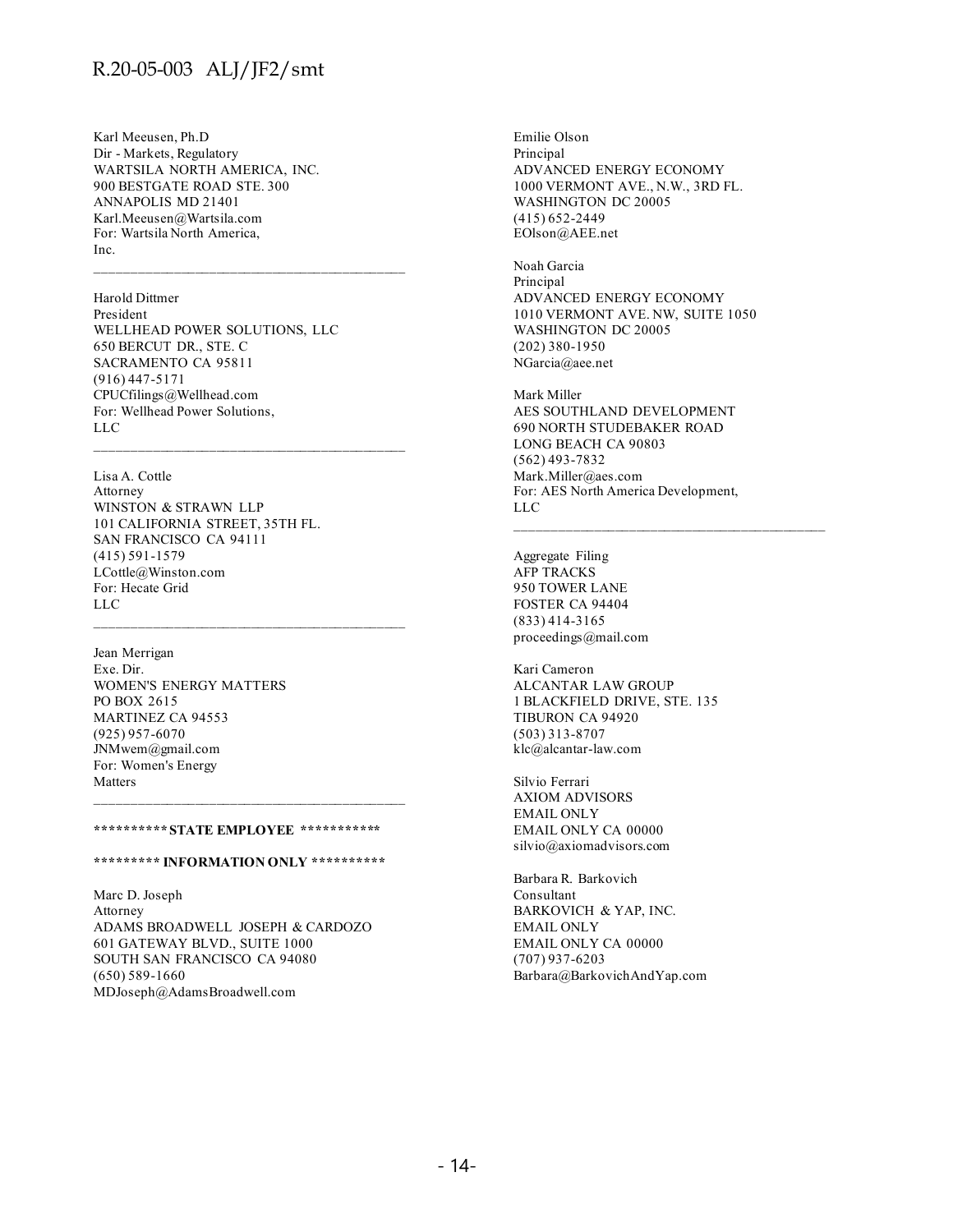Paul Nelson Consultant BARKOVICH & YAP, INC. EMAIL ONLY EMAIL ONLY CA 00000 (213) 444-9349 Paul@BarkovichAndYap.com

Julie Roberts BEAR VALLEY ELECTRIC SERVICE 42020 GARSTIN DRIVE, PO BOX 1547 BIG BEAR LAKE CA 92315 (909) 866-4678 Julie.Roberts@bves.com

Sean Matlock BEAR VALLEY ELECTRIC SERVICE 42020 GARSTIN DRIVE, PO BOX 1547 BIG BEAR LAKE CA 92315 (909) 866-4678 smatlock@bves.com

Benjamin Bodell Attorney BEST BEST AND KRIEGER LLP 2001 N MAIN ST., STE. 390 WALNUT CREEK CA 94596 (925) 977-3377 Benjamin.Bodell@bbklaw.com

Isteve Drew BORREGO SOLAR SYSTEMS EMAIL ONLY EMAIL ONLY CA 00000 (978) 955-7618 sdrew@borregosolar.com

Sarah Wochos BORREGO SOLAR SYSTEMS, INC. EMAIL ONLY EMAIL ONLY AA 00000 swochos@borregosolar.com

Regulatory Clerk BRAUN BLAISING SMITH WYNNE, P.C. 555 CAPITOL MALL, STE 570 SACRAMENTO CA 95814 regulatory@braunlegal.com

Sean P. Beatty Partner BRB LAW LLP PO BOX 70527 OAKLAND CA 94612 (925) 324-3483 Sean@BRBLawGroup.com

Christopher G. Parker BUCHALTER, A PROFESSIONAL CORPORATION 425 MARKET STREET, SUITE 2900 SAN FRANCISCO CA 94105 (415) 227-3546 cparker@buchalter.com

Lillian Rafii Attorney BUCHALTER, A PROFESSIONAL CORPORATION 55 SECOND STREET, STE. 1600 SAN FRANCISCO CA 94105-3493 (415) 227-3586 LRafii@Buchalter.com For: Energy Producers and Users Coalition

Michael Cade Analyst BUCHALTER, A PROFESSIONAL CORPORATION 55 SECOND STREET, SUITE 1700 SAN FRANCISCO CA 94105 (415) 227-0900 MCade@Buchalter.com

Nathan Barcic Energy Division 505 Van Ness Avenue San Francisco CA 94102 3298 (415) 703-2357 nb1@cpuc.ca.gov

Theresa Buckley Legal Division RM. 5139 505 Van Ness Avenue San Francisco CA 94102 3298 (415) 703-1992 tbu@cpuc.ca.gov

Delphine Hou CA. INDEPENDENT SYSTEMS OPERATOR CORP 250 OUTCROPPING WAY FOLSOM CA 95630 (916) 608-5910 DHou@caiso.com

James H. Caldwell, Jr 1650 E. NAPA STREET SONOMA CA 95476 (443) 621-5168 JHCaldwellJr@gmail.com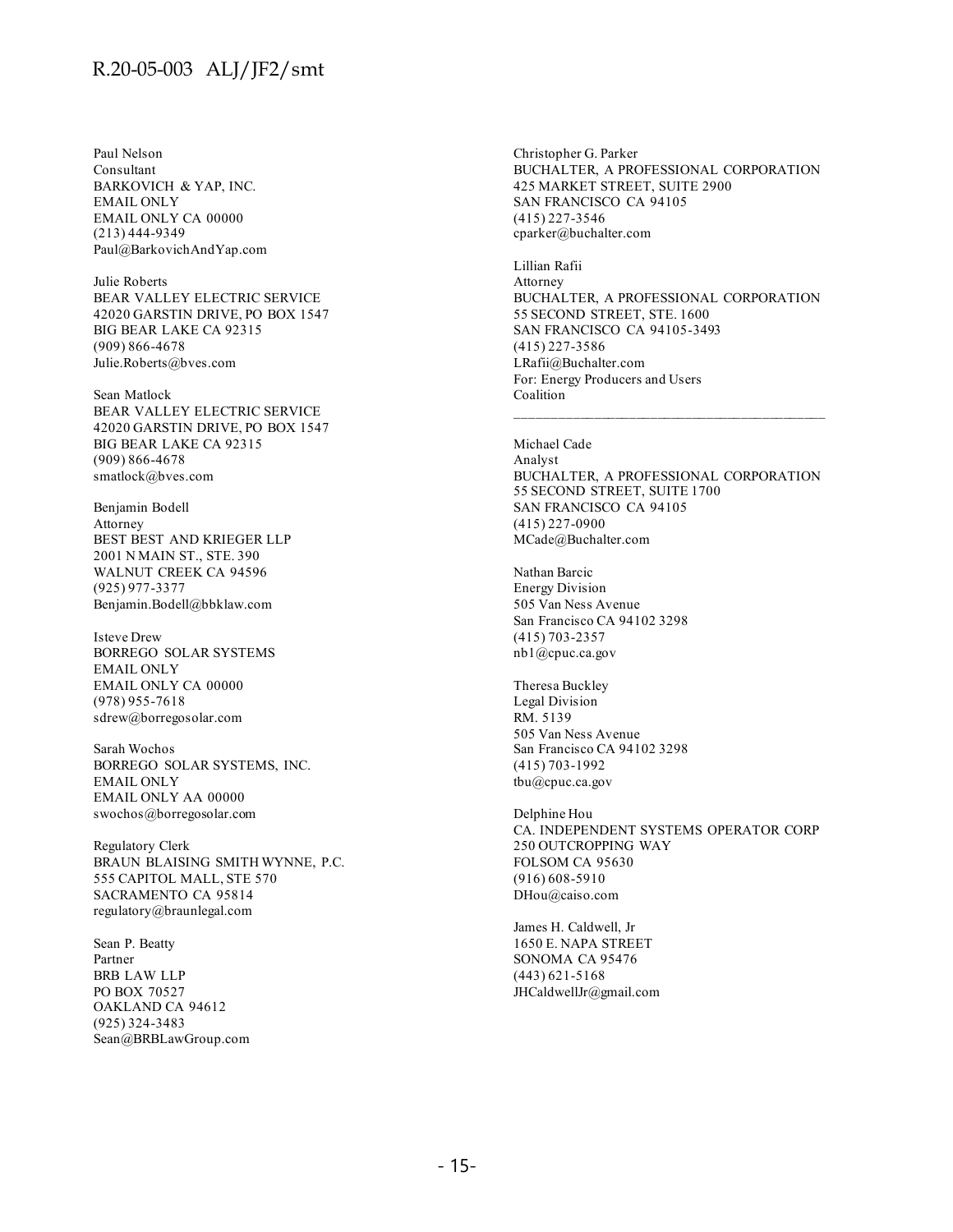Shawn-Dai Linderman CALIF COMMUNITY CHOICE ASSO EMAIL ONLY EMAIL ONLY CA 00000 (510) 213-9774 shawndai@cal-cca.org

Clark Mcisaac Manager Of Policy & Strategy CALIF EFFICIENCY DEMAND MGMNT COUNCIL 1111 BROADWAY, SUITE 300 OAKLAND CA 94607 policy@cedmc.org

Cathy Defalco General Mgr. CALIFORNIA CHOICE ENERGY AUTHORITY 44933 FERN AVENUE LANCASTER CA 93534 (888) 639-2411 Cathy@CalChoice.org

CALIFORNIA COMMUNITY CHOICE ASSOCIATION EMAIL ONLY EMAIL ONLY CA 00000 (510) 213-9774 Regulatory@cal-cca.org

CALIFORNIA COMMUNITY CHOICE ASSOCIATION EMAIL ONLY EMAIL ONLY CA 00000 calcca.proceedings@lmi.net

CALIFORNIA COMMUNITY CHOICE ASSOCIATION EMAIL ONLY EMAIL ONLY CA 00000 proceedings@cal-cca.org

Pacificorp California Dockets EMAIL ONLY EMAIL ONLY CA 00000 CaliforniaDockets@PacifiCorp.com

Liz Anthony Gill, Phd CALIFORNIA ENERGY COMMISSION 1516 9TH ST SACRAMENTO CA 95617 (916) 442-7785 liz.gill@energy.ca.gov

Lynn Marshall CALIFORNIA ENERGY COMMISSION 1516 NINTH STREET, MS-22 SACRAMENTO CA 95814-5512 (916) 654-4767 lmarshal@energy.state.ca.us

William Zobel Executive Director CALIFORNIA HYDROGEN BUSINESS COUNCIL 18847 VIA SERENO YORBA LINDA CA 92866 (310) 455-6095 WZobel@CaliforniaHydrogen.org For: California Hydrogen Business Council (CHBC)

Devin Hagan Orp CALIFORNIA INDEPENDENT SYSTEM OPERATOR C 250 CROPPING WAY FOLSOM CA 95630 dhagan@caiso.com

Erik Lagerquist Corporation CALIFORNIA INDEPENDENT SYSTEM OPERATOR C 250 0UTCROPPING WAY FOLSOM CA 95630 (916) 531-5242 ELagerquist@caiso.com

Cristy Sanada Lead Analyst CALIFORNIA ISO 250 OUTCROPPING WAY FOLSOM CA 95630 (916) 221-8623 csanada@caiso.com

Jasmie Guan CALIFORNIA ISO 250 OUTCROPPING WAY FOLSOM CA 95630 (916) 200-6079 JGuan@caiso.com

Sarah Kozal CALIFORNIA ISO 250 OUTCROPPING WAY FOLSOM CA 95630 (916) 221-2223 SKozal@caiso.com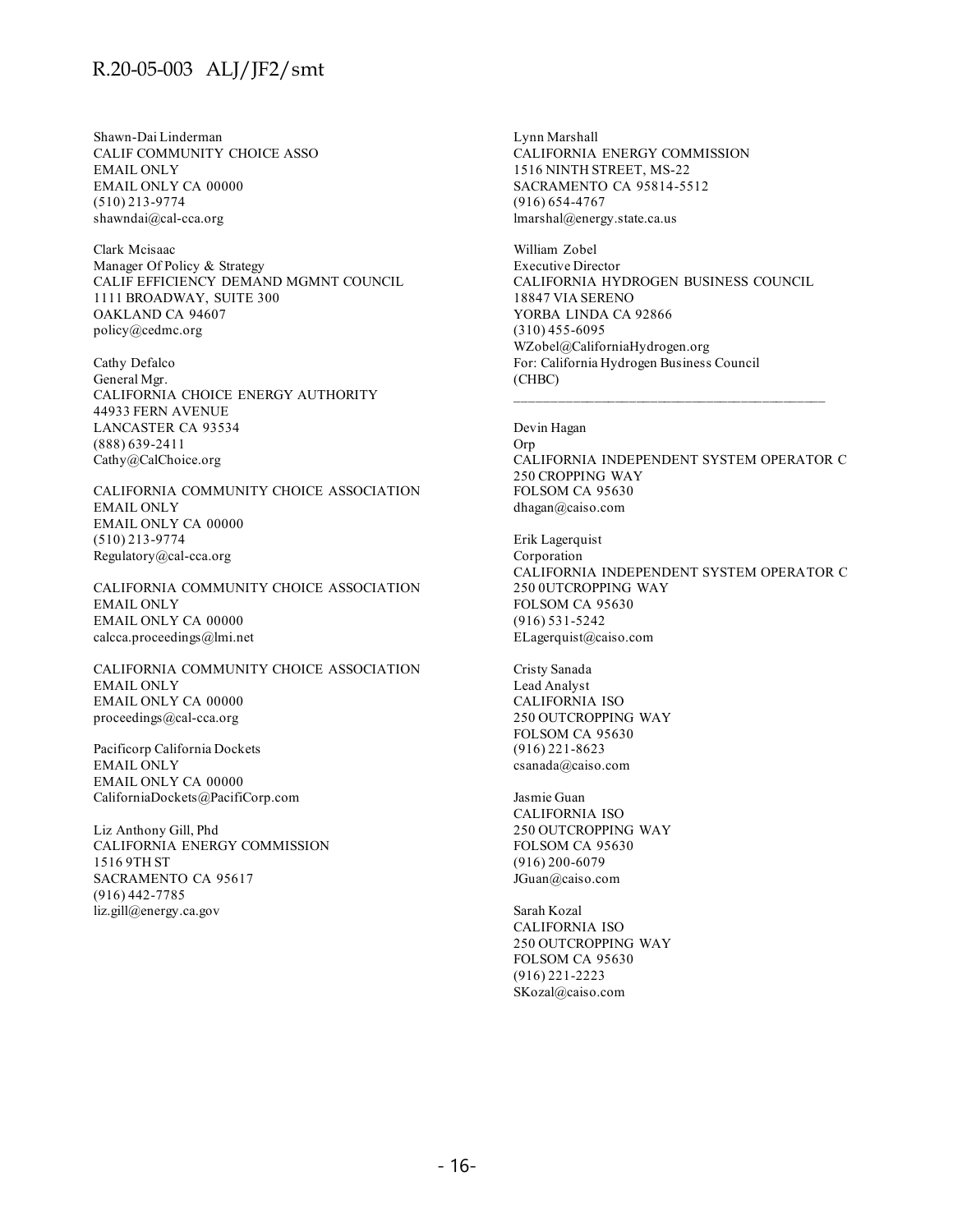Sean Maxson CALIFORNIA ISO 250 OUTCROPPING WAY FOLSOM CA 95630 (916) 936-6988 smaxson@caiso.com

Alina Bemis CALIFORNIA PUBLIC UTILITIES COMMISSION EMAIL ONLY EMAIL ONLY CA 00000 Alina.Bemis@cpuc.ca.gov

Kate Unger Sr. Advisor CALIFORNIA SOLAR & STORAGE ASSOCIATION 1107 9TH STREET, STE. 820 SACRAMENTO CA 95814 (747) 296-4780 Kate@Calssa.org

Dariush Shirmohammadi Technical Dir CALIFORNIA WIND ENERGY ASSOCIATION 1700 SHATTUCK AVE., SUITE 17 BERKELEY CA 94709 (310) 858-1174 Dariush@Gridbright.com

Emily Turkel CALPINE CORPORATION EMAIL ONLY EMAIL ONLY CA 00000 emily.turkel@calpine.com

Matthew Barmack Dir - Mkt & Regulatory CALPINE CORPORATION 3003 OAK ROAD, STE. 400 WALNUT CREEK CA 94597 (925) 557-2267 barmackm@calpine.com

Carleigh Osen Policy Analyst CEERT 1100 11TH STREET, STE. 311 SACRAMENTO CA 95814 (916) 442-7785 Carleigh@ceert.org

Shagun Tougas CERR, LLC EMAIL ONLY EMAIL ONLY CA 00000 info@cleanenergyregresearch.com

Carrie Thompson CITY OF ANAHEIM 201 S. ANAHEIM BLVD., STE. 802 ANAHEIM CA 92805 (714) 465-4131 CAThompson@Anaheim.net

Nicolas T. Burki CITY OF ANAHEIM 201 SOUTH ANAHEIM BLVD., SUITE 802 ANAHEIM CA 92805 (714) 765-4131 NBurki@Anaheim.net

Richard Torres Assist. Dir - Utilities CITY OF AZUSA 729 N. AZUSA AVENUE AZUSA CA 91702 (626) 812-5211 RTorres@AzusaCa.gov For: City of Azusa, Azusa Light & Water

Tom Miller Dir - Electric Utility CITY OF BANNING 176 E. LINCOLN BANNING CA 92220 (951) 922-3265 TMiller@BanningCa.gov For: City of Banning

Scott Harding Assist Dir - Utility Op CITY OF COLTON 650 N. LA CADENA BLVD COLTON CA 92324 (909) 370-6195 SHarding@ColtonCa.gov For: City of Colton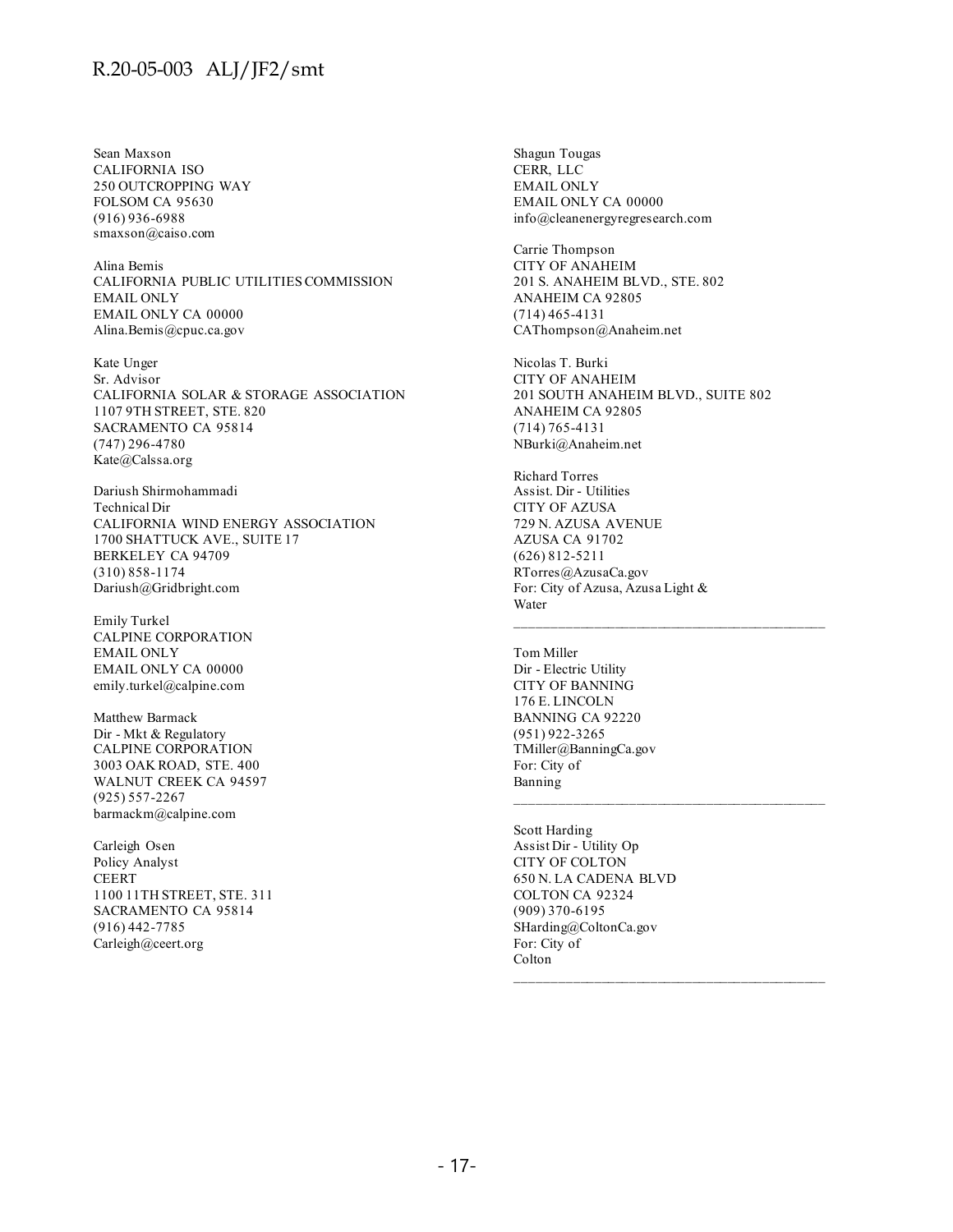Barbara Boswell CITY OF PALMDALE EMAIL ONLY EMAIL ONLY CA 00000 Barbara@BayshoreCGI.com For: City of Palmdale

Eric R. Klinkner Deputy General Mgr. CITY OF PASADENA 150 SOUTH LOS ROBLES AVE., SUITE 200 PASADENA CA 91101 (626) 744-4478 EKlinkner@CityOfPasadena.net For: City of Pasadena - Water & Power  $\mathcal{L}_\text{max}$  and the contract of the contract of the contract of the contract of the contract of the contract of the contract of the contract of the contract of the contract of the contract of the contract of the contrac

Cindi Cohen CITY OF RIVERSIDE 3435 14TH STREET RIVERSIDE CA 92501 (951) 826-8514 CCohen@RiversideCa.gov For: City of Riverside - Public **Utilities** 

Roy Xu CITY OF RIVERSIDE 3435 14TH STREET RIVERSIDE CA 92501 (951) 826-8505 NXu@RiversideCa.gov For: City of Riverside - Public **Utilities** 

Luisa F. Elkins Sr Deputy City Attorney CITY OF SAN JOSE 200 EAST SANTA CLARA ST., 16TH FL SAN JOSE CA 95113 (408) 535-1953 Luisa.Elkins@SanJoseCa.gov For: City of San José, Administrator of San José Clean Energy  $f/k/a$  San Jos $\tilde{A}$ © Clean Energy

\_\_\_\_\_\_\_\_\_\_\_\_\_\_\_\_\_\_\_\_\_\_\_\_\_\_\_\_\_\_\_\_\_\_\_\_\_\_\_\_\_\_\_\_

Luke Tougas CLEAN ENERGY REGULATORY RESEARCH EMAIL ONLY EMAIL ONLY CA 00000 (510) 326-1931 L.Tougas@CleanEnergyregResearch.com

C.C. Song Dir - Regulatory CLEAN POWER ALLIANCE 555 W. 5TH STREET, 35TH FLOOR LOS ANGELES CA 90013 (213) 713-0363 CSong@CleanPowerAlliance.org

Francis Choi CLEAN POWER ALLIANCE EMAIL ONLY EMAIL ONLY CA 00000 fchoi@cleanpoweralliance.org

John Mcnamara Sr. Analyst - Regulatory CLEAN POWER ALLIANCE 801 S. GRAND AVE., STE. 400 LOS ANGELES CA 90017 (323) 640-7662 JMcNamara@CleanPowerAlliance.org

Natasha Keefer Director Of Power Planning & Procurement CLEAN POWER ALLIANCE OF SOUTHERN CALIF 801 S. GRAND AVE., STE. 400 LOS ANGELES CA 90017 (213) 713-1101 nkeefer@cleanpoweralliance.org

Octavien Ngarambe Resource Planner CLEAN POWER ALLIANCE OF SOUTHERN CALIF 801 S. GRAND AVE., STE. 400 LOS ANGELES CA 90017 (323) 640-8526 ongarambe@cleanpoweralliance.org

Kiara Hermann Utility Analyst CLEANPOWER SF 525 GOLDEN GATE AVE., 7TH FL. SAN FRANCISCO CA 94102 (415) 554-1683 KHermann@sfWater.org

Michael Hyams Director CLEANPOWERSF 525 GOLDEN GATE AVE., 7TH FL SAN FRANCISCO CA 94102 mhyams@sfwater.org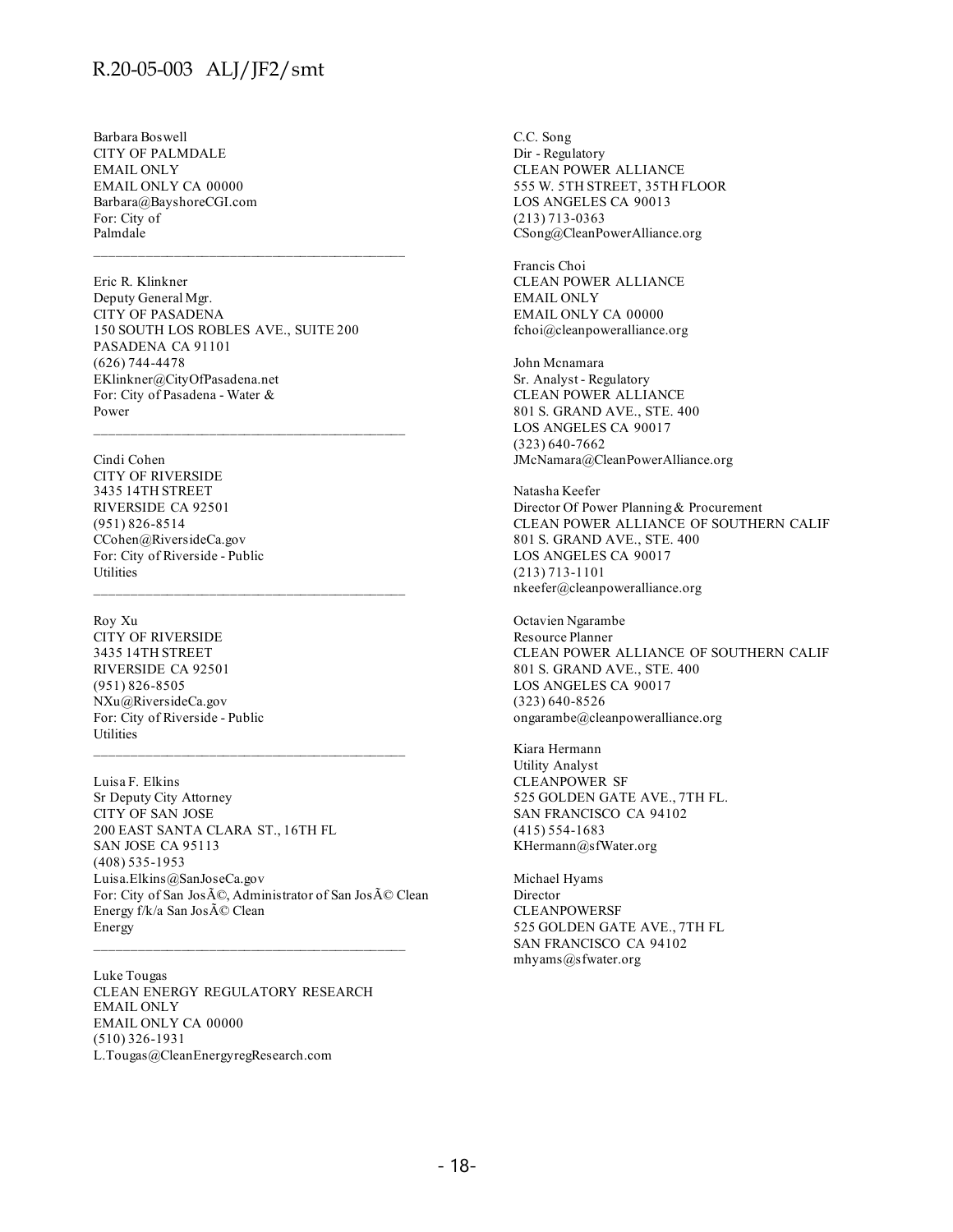Julia Zuckerman Senior Manager, External Affairs CLEARWAY ENERGY GROUP EMAIL ONLY EMAIL ONLY CA 00000 julia.zuckerman@clearwayenergy.com

Charlie Coggeshall Sr. Analyst - West Regional Dir COALITION FOR COMMUNITY SOLAR ACCESS 1380 MONROE ST., NW 721 WASHINGTON DC 20010 (415) 595-6119 Charlie@CommunitySolarAccess.org

Michelle Vigen Ralston COMMON SPARK CONSULTING 1639 WOOLSEY ST. BERKELEY CA 94703 (612) 807-5272 policy@common-spark.com

Connie Cho Attorney COMMUNITIES FOR A BETTER ENVIRONMENT 340 MARINA WAY RICHMOND CA 94801 (323) 826-9771 ccho@cbecal.org

Shana Lazerow Attorney / Legal Dir. COMMUNITIES FOR A BETTER ENVIRONMENT 340 MARINA WAY RICHMOND CA 94801 (510) 302-0430 X 18 SLazerow@CBEcal.org For: California Environmental Justice Alliance

Mary Lynch CONSTELLATION NEWENERGY, INC 5074 NAWAL DRIVE EL DORADO HILLS CA 95762 (916) 293-8697 Mary.Lynch@Constellation.com

Dina Fedoseeva Mgr - Wholesale Opers. CONSTELLATION NEWENERGY, INC. 1310 POINT STREET, 11TH FL BALTIMORE MD 21231 (410) 470-8506 Dina.Fedoseeva@ExelonCorp.com

Chris Devon Director, Market Intelligence – West CUSTOMIZED ENERGY SOLUTIONS 101 PARKSHORE DR FOLSOM CA 95630 (517) 294-5473 cdevon@ces-ltd.com

Ijesse Farbstein CUSTOMIZED ENERGY SOLUTIONS 1528 WALNUT STREET, 22ND FL PHILADELPHIA PA 19102 (267) 443-6681 JFarbstein@ces-ltd.com

Suzanne Casazza Executive Division 505 Van Ness Avenue San Francisco CA 94102 3298 (415) 703-5906 sc8@cpuc.ca.gov

Stephen Castello Public Advocates Office 505 Van Ness Avenue San Francisco CA 94102 3298 (415) 703-1063 scs@cpuc.ca.gov

Radu Ciupagea Public Advocates Office RM. 4104 505 Van Ness Avenue San Francisco CA 94102 3298 (415) 703-5235 rc5@cpuc.ca.gov

Cheryl Cox Energy Division 300 Capitol Mall Sacramento CA 95814 4309 (916) 327-6799 cxc@cpuc.ca.gov

Nicole Cropper Executive Division RM. 5201 505 Van Ness Avenue San Francisco CA 94102 3298 (415) 837-3494 ncp@cpuc.ca.gov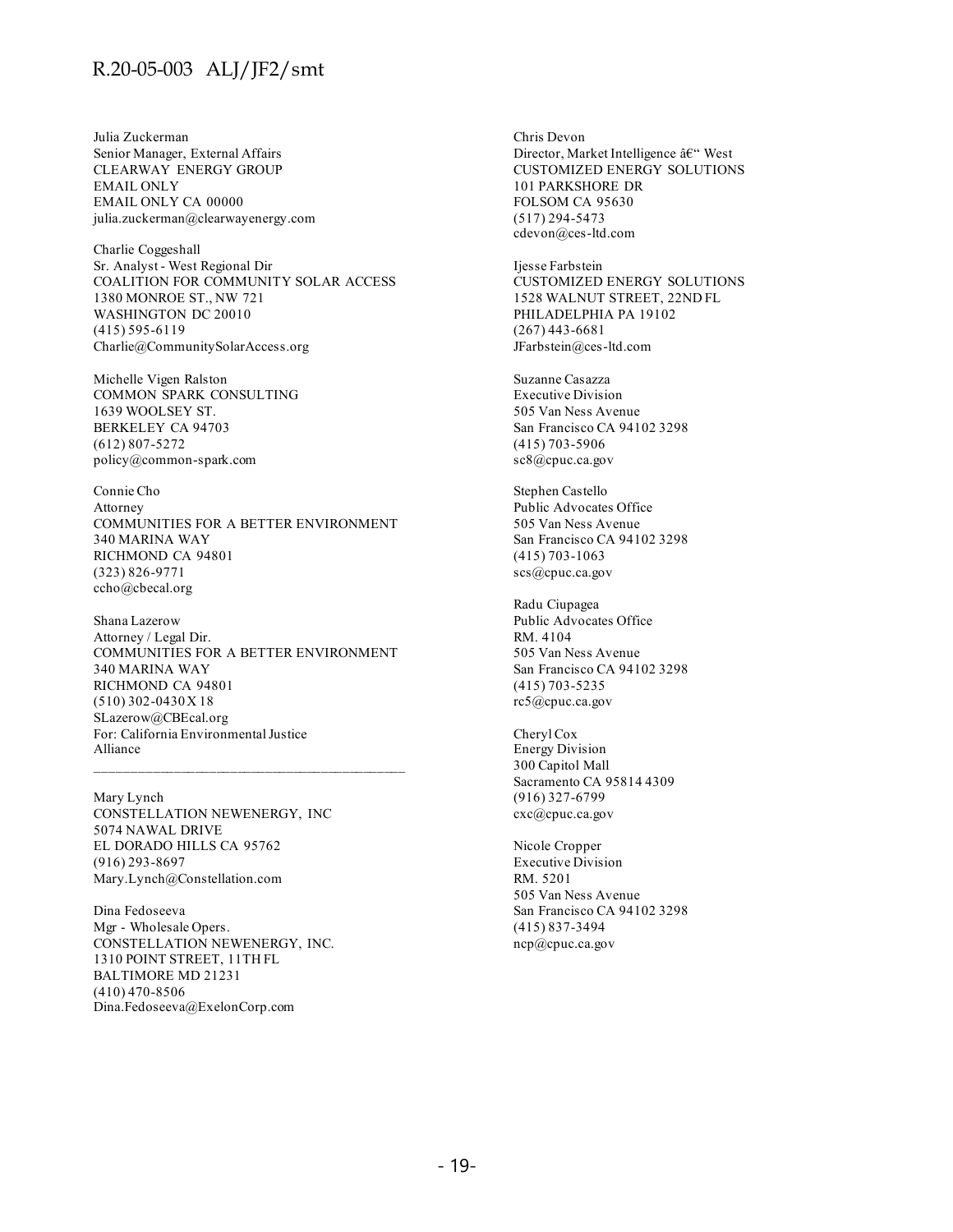DAVIS WRIGHT TREMAINE LLP 505 MONTGOMERY STREET, STE 800 SAN FRANCISCO CA 94111 dwtcpucdockets@dwt.com

Anna Fero DAVIS WRIGHT TREMAINE LLP EMAIL ONLY EMAIL ONLY CA 00000 (415) 276-6587 annafero@dwt.com

Monica Molina DAVIS WRIGHT TREMAINE LLP 505 MONTGOMERY STREET, SUITE 800 SAN FRANCISCO CA 94111 monicamolina@dwt.com

Katie Jorrie DAVIS WRIGHT TREMAINE, LLP EMAIL ONLY EMAIL ONLY CA 00000 (415) 276-6500 KatieJorrie@dwt.com

Tahiya Sultan DAVIS WRIGHT TREMAINE, LLP 505 MONTGOMERY STREET, STE. 800 SAN FRANCISCO CA 94111-6533 (415) 276-6539 TahiyaSultan@dwt.com

Ann Trowbridge Attorney DAY CARTER MURPHY, LLP 3620 AMERICAN RIVER DRIVE, STE. 205 SACRAMENTO CA 95864 (916) 570-2500 X103 ATrowbridge@DayCarterMurphy.com

Kate Kelly DEFENDERS OF WILDLIFE PO BOX 4311 VALLEJO CA 94590 (530) 902-1615 kate@kgconsulting.net

Daniel W. Douglass Attorney DOUGLASS, LIDDELL & KLATT 5737 KANAN ROAD, STE. 610 AGOURA HILLS CA 91301-1601 (818) 961-3001 Douglass@EnergyAttorney.com

Jessica Loarie Sr Mgr, Regulatory & Legislative Affairs DOUGLASS, LIDDELL & KLATT EMAIL ONLY EMAIL ONLY CA 00000 Jessica.Loarie@edf-re.com

Nick Dahlberg Energy Division 505 Van Ness Avenue San Francisco CA 94102 3298 (415) 703-3386 nd2@cpuc.ca.gov

Paul Douglas Energy Division AREA 4-A 505 Van Ness Avenue San Francisco CA 94102 3298 psd@cpuc.ca.gov

Andrew Dugowson Executive Division 505 Van Ness Avenue San Francisco CA 94102 3298 (415) 703-2192 adw@cpuc.ca.gov

Drucilla Dunton Safety and Enforcement Division RM. 140 180 Promenade Circle, Suite 115 Sacramento CA 95834 2939 (916) 327-6775 dd4@cpuc.ca.gov

Eric Dupre Energy Division AREA 4-A 505 Van Ness Avenue San Francisco CA 94102 3298 (415) 703-1458 ed4@cpuc.ca.gov

Anand Durvasula Executive Division RM. 5130 505 Van Ness Avenue San Francisco CA 94102 3298 (415) 703-2765 ad1@cpuc.ca.gov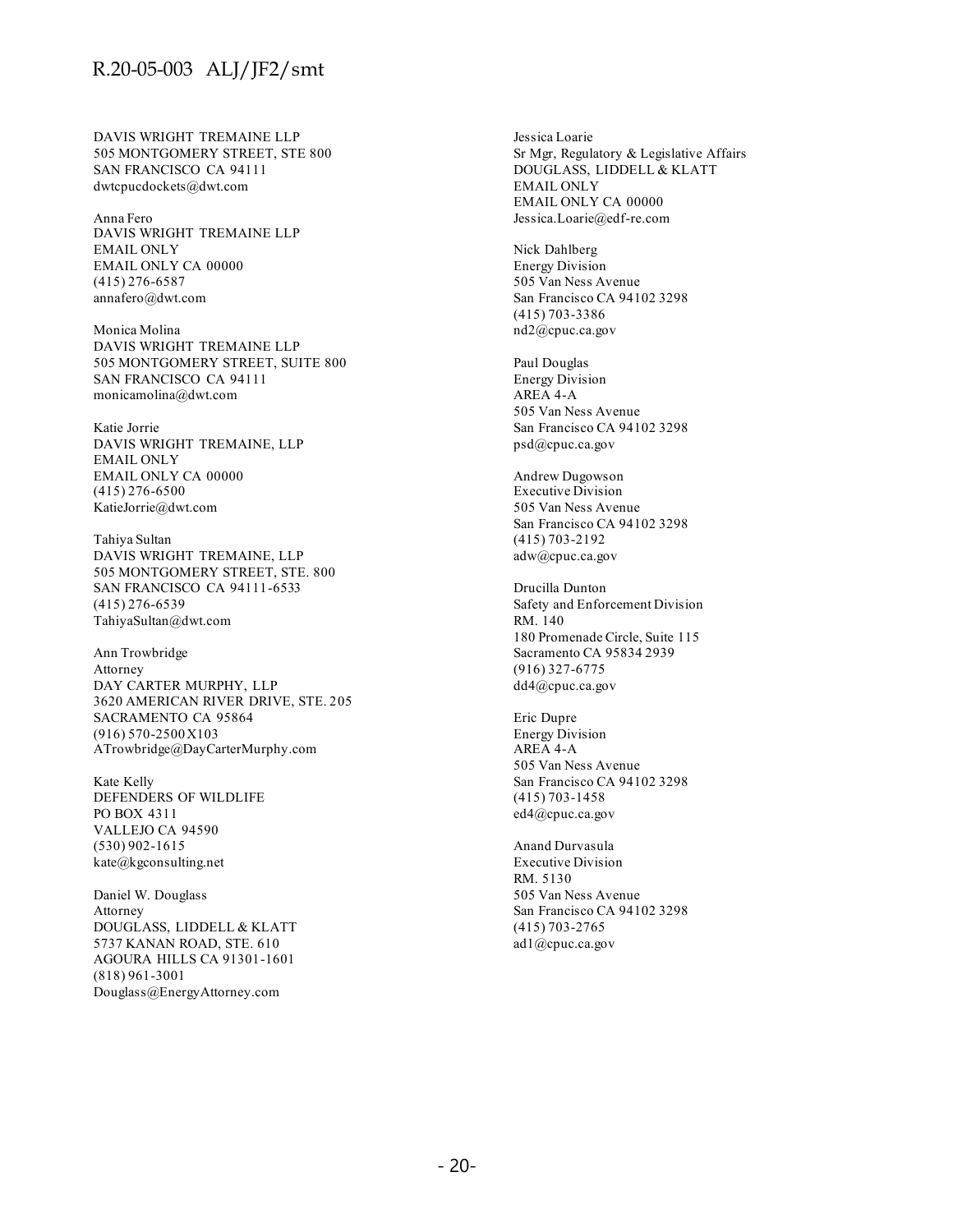Steve Lowe Chief Executive Officer EAGLE CREST ENERGY COMPANY 3000 OCEAN PARK BLVD., SUITE 1020 SANTA MONICA CA 90405 (310) 450-9090 SLowe@EagleCrestEnergy.com

Kim Delfino Founder EARTH ADVOCACY 3053 FREEPORT BLVD. NO.160 SACRAMENTO CA 95818 (916) 201-8277 kdelfino@earth-advocacy.com

Andrea Pereira Schork Litigation Assistant **EARTHJUSTICE** 50 CALIFORNIA STREET, SUITE 500 SAN FRANCISCO CA 94111 (415) 217-2000 apschork@earthjustice.org

Matthew Vespa Staff Attorney **EARTHJUSTICE** 50 CALIFORNIA ST., SUITE 500 SAN FRANCISCO CA 00000 (415) 217-2123 MVespa@Earthjustice.org For: Sierra Club

Nina Robertson Staff Attorney **EARTHJUSTICE** 50 CALIFORNIA STREET, STE. 500 SAN FRANCISCO CA 94111 (415) 217-2082 NRobertson@Earthjustice.org For: Sierra Club

Rikki Weber Litigation Assistant EARTHJUSTICE 50 CALIFORNIA STREET, SUITE 500 SAN FRANCISCO CA 94111 (415) 217-2000 RWeber@Earthjustice.org

 $\mathcal{L}_\text{max}$  and the contract of the contract of the contract of the contract of the contract of the contract of the contract of the contract of the contract of the contract of the contract of the contract of the contrac

Melissa Brandt Sr. Dir & Deputy Gen Counsel EAST BAY COMMUNITY ENERGY 1999 HARRISON ST., STE. 800 OAKLAND CA 94612 (510) 570-5110 MBrandt@ebce.org

Virinder Singh Vp, Regulatory & Legis. Affairs EDF RENEWABLES, INC. 15445 INNOVATION DRIVE SAN DIEGO CA 92128 (888) 903-6926 Virinder.Singh@edf-re.com For: EDF Renewables, Inc.

Mich Hein Ceo ELECTROCHAEA CORPORATION 500 CAPITOL MALL, STE. 1900 SACRAMENTO CA 95814 (773) 241-4947 Mich.Hein@ElectroChaea.com

Brian S. Biering Attorney ELLISON SCHNEIDER HARRIS & DONAN LLP 2600 CAPITOL AVE., STE. 400 SACRAMENTO CA 95816-5931 (916) 447-2166 BSB@esLawFirm.com

Andrew B. Brown Attorney At Law ELLISON SCHNEIDER HARRIS & DONLAN LLP 2600 CAPITOL AVENUE, SUITE 400 SACRAMENTO CA 95816-5931 (916) 447-2166 ABB@ESlawFirm.com For: on behalf of Constellation NewEnergy, Inc.

Andrew Brown Attorney ELLISON SCHNEIDER HARRIS & DONLAN LLP 2600 CAPITOL AVENUE, SUITE 400 SACRAMENTO CA 95816 (916) 447-2166 abb@eslawfirm.com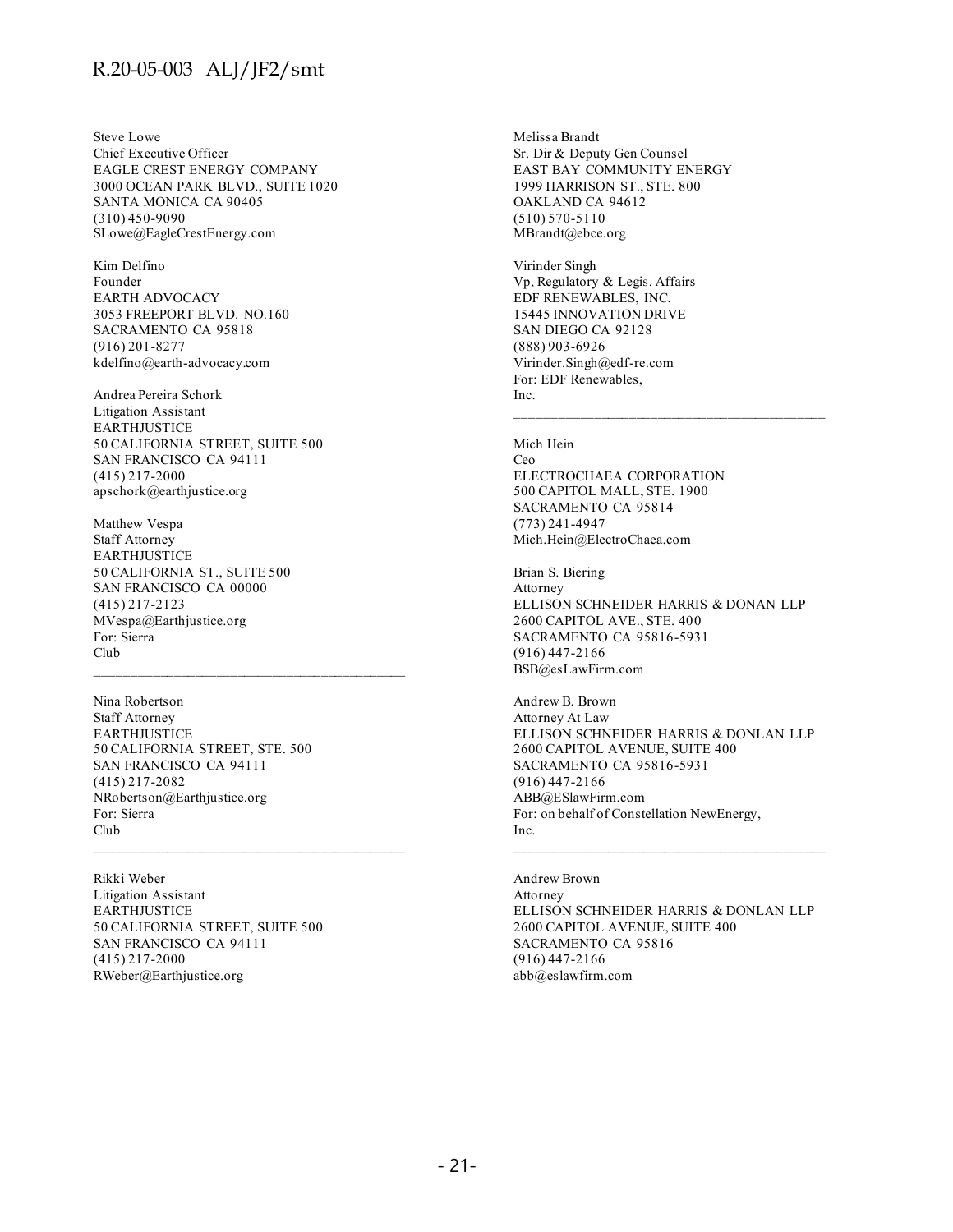Jessica Melms ELLISON SCHNEIDER HARRIS & DONLAN LLP 2600 CAPITOL AVENUE, SUITE 400 SACRAMENTO CA 95816-5931 (916) 447-2166 jmelms@eslawfirm.com

Chase K. Maxwell ELLISON SCHNEIDER HARRIS & DONLAN, LLP 2600 CAPITOL AVENUE, SUITE 400 SACRAMENTO CA 95816 (916) 447-2166 ckm@eslawfirm.com

Jedediah J. Gibson Attorney ELLISON, SCHNEIDER & HARRIS, LLP 2600 CAPITOL AVENUE, SUITE 400 SACRAMENTO CA 95816 (916) 447-2166 jjg@eslawfirm.com For: Bear Valley Electric Service

Elizabeth Beck ENEL X NORTH AMERICA, INC. EMAIL ONLY EMAIL ONLY CA 00000 Betsy.Beck@enel.com

Marc Monbouquette Mgr - Regulatory And Govn'T Affairs ENEL X NORTH AMERICA, INC. 846 BRANSTEN ROAD SAN CARLOS CA 94070 (415) 488-6035 Marc.Monbouquette@enel.com For: Enel North America, Inc.

Mona Tierney-Lloyd ENEL X NORTH AMERICA, INC. 2071 ALTAIR LANE RENO NV 89521 (415) 238-3788 mona.tierney-lloyd@enel.com

Aaron Burdick ENERGY & ENVIRONMENTAL ECONOMICS 44 MONTGOMERY STREET STE 1500 SAN FRANCISCO CA 94044 (818) 807-6499 aaron.burdick@ethree.com

Oluwafemi Sawyerr ENERGY AND ENVIRONMENTAL ECONOMICS 44 MONTGOMERY STREET, SUITE 1500 SAN FRANCISCO CA 94104 (734) 709-8653 femi@ethree.com

Lauren Seymour ENERGY COALITION EMAIL ONLY EMAILL ONLY CA 00000 lseymour@energycoalition.org

Marc Costa ENERGY COALITION EMAIL ONLY EMAIL ONLY CA 00000 mcosta@energycoalition.org

Carolyn Kehrein Principal Consultant ENERGY MANAGEMENT SERVICES 2602 CELEBRATION WAY WOODLAND CA 95776 (530) 668-5600 cmkehrein@ems-ca.com

Emily Leslie ENERGY REFLECTIONS 1028 MONTE VERDE DR PACIFICA CA 94044 (650) 804-6275 energyreflections@gmail.com

Caitlin Liotiris Principal ENERGY STRATEGIES 111 E BROADWAY, STE. 1200 SALT LAKE CITY UT 84111 (801) 355-4365 CCollins@EnergyStrat.com

Margaret Miller Dir - Government And Regulatory ENGIE NORTH AMERICA INC. 500 12TH ST SUITE 300 OAKLAND CA 94607 (916) 342-6311 Margaret.Miller@Engie.com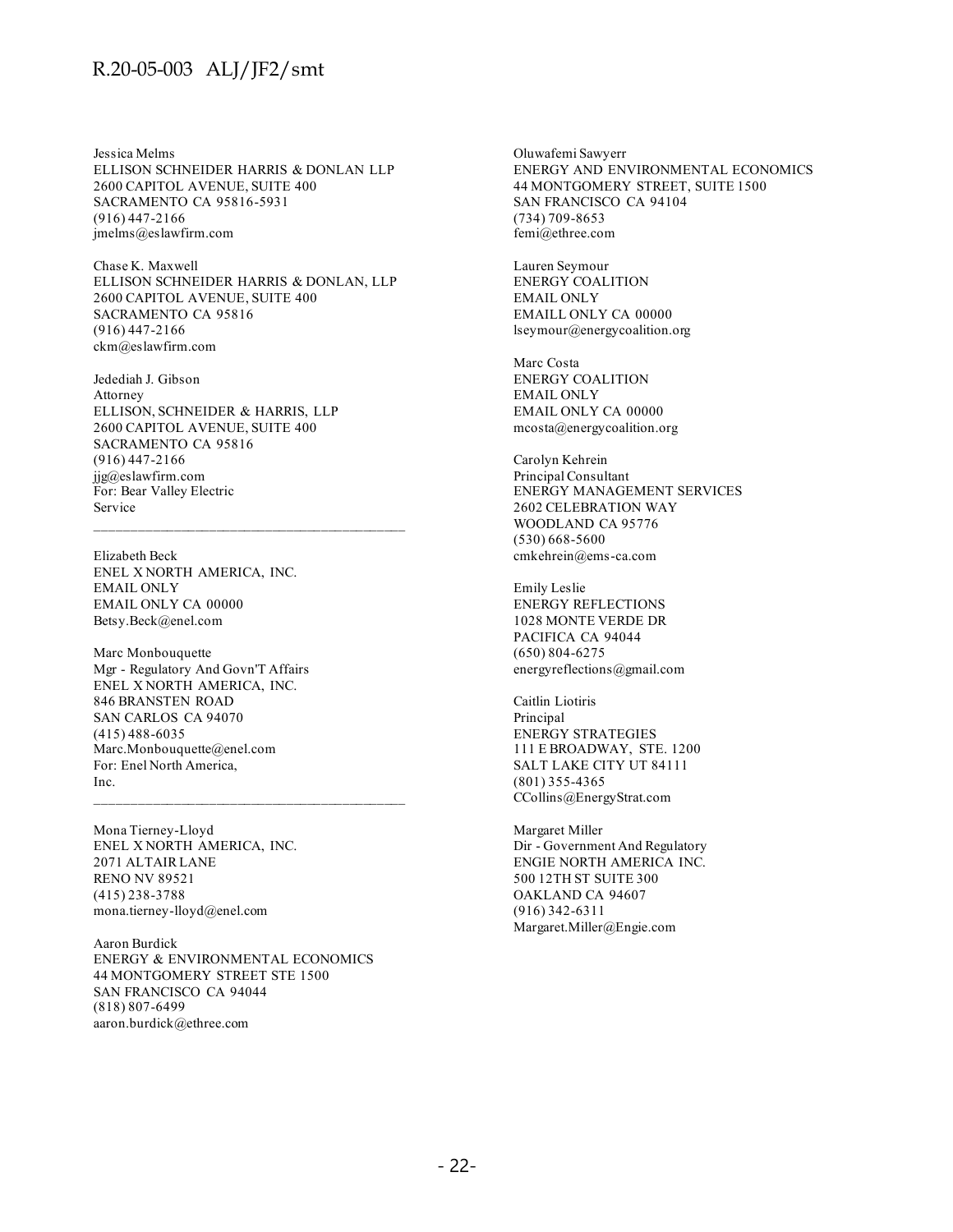Michael Colvin Dir - Regulatory ENVIRONMENTAL DEFENSE FUND 123 MISSION ST, 28TH FL. SAN FRANCISCO CA 94105 (415) 293-6122 MColvin@edf.org

Blake Elder EQ RESEARCH LLC 1155 KILDAIRE FARM ROAD, SUITE 203 CARY NC 27511 (919) 825-3339 CPUCdockets@eq-research.com

Alireza Eshraghi Energy Division 505 Van Ness Avenue San Francisco CA 94102 3298 (415) 703-1521 ae4@cpuc.ca.gov

James Himelic FIRST PRINCIPLES ADVISORY EMAIL ONLY EMAIL ONLY CA 00000 (520) 979-1375 jhimelic@firstprinciples.run

Pushkar Wagle Managing Consultant FLYNN RESOURCE CONSULTANTS INC. 5440 EDGEVIEW DRIVE DISCOVERY BAY CA 94505 (888) 634-3339 pushkarwagle@flynnrci.com

Sophie Meyer Policy Advisor FORM ENERGY, INC. 2810 SEVENTH ST BERKELEY CA 94710 SMeyer@FormEnergy.com

Jared Ferguson Energy Division 300 Capitol Mall Sacramento CA 95814 4309 (916) 823-4794 jfn@cpuc.ca.gov

Julie A. Fitch Administrative Law Judge Division RM. 5107 505 Van Ness Avenue San Francisco CA 94102 3298 (415) 703-3134 jf2@cpuc.ca.gov

Paula Williams GEXA ENERGY EMAIL ONLY EMAIL ONLY CA 00000 (713) 401-5542 paula.williams@gexaenergy.com

Jessica Nelson General Manager GOLDEN STATE POWER COOPERATIVE PO BOX 1815 GRAEGLE CA 96103-1815 (530) 927-7856 GoldenStatePowerCooperative@gmail.com

Nirvesh Sikand GOODIN, MACBRIDE, SQUERI AND DAY,LLP 505 SANSOME STREET, SUITE 900 SAN FRANCISCO CA 94111 (415) 392-7900 nsikand@goodinmacbride.com

Joe Greco GRECO ENERGY CONSULTING EMAIL ONLY EMAIL ONLY CA 00000 (775) 527-2038 jgreco@GrecoEnergyConsulting.onmicrosoft.com

Izoe Harrold GREEN POWER INSTITUTE 2039 SHATTUCK AVE., STE. 402 BERKELEY CA 94704 policy@clearhorizonsconsulting.com

Brandon T. Gerstle Energy Division RM. 5-29 505 Van Ness Avenue San Francisco CA 94102 3298 (415) 703-3661 bg5@cpuc.ca.gov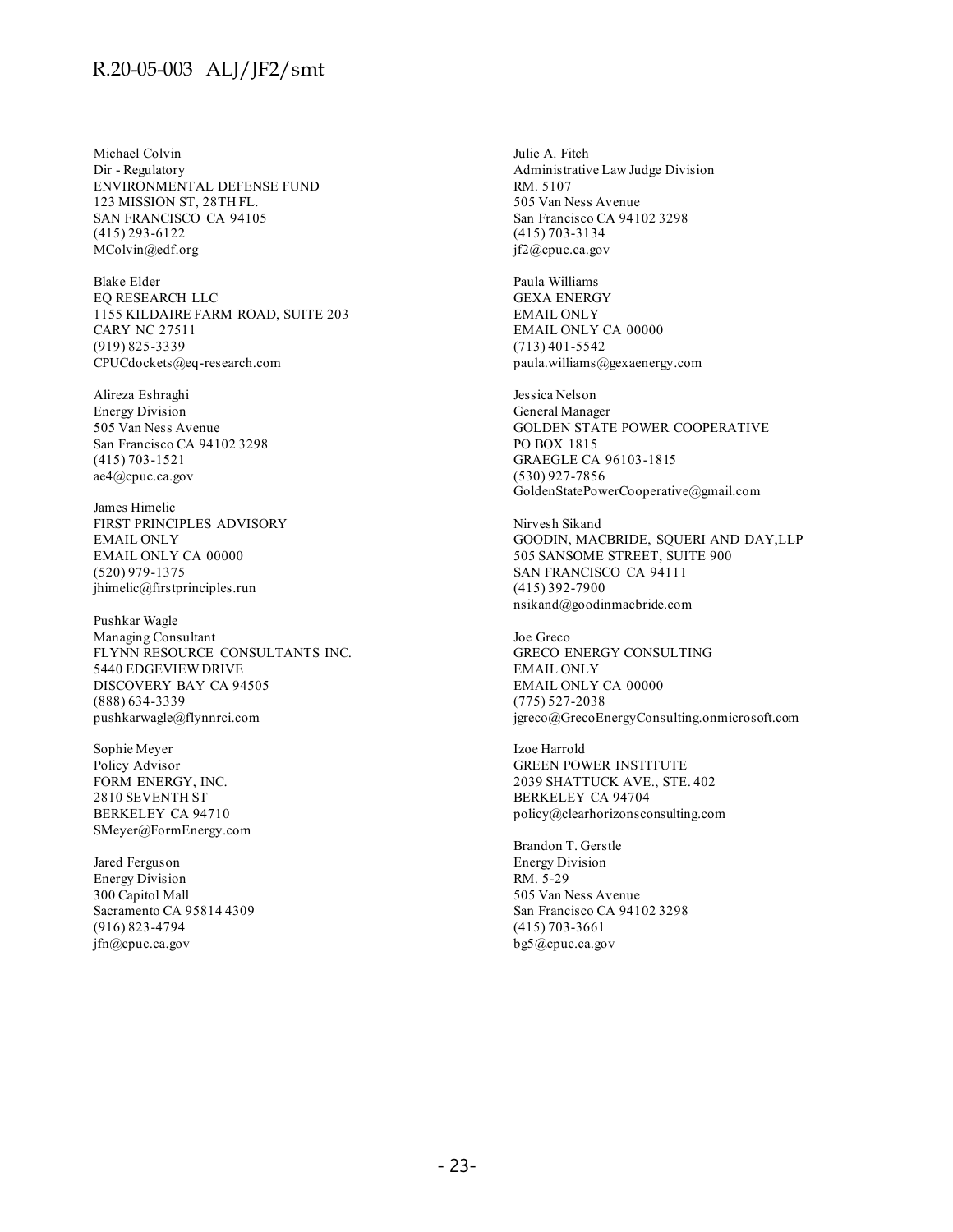Sandy Goldberg Executive Division RM. 5202 505 Van Ness Avenue San Francisco CA 94102 3298 (415) 703-5137 sg8@cpuc.ca.gov

Sarah Goldmuntz Energy Division 320 West 4th Street Suite 500 Los Angeles CA 90013 (213) 576-7055 sgo@cpuc.ca.gov

Thomas Gutierrez Administrative Law Judge Division 505 Van Ness Avenue San Francisco CA 94102 3298 (415) 703-2925 tgz@cpuc.ca.gov

Norman A. Pedersen Attorney At Law HANNA AND MORTON LLP 444 SOUTH FLOWER ST., SUITE 2530 LOS ANGELES CA 90071-2916 (213) 430-2510 NPedersen@HanMor.com

Alice Harron HARRON LLC EMAIL ONLY EMAIL ONLY CA 00000 aharron@harronllc.com

Holly Christie General Counsel HECATE ENERGY LLC 621 W. RANDOLPH STREET CHICAGO IL 60661 (720) 234-9331 HChristie@HecateEnergy.com

Eileen Howe Vp - Data Analytics HECATE GRID LLC 621 W. RANDOLPH STREET CHICAGO IL 60661 (847) 220-4693 EHowe@HecateEnergy.com

Hillary Hebert HMH ENERGY 3714 OLEANDER DR SAN DIEGO CA 92106 (303) 550-5037 Hillary@hmhenergy.com

Alona Sias Dir HORIZON WEST TRANSMISSION, LLC ONE CALIFORNIA STREET, STE. 1600 SAN FRANCISCO CA 94111 (713) 816-1879 Alona.Sias@nee.com

Tri Luu HYDROSTOR INC. 400 CAPITOL MALL, SUITE 3000 SACRAMENTO CA 95814-4497 (416) 548-7880 tri.luu@hydrostor.ca

Julie Halligan Public Advocates Office RM. 5041 505 Van Ness Avenue San Francisco CA 94102 3298 (415) 703-1587 jmh@cpuc.ca.gov

Mea Halperin Public Advocates Office 505 Van Ness Avenue San Francisco CA 94102 3298 (415) 703-1368 mh3@cpuc.ca.gov

Karin M. Hieta Public Advocates Office RM. 5010 505 Van Ness Avenue San Francisco CA 94102 3298 (415) 703-4253 kar@cpuc.ca.gov

Scott Murtishaw Dir - Policy INDEPENDENT ENERGY PRODUCERS ASSOCIATION EMAIL ONLY EMAIL ONLY CA 00000 (510) 205-7774 Scott@iepa.com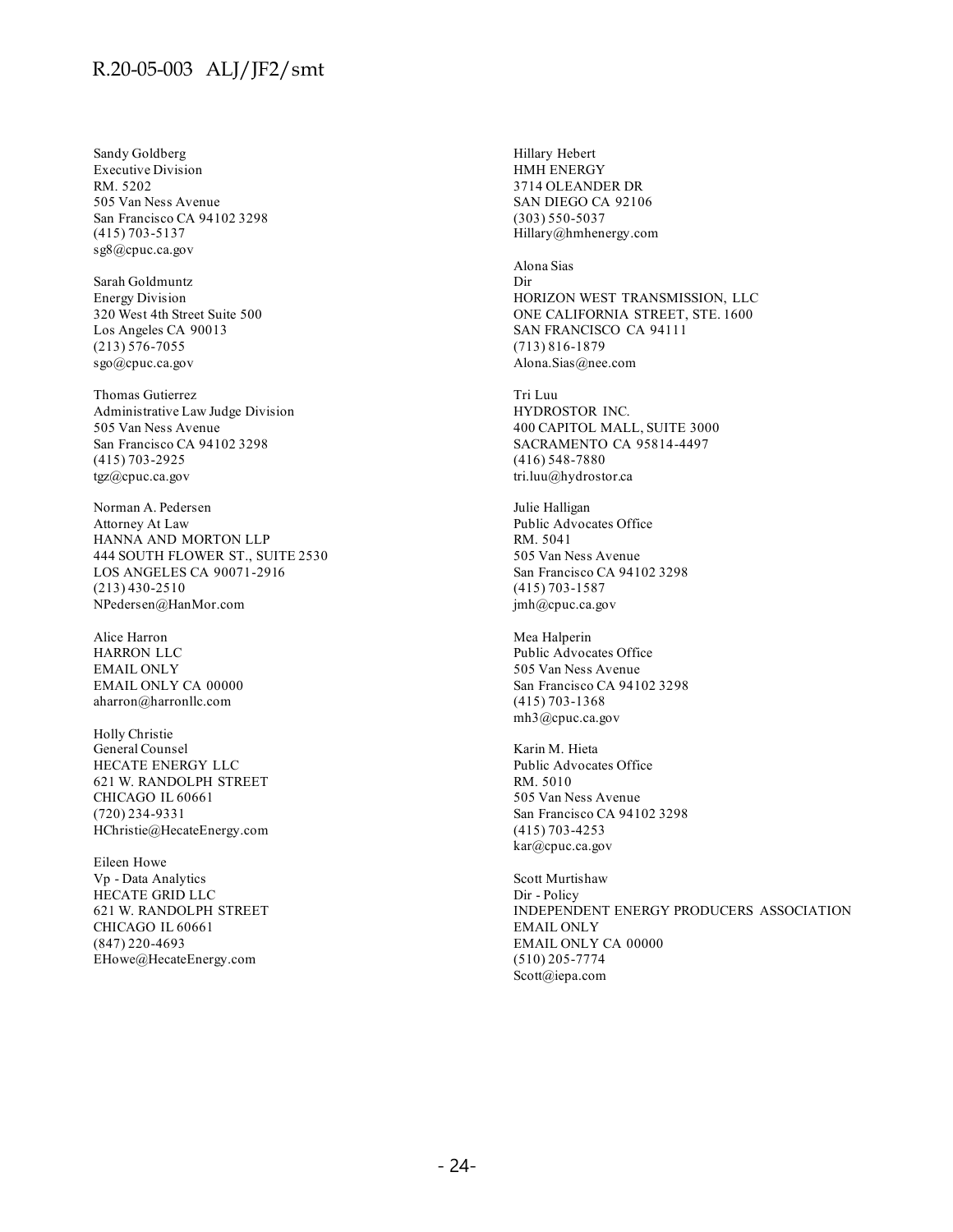Buck Endenmann K & L GATES LLP FOUR EMBARCADERO, SUITE 1200 SAN FRANCISCO CA 94111 (415) 882-8200 buck.endenmann@klgates.com

Ann Springgate KEYES & FOX LLP 580 CALIFORNIA STREET, 12TH FLOOR SAN FRANCISCO CA 94104 (415) 987-8367 ASpringgate@keyesfox.com

Christian Knierim Energy Division 300 Capitol Mall Sacramento CA 95814 4309 (415) 703-1177 ckn@cpuc.ca.gov

Stanley Kuan Public Advocates Office 505 Van Ness Avenue San Francisco CA 94102 3298 (415) 703-5244 sk8@cpuc.ca.gov

Marlon O. Santa Cruz L.A. DEPT OF WATER AND POWER 111 NORTH HOPE STREET, ROOM 1150 LOS ANGELES CA 90012 (213) 367-1735 Marlon.SantaCruz@LADWP.com

Amaani Hamid Market Development Manager LEAPFROG POWER, INC. 25 TAYLOR STREET SAN FRANCISCO CA 94102 amaani@leap.ac

Sharon Yang Director Of Legal Services LIBERTY UTILITIES (WEST REGION) EMAIL ONLY EMAIL ONLY AA 00000 (562) 299-5120 Sharon.Yang@LibertyUtilities.com

Frank R. Lindh Attorney At Law 110 TAYLOR STREET SAN RAFAEL CA 94901 (415) 596-3931 FrankRichLindh@gmail.com For: Friends of Minidoka

Frank R. Lindh Attorney At Law 110 TAYLOR STREET SAN RAFAEL CA 94901 (415) 596-3931 FrankRichLindh@gmail.com For: Natural Resources Defense Counsel (NRDC)

Michelle Tovar-Mora LOS ANGELES DEPARTMENT OF WATER & POWER 111 NORTH HOPE STREET, ROOM 1150 LOS ANGELES CA 90012 (213) 367-1734 michelle.tovar-mora@ladwp.com

 $\mathcal{L}_\text{max}$  and the contract of the contract of the contract of the contract of the contract of the contract of the contract of the contract of the contract of the contract of the contract of the contract of the contrac

Rick Souhaid LOS ANGELES DEPARTMENT OF WATER & POWER 111 NORTH HOPE STREET, ROOM 1150 LOS ANGELES CA 90012 (213) 367-3035 tarek.souhaid@ladwp.com

Christian Lambert Public Advocates Office 505 Van Ness Avenue San Francisco CA 94102 3298 (415) 703-1419 cl8@cpuc.ca.gov

Cheryl Lee Energy Division AREA 4-A 505 Van Ness Avenue San Francisco CA 94102 3298 (415) 703-2167 cnl@cpuc.ca.gov

Xian "Cindy" Li Public Advocates Office RM. 4104 505 Van Ness Avenue San Francisco CA 94102 3298 (415) 703-1546 xl2@cpuc.ca.gov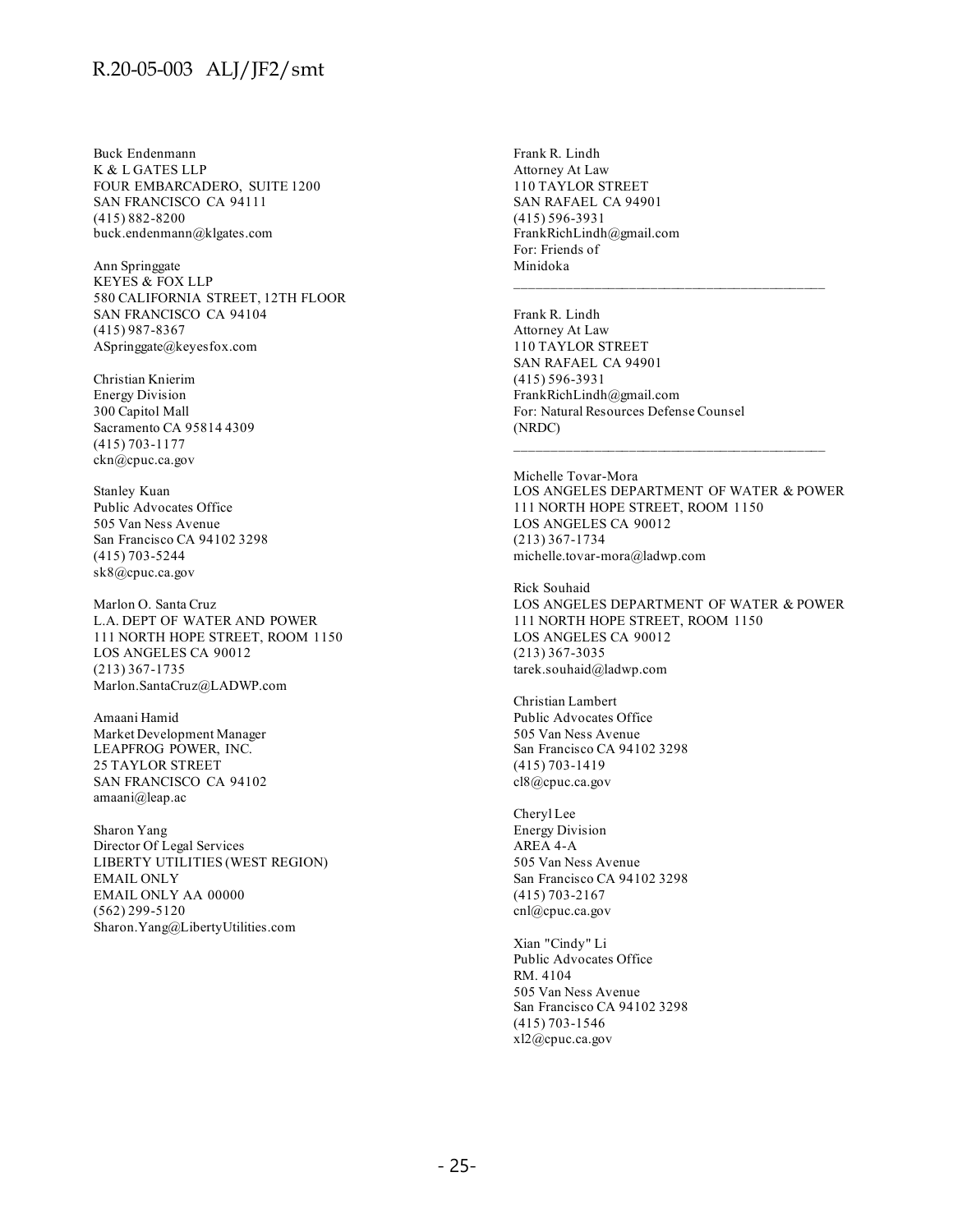Sue Mara Consultant MARA CONSULTING 27177 185TH AVE. SE, STE. 111-207 COVINGTON WA 98042 (415) 902-4108 sjmaraconsulting@gmail.com

MARIN CLEAN ENERGY EMAIL ONLY EMAIL ONLY CA 00000 (415) 464-6010 Regulatory@mceCleanEnergy.org

Mce Regulatory MARIN CLEAN ENERGY EMAIL ONLY EMAIL ONLY CA 00000 (415) 464-6010 regulatory@mceCleanEnergy.org

Nathaniel Malcolm Policy Counsel MARIN CLEAN ENERGY 1125 TAMALPAIS AVE. SAN RAFAEL CA 94901 (415) 464-6048 NMalcolm@mceCleanEnergy.org

Shalini Swaroop Regulatory Counsel MARIN CLEAN ENERGY EMAIL ONLY EMAIL ONLY CA 00000 (415) 464-6040 sswaroop@mceCleanEnergy.org

Keith Oliver MERRIMACK ENERGY GROUP, INC. 3957 30TH ST. NO.522 SAN DIEGO CA 92104 (339) 927-3738 Keith.Oliver@merrimackenergy.com

Brian Theaker Vp - Regulatory MIDDLE RIVER POWER, LLC 4350 EXECUTIVE DDRIVE, STE. 320 SAN DIEGO CA 92121 (530) 295-3305 BTheaker@MRPgenco.com

Nuo Tang MIDDLE RIVER POWER, LLC 200 W MADISON ST STE 3810 CHICAGO IL 60606 (619) 894-7625 ntang@mrpgenco.com

Imonica Schwebs MORGAN LEWIS BOCKIUS LLP EMAIL ONLY EMAIL ONLY CA 00000 (415) 442-1345 monica.schwebs@morganlewis.com

Fred Morse President MORSE ASSOCIATES, INC. 6904 RIDGEWOOD AVENUE CHEVY CHASE MD 20815 (202) 276-0518 fredmorse@maienergy.com

MRW & ASSOCIATES, LLC EMAIL ONLY EMAIL ONLY CA 00000 (510) 834-1999 MRW@mrwAssoc.com

Sara Steck Myers Attorney At Law 122 - 28TH AVENUE SAN FRANCISCO CA 94121 (415) 387-1904 SSMyers@att.net For: Enel North America, Inc.

 $\mathcal{L}_\text{max}$  and the contract of the contract of the contract of the contract of the contract of the contract of the contract of the contract of the contract of the contract of the contract of the contract of the contrac

Sara Steck Myers Attorney At Law 122 28TH AVENUE SAN FRANCISCO CA 94121 (415) 387-1904 SSMyers@att.net For: on behalf of CPower

Karolina Maslanka Energy Division 505 Van Ness Avenue San Francisco CA 94102 3298 (415) 703-1355 km3@cpuc.ca.gov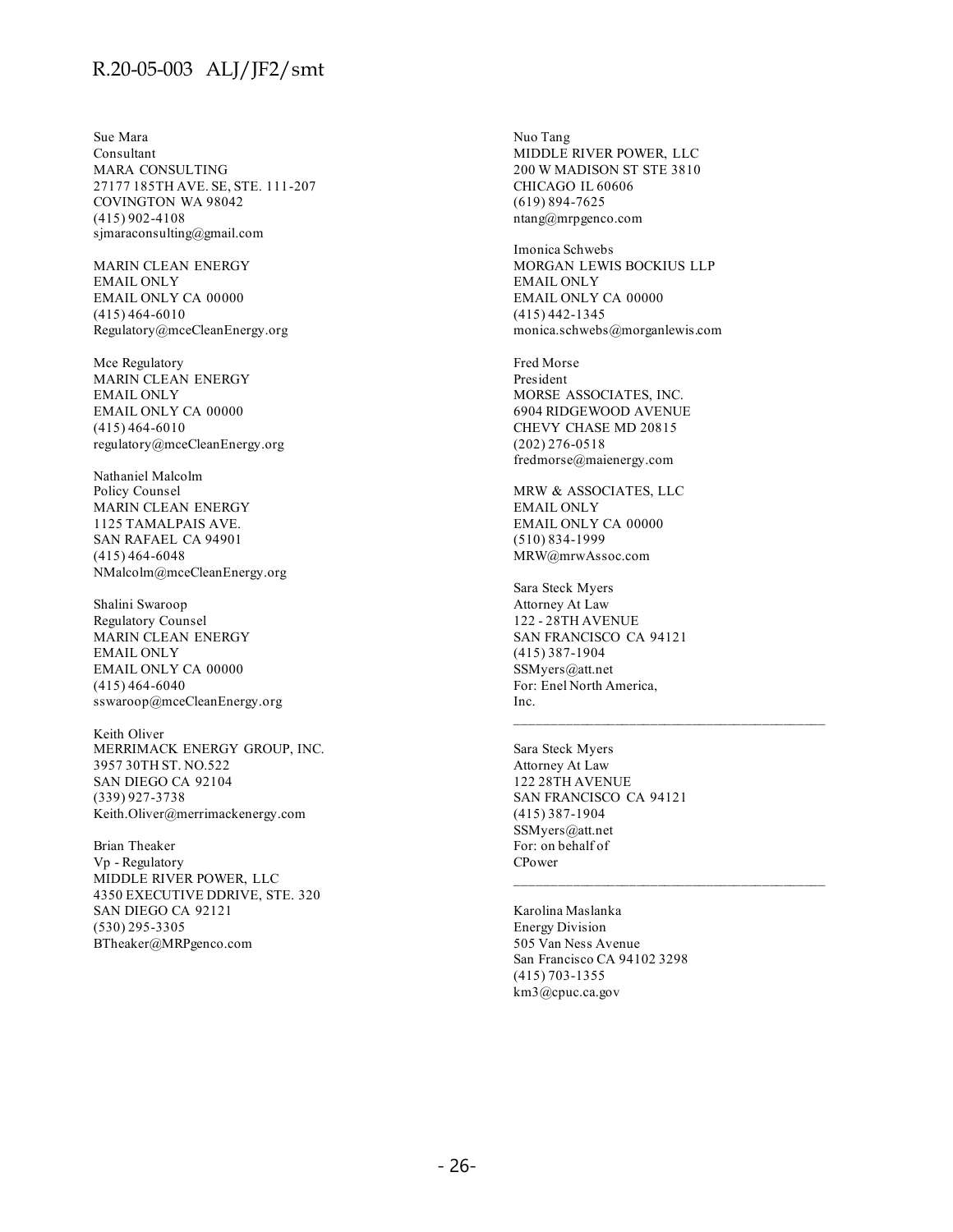James McGarry Energy Division 505 Van Ness Avenue San Francisco CA 94102 3298 (415) 703-2804 jmy@cpuc.ca.gov

Melinda Marquis NATIONAL RENEWABLE ENERGY LABORATORY 19001 W 119TH AVE. ARVADA CO 80007 (303) 949-9252 melinda.marquis@nrel.gov

Alex Jackson Senior Attorney NATURAL RESOURCES DEFENSE COUNCIL 111 SUTTER STREET, 20TH FLOOR SAN FRANCISCO CA 94104 (415) 875-6118 ajackson@nrdc.org

Julia De Lamare Clean Energy Advocate NATURAL RESOURCES DEFENSE COUNCIL 111 SUTTER ST., 21ST FL. SAN FRANCISCO CA 94104 (415) 875-6100 JDeLamare@nrdc.org

David Bobzien Dir NEVADE GOVERNOR'S OFFICE OF ENERGY EMAIL ONLY EMAIL ONLY NV 00000 (775) 687-7180 DBobzien@Energy.nv.gov

Scott Tomashefsky Mgr - Regulatory NORTHERN CALIFORNIA POWER AGENCY 651 COMMERCE DRIVE ROSEVILLE CA 95678-6420 (916) 781-4291 scott.tomashefsky@ncpa.com

Nick Pappas NP ENERGY LLC EMAIL ONLY EMAIL ONLY CA 00000 (925) 262-3111 service@npenergyca.com

Kyle Navis Public Advocates Office 505 Van Ness Avenue San Francisco CA 94102 3298 (415) 703-2840 knv@cpuc.ca.gov

Rosanne O'Hara Executive Division RM. 5039 505 Van Ness Avenue San Francisco CA 94102 3298 (415) 703-2386 ro4@cpuc.ca.gov

Anthony J. Walsh Deputy Attorney General OFFICE OF THE ATTORNEY GENERAL 100 N. CARSON STREET CARSON CITY NV 89701 (775) 684-1213 AJWalsh@ag.nv.gov

Brian Kooiman Analyst OHM CONNECT, INC. 610 16TH STREET, SUITE M20 OAKLAND CA 94612 (415) 737-5664 Brian@ohmConnect.com

Maria Belenky Mgr. - Market Development OHMCONNECT, INC. 350 TOWNSEND ST, SUITE 424 SAN FRANCISCO CA 94107 (415) 894-0750 Maria@OhmConnect.com

Bob Ramirez OPINION DYNAMICS EMAIL ONLY EMAIL ONLY CA 00000 bramirez@opiniondynamics.com

Helena Oh Public Advocates Office 505 Van Ness Avenue San Francisco CA 94102 3298 (415) 703-1800 ho1@cpuc.ca.gov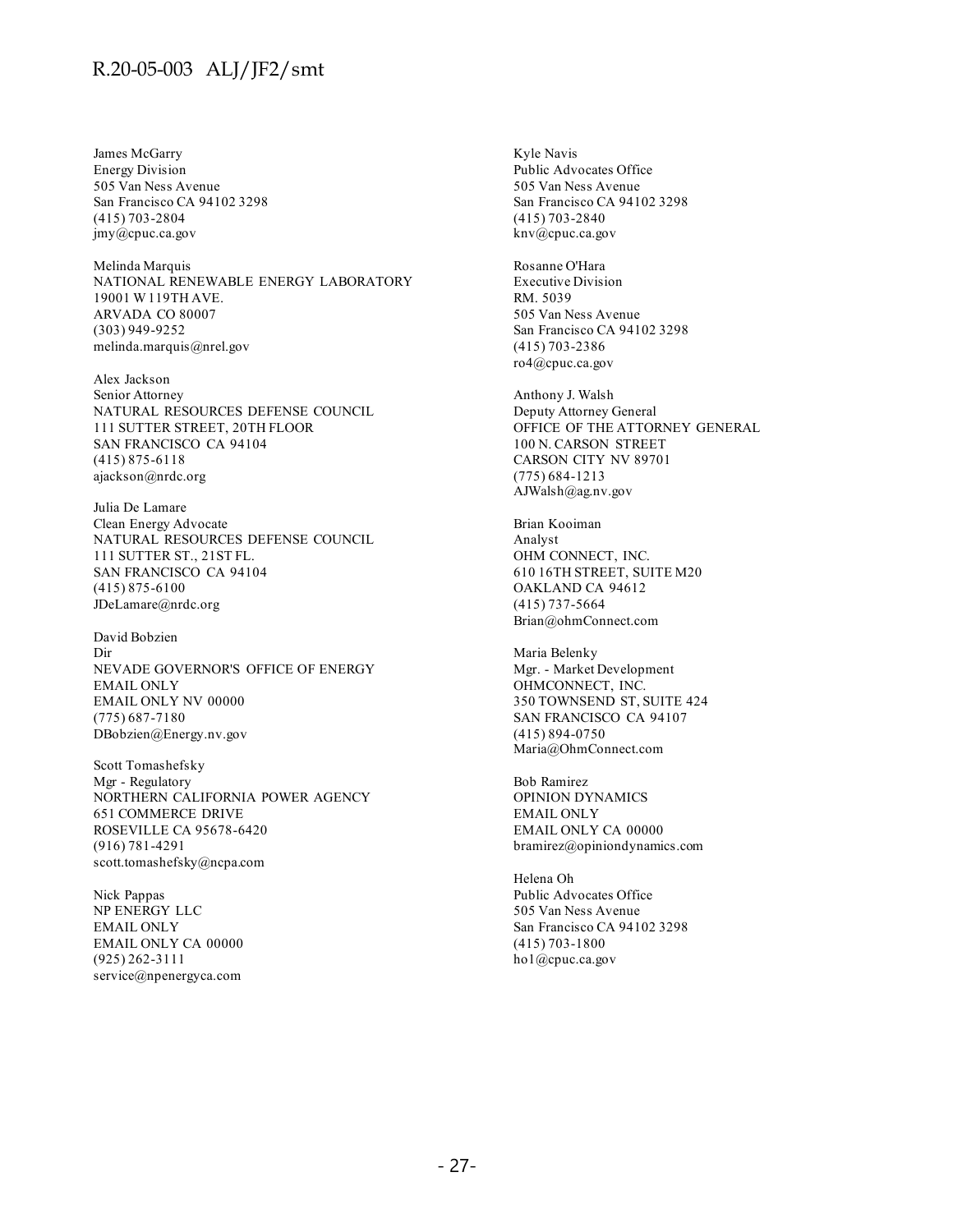Jason Ortego Energy Division 505 Van Ness Avenue San Francisco CA 94102 3298 (415) 703-4773 jo4@cpuc.ca.gov

Stephen Keehn PACIFIC ENERGY ADVISORS, INC 1839 IRON POINT RD., SUITE 120 FOLSOM CA 95630 (916) 936-1274 steve@pacificea.com

Josephine Wu PACIFIC GAS & ELECTRIC COMPANY 77 BEALE STREET, MC 23A, RM 2364 SAN FRANCISCO CA 94105 (415) 973-3414 josephine.wu@pge.com

Liam Pitman PACIFIC GAS AND ELECTRIC EMAIL ONLY EMAIL ONLY CA 00000 LJPN@pge.com

Case Coordination PACIFIC GAS AND ELECTRIC COMPANY EMAIL ONLY EMAIL ONLY CA 00000 (415) 973-2776 regrelcpuccases@pge.com

Daniel Hashimi Attorney, Law Department PACIFIC GAS AND ELECTRIC COMPANY 77 BEALE STREET, B30A SAN FRANCISCO CA 94105 (818) 388-1711 Daniel.hashimi@pge.com

David Matusiak PACIFIC GAS AND ELECTRIC COMPANY EMAIL ONLY EMAIL ONLY CA 00000 D31k@pge.com

Dwight Ockert PACIFIC GAS AND ELECTRIC COMPANY 77 BEALE STREET, RM. 2388B SAN FRANCISCO CA 94105 (415) 973-2176 DXOY@pge.com

Greg Rybka PACIFIC GAS AND ELECTRIC COMPANY 77 BEALE STREET SAN FRANCISCO CA 94105 (415) 973-3861 greg.rybka@pge.com

Igor Grinberg Case Manager PACIFIC GAS AND ELECTRIC COMPANY REGULATORY AFFAIRS 77 BEALE STREET, B23C SAN FRANCISCO CA 94105 (415) 973-8580 Igor.Grinberg@pge.com

Maggie Alexander PACIFIC GAS AND ELECTRIC COMPANY 77 BEALE STREET SAN FRANCISCO CA 94105 (207) 229-4726 mkah@pge.com

Rhett Kikuyama Portfolio Mgt - Policy & Procurement PACIFIC GAS AND ELECTRIC COMPANY 77 BEALE STREET, 2503H SAN FRANCISCO CA 94105 (415) 973-2864 R2K3@pge.com

Thomas Jarman Regulatory Case Mgr. PACIFIC GAS AND ELECTRIC COMPANY EMAIL ONLY EMAIL ONLY CA 00000 (415) 973-7157 TAJ8@pge.com

Jessica Zahnow PACIFICORP 825 NE MULTNOMAH, SUITE 2000 PORTLAND OR 97232 (503) 813-6052 Jessica.Zahnow@PacifiCorp.com

Pooja Kishore PACIFICORP EMAIL ONLY EMAIL ONLY OR 00000 Pooja.Kishore@PacifiCorp.com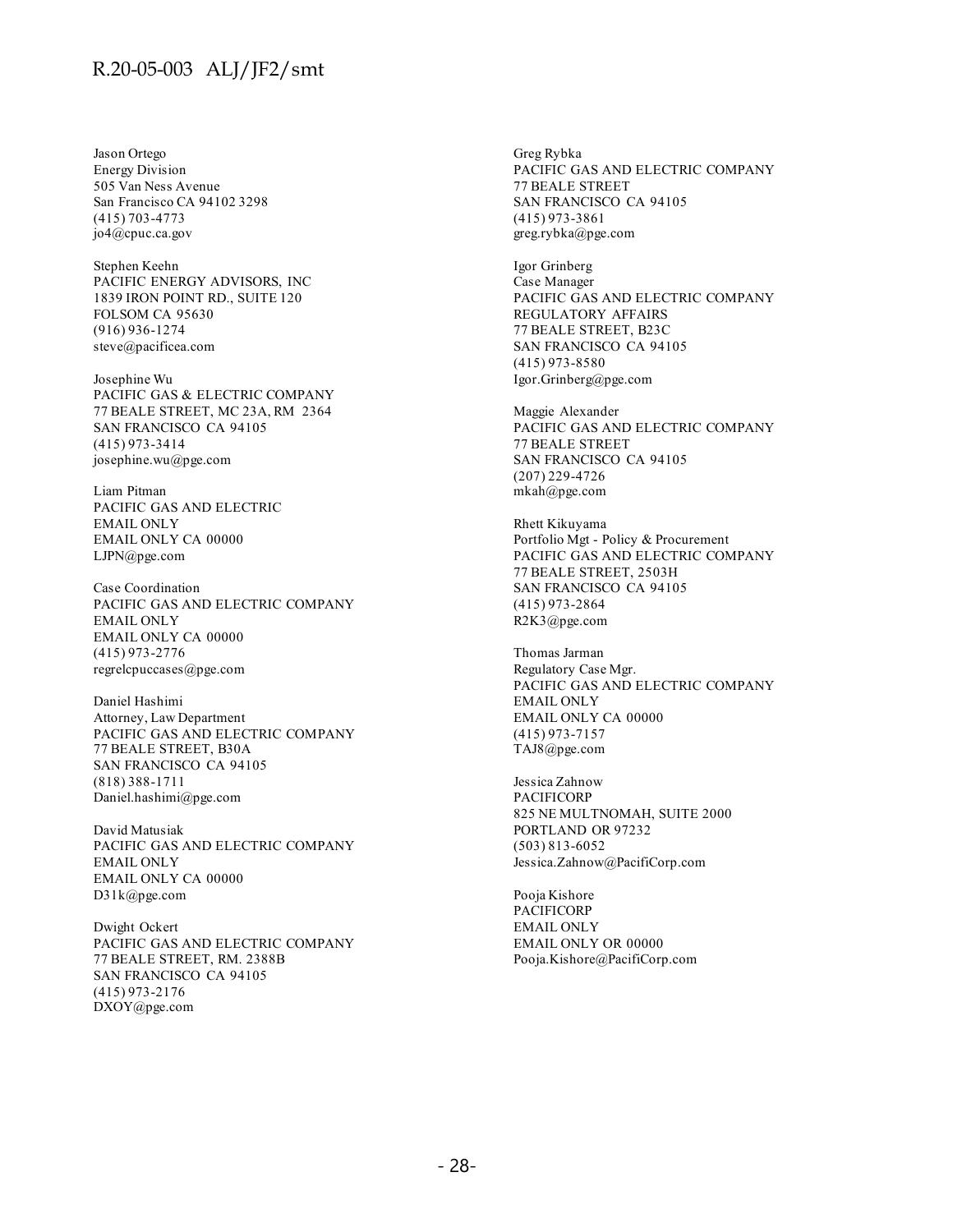Doug Karpa Sr Analyst - Regulatory PENINSULA CLEAN ENERGY 2075 WOODSIDE ROAD REDWOOD CITY CA 94061 (650) 771-9093 DKarpa@PeninsulaCleanEnergy.com

Regulatory Compliance Dept PENINSULA CLEAN ENERGY 2075 WOODSIDE ROAD REDWOOD CITY CA 94061 compliance@peninsulacleanenergy.com

Sara Maatta PENINSULA CLEAN ENERGY 2075 WOODSIDE RD REDWOOD CITY CA 94061 (650) 918-6500 smaatta@peninsulacleanenergy.com

Siobhan Doherty Analyst PENINSULA CLEAN ENERGY EMAIL ONLY EMAIL ONLY CA 00000 (650) 817-7076 SDoherty@PeninsulaCleanEnergy.com

Joseph F. Wiedman Dir - Regulatory & Legislative Affairs PENINSULA CLEAN ENERGY AUTHORITY 2075 WOODSIDE ROAD REDWOOD CITY CA 94061 (650) 265-0083 JWiedman@PeninsulaCleanEnergy.com

Greg Lamberg PETERSON POWER SYSTEMS, INC. 2828 TEAGARDEN STREET SAN LEANDRO CA 94577 (510) 292-3151 GALamberg@PetersonPower.com

Colby Bermel POLITICO 925 L STREET STE 150 SACRAMENTO CA 95814 (617) 512-8883 cbermel@politico.com

Mike Benn, J.D., B.Asc. POWEREX CORP. 1300 - 666 BURRARD STREET VANCOUVER BC V6C 2X8 CANADA Mike.Benn@Powerex.com

Salil Pradhan EMAIL ONLY EMAIL ONLY CA 00000 (513) 384-4256 uspradhan@yahoo.com

Audra T. C. Hartmann PUBLIC POLICY ADVOCATES, LLC 1015 K STREET, SUITE 200 SACRAMENTO CA 95814 (916) 549-6058 Audra@ppallc.com

Kaj Peterson Public Advocates Office 505 Van Ness Avenue San Francisco CA 94102 3298 (415) 703-2771 kjp@cpuc.ca.gov

James Ross RCS, INC. EMAIL ONLY EMAIL ONLY CA 00000 (636) 530-9544 JimRoss@r-c-s-inc.com For: Cogeneration Association of California (CAC)

Aisha Cissna Mgr - Regulatory REDWOOD COAST ENERGY AUTHORITY 633 THIRD STREET EUREKA CA 95501 (707) 269-1700 ACissna@RedwoodEnergy.org

 $\mathcal{L}_\text{max}$  and the contract of the contract of the contract of the contract of the contract of the contract of the contract of the contract of the contract of the contract of the contract of the contract of the contrac

Ellen Wolfe RESERO CONSULTING 9289 SHADOW BROOK PLACE GRANITE BAY CA 95746 (916) 791-4533 EWolfe@Resero.com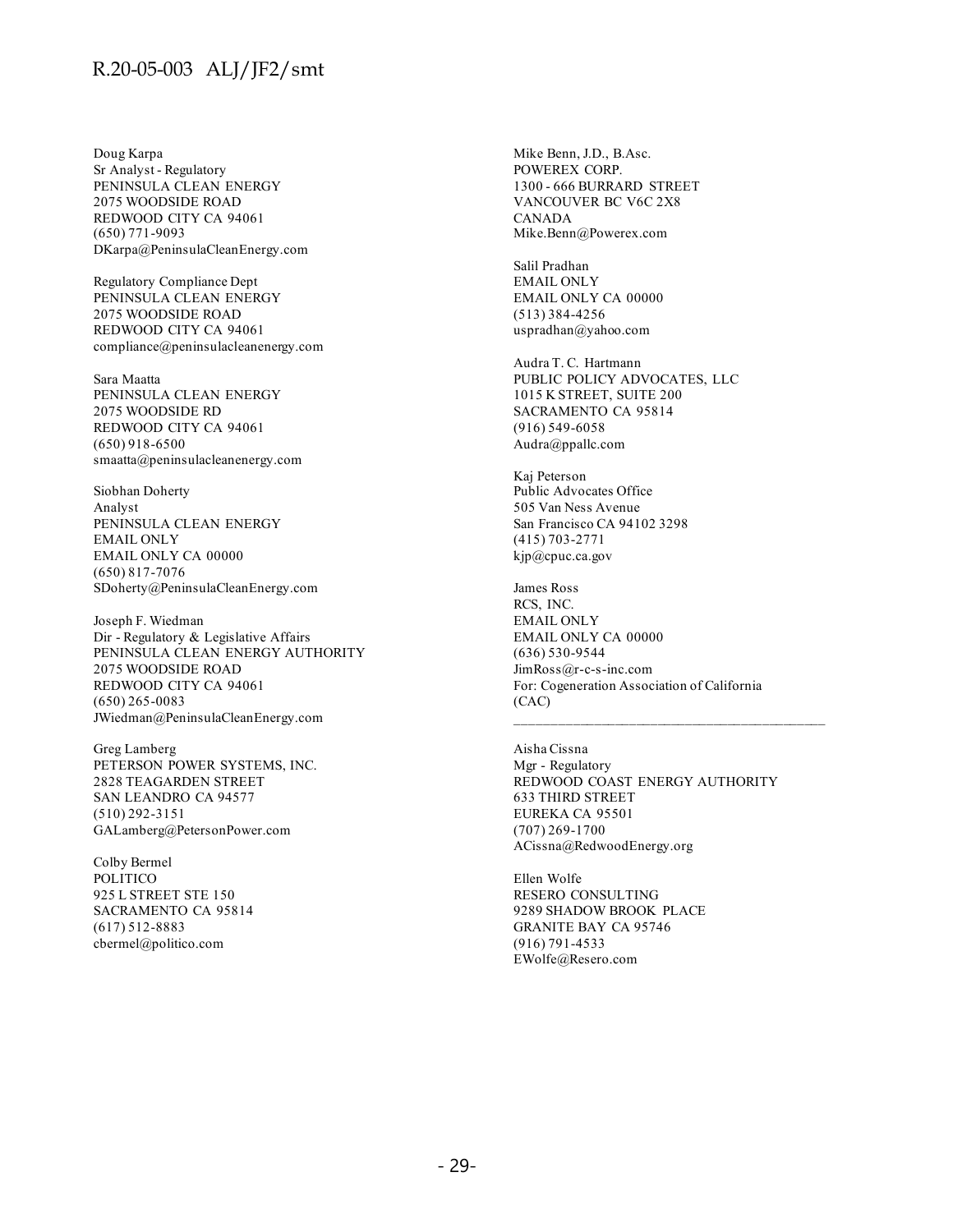Neil Raffan Energy Division 505 Van Ness Avenue San Francisco CA 94102 3298 (415) 703-2013 nr2@cpuc.ca.gov

Lauren Reiser Energy Division 505 Van Ness Avenue San Francisco CA 94102 3298 (415) 703-2152 lr4@cpuc.ca.gov

Dennis Peters Gov'T Affairs Rep. SACRAMENTO MUNICIPAL UTILITY DISTRICT 6201 S STREET, MS B404 SACRAMENTO CA 95817 (916) 732-5038 Dennis.Peters@smud.org

Marissa O'Connor Sr. Attorney SACRAMENTO MUNICIPAL UTILITY DISTRICT 6301 S STREET, MS B406 SACRAMENTO CA 95817 (916) 732-5011 Marissa.OConnor@smud.org

Martha Helak Gov'T Affairs Rep. - Regulatory SACRAMENTO MUNICIPAL UTILITY DISTRICT 6201 S STREET, MS B404 SACRAMENTO CA 95817 (916) 732-5701 Martha.Helak@smud.org

Olof Bystrom Mgr - Resource Strategy SACRAMENTO MUNICIPAL UTILITY DISTRICT 6201 S STREET, MS A311 SACRAMENTO CA 95812 (916) 732-6951 Olof.Bystrom@smud.org

Dan Sakura SAKURA CONSERVATION STRATEGIES 3202 LELAND ST. CHEVY CHASE MD 20815 (202) 309-1497 SakuraConservationStrategies@gmail.com For: Friends of Minidoka

Central Files SAN DIEGO GAS & ELECTRIC COMPANY 8330 CENTURY PARK CT, CP31-E SAN DIEGO CA 92123-1530 (858) 654-1240 CentralFiles@SempraUtilities.com

Kathy Peniche Case Mgr - Regulatory SAN DIEGO GAS & ELECTRIC COMPANY EMAIL ONLY EMAIL ONLY CA 00000 (858) 654-6471 KPeniche@sdge.com

Jeff De Turi SAN DIEGO GAS AND ELECTRIC EMAIL ONLY EMAIL ONLY CA 00000 (858) 650-6153 jdeturi@sdge.com

Josh Chasse SAN DIEGO GAS AND ELECTRIC EMAIL ONLY EMAIL ONLY CA 00000 JChasse@sdge.com

Leah Watts SAN DIEGO GAS AND ELECTRIC EMAIL ONLY EMAIL ONLY CA 00000 LWatts1@sdgecontractor.com

Alyssa Krag-Arnold Specialist - Regulatory SAN FRANCISCO PUBLIC UTILITIES COMMISSIO 525 GOLDEN GATE AVENUE, 7TH FL. SAN FRANCISCO CA 94102 (408) 891-7495 AKragArnold@SFWater.org

Barbara Hale Assistant General Manager, Power SAN FRANCISCO PUC 525 GOLDEN GATE AVE, 13TH FLOOR SAN FRANCISCO CA 94102 powerregulatory@sfwater.org

Cara Koepf Sr. Specialist Ii - Regulatory SAN JOSE CLEAN ENERGY 200 EAST SANTA CLARA STREET, 14TH FL SAN JOSE CA 95113 (408) 535-4999 Cara.Koepf@SanJoseCa.gov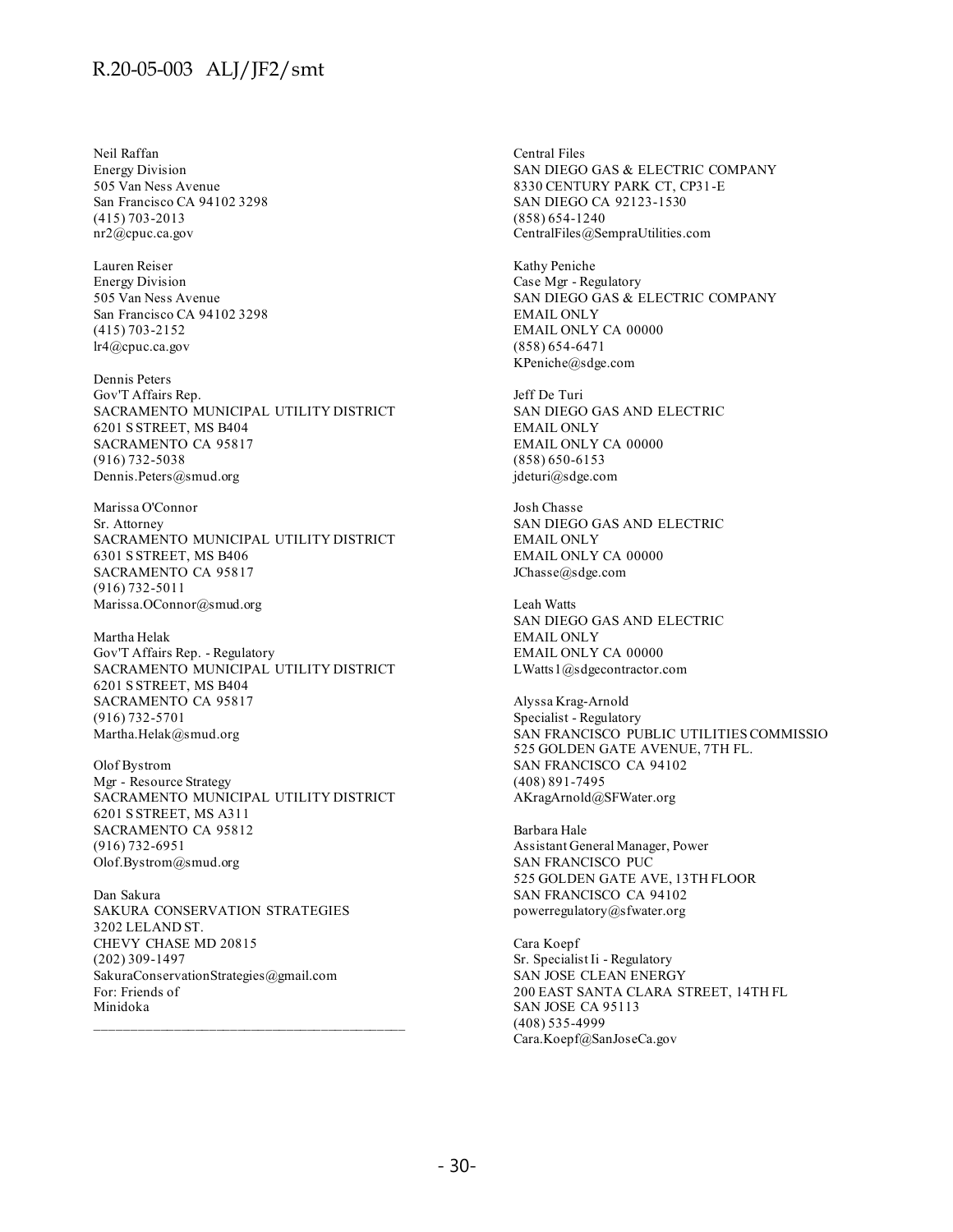Taylor Knecht SAN JOSE CLEAN ENERGY 200 EAST SANTA CLARA STREET, 14TH FLOOR SAN JOSE CA 95113 Taylor.knecht@sanjoseca.gov

Phillip Muller President SCD ENERGY SOLUTIONS 436 NOVA ALBION WAY SAN RAFAEL CA 94903 (415) 479-1710 PhilM@SCDenergy.com

Firas Abu-Sneneh SF PUBLIC UTILITIES COMMISSION 525 GOLDEN GATE AVE SAN FRANCISCO CA 94102 (415) 554-3289 fabusneneh@sfwater.org

Jasleen Pannu SFPUC  $\hat{a}\in$ " CLEANPOWERSF 544 GOLDEN GATE AVENUE SAN FRANCISCO CA 94102 jpannu@sfwater.org

Mallory Albright SFPUC/CLEANPOWERSF 545 GOLDEN GATE AVENUE SAN FRANCISCO CA 94102 (415) 934-5716 malbright@sfwater.org

Christa Lim Mgr - Regulatory SHELL ENERGY SOLUTIONS 4445 EASTGATE MALL, STE. 100 SAN DIEGO CA 92121 (858) 241-4107 Christa.Lim@shell.com For: Shell Energy Solutions dba Shell Energy North America (US), L.P.

Ian D. White SHELL ENERGY SOLUTIONS 601 WEST FIRST AVENUE, SUITE 1700 SPOKANE WA 99201 (509) 688-6116 ian.D.White@shell.com

Thomas W. Solomon Attorney At Law SHEPPARD MULLIN RICHTER & HAMPTON LLP FOUR EMBARCADERO CENTER, 17TH FLOOR SAN FRANCISCO CA 94111 (415) 774-3166 TSolomon@sheppardmullin.com

Orran Balagopalan SHUTE MIHALY & WEINBERGER LLP 396 HAYES STREET SAN FRANCISCO CA 94102 (415) 552-7272 obalagopalan@smwlaw.com

Ellison Folk Attorney SHUTE, MIHALY & WEINBERGER LLP 396 HAYES STREET SAN FRANCISCO CA 94102 (415) 552-7272 Folk@SMWlaw.com

Maren Wenzel Power Resources Planner SILICON VALLEY CLEAN ENERGY EMAIL ONLY EMAIL ONLY CA 00000 (408) 716-4745 maren.wenzel@svcleanenergy.org

Melicia Charles Dir - Regulatory SILICON VALLEY CLEAN ENERGY 333 W. EL CAMINO REAL, SUITE 330 SUNNYVALE CA 94087 (408) 721-5301 X1003 Melicia.Charles@SVCleanEnergy.org

Oren Weiner Power Resources Manager SILICON VALLEY CLEAN ENERGY EMAIL ONLY EMAIL ONLY CA 00000 Oren.Weiner@SVCleanEnergy.org

Monica Padilla SILICON VALLEY CLEAN ENERGY (SVCE) 333 W. EL CAMINO REAL, SUITE 330 SUNNYVALE CA 94087 monica.padilla@svcleanenergy.org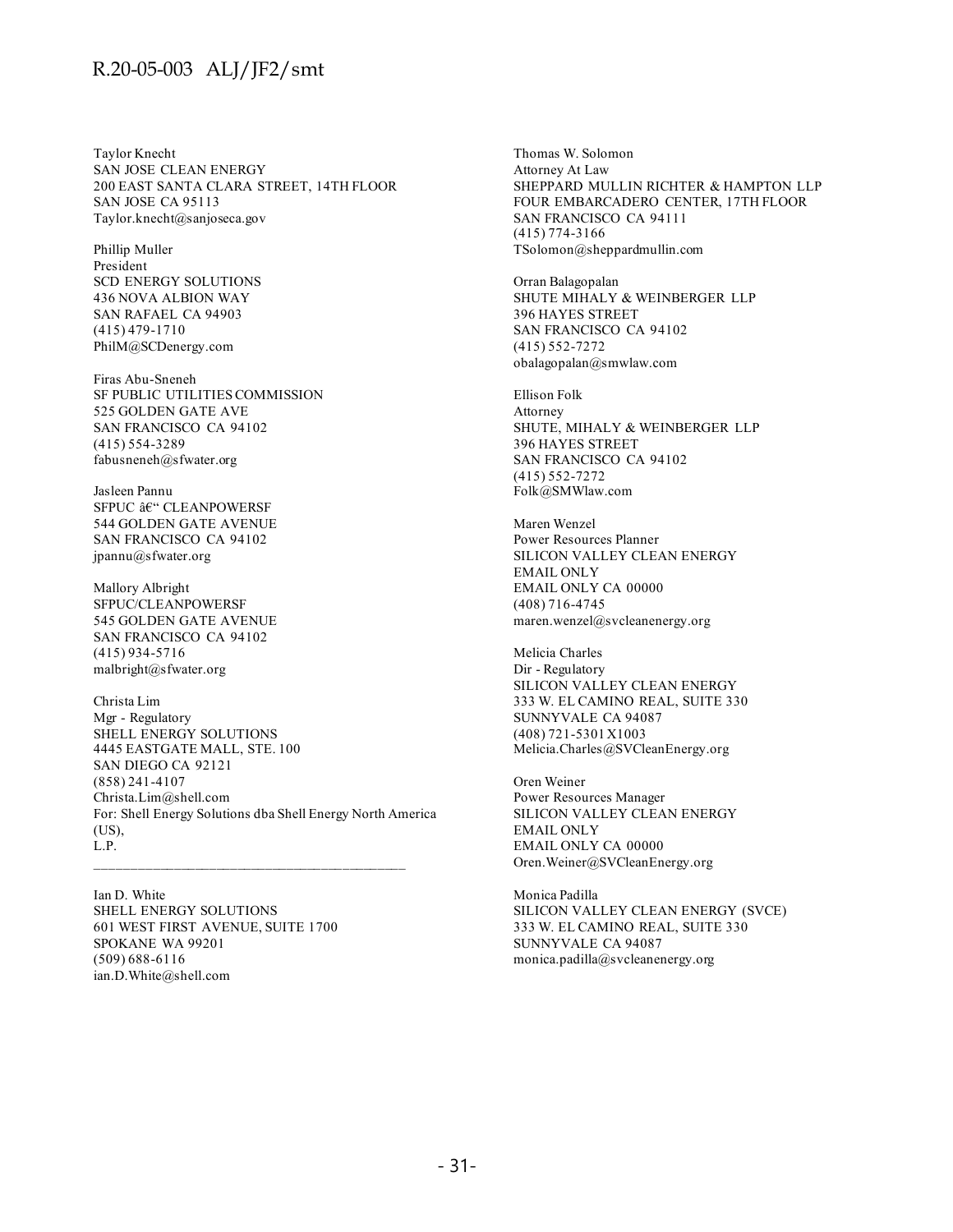James Birkelund President SMALL BUSINESS UTILITY ADVOCATES 548 MARKET ST., STE. 11200 SAN FRANCISCO CA 94104 (415) 602-6223 James@UtilityAdvocates.org

Angie Hartmann Principal SMITH, WATTS & HARTMANN 925 L STREET, SUITE 220 SACRAMENTO CA 95814 (916) 446-5508 ahartmann@swmconsult.com

Rick Umoff Counsel & Sr. Dir - Regulatory SOLAR ENERGY INDUSTRIES ASSOCIATION EMAIL ONLY EMAIL ONLY CA 00000 (202) 603-0883 RUmoff@seia.org

Carole Hakstian SONOMA CLEAN POWER AUTHORITY 50 SANTA ROSA AVE, 4TH FLOOR SANTA ROSA CA 95404 (802) 324-7474 chakstian@sonomacleanpower.org

Kathy Wong Sr. Advisor SOUTHERN CALFORNIA EDISON COMPANY 8631 RUSH STREET ROSEMEAD CA 91770 (626) 302-2327 Kathy.Wong@sce.com

Case Administration SOUTHERN CALIFORNIA EDISON COMPANY 8631 RUSH STREET ROSEMEAD CA 91770 Case.Admin@sce.com

Jenifer Hedrick Sr. Advisor SOUTHERN CALIFORNIA EDISON COMPANY 8631 RUSH STREET – GO 4 ROSEMEAD CA 91770 Jenifer.Hedrick@sce.com

Paul Klapka Sr. Advisor SOUTHERN CALIFORNIA EDISON COMPANY 8631 RUSH STREET – GO 4 ROSEMEAD CA 91770 Paul.Klapka@sce.com

Corinne Sierzant Case Mgr - Regulatory SOUTHERN CALIFORNIA GAS COMPANY 555 W. 5TH STREET, GT14D6 LOS ANGELES CA 90013 (213) 244-5354 CSierzant@SoCalGas.com

Edith Moreno Regulatory Affairs SOUTHERN CALIFORNIA GAS COMPANY 601 VAN NESS AVENUE SUITE 2090 SAN FRANCISCO CA 94102 (213) 244-8263 EMoreno5@SoCalGas.com

Rachel Wilson SYNAPSE ENERGY ECONOMIS, INC. 485 MASSACHUSETTS AVE., 2ND FLOOR CAMBRIDGE MA 02129 (617) 453-7044 rwilson@synapse-energy.com For: The Utility Reform Network

Robert Fagan SYNAPSE-ENERGY 485 MASSACHUSETTS AVENUE, SUITE 3 CAMBRIDGE MA 02139 (617) 453-7040 rfagan@synapse-energy.com For: The Utility Reform Network

 $\mathcal{L}_\text{max}$  and the contract of the contract of the contract of the contract of the contract of the contract of the contract of the contract of the contract of the contract of the contract of the contract of the contrac

Yuliya Shmidt Executive Division RM. 4209 505 Van Ness Avenue San Francisco CA 94102 3298 (415) 703-2719 ys2@cpuc.ca.gov

Sean A. Simon Executive Division RM. 5201 505 Van Ness Avenue San Francisco CA 94102 3298 (415) 703-3791 svn@cpuc.ca.gov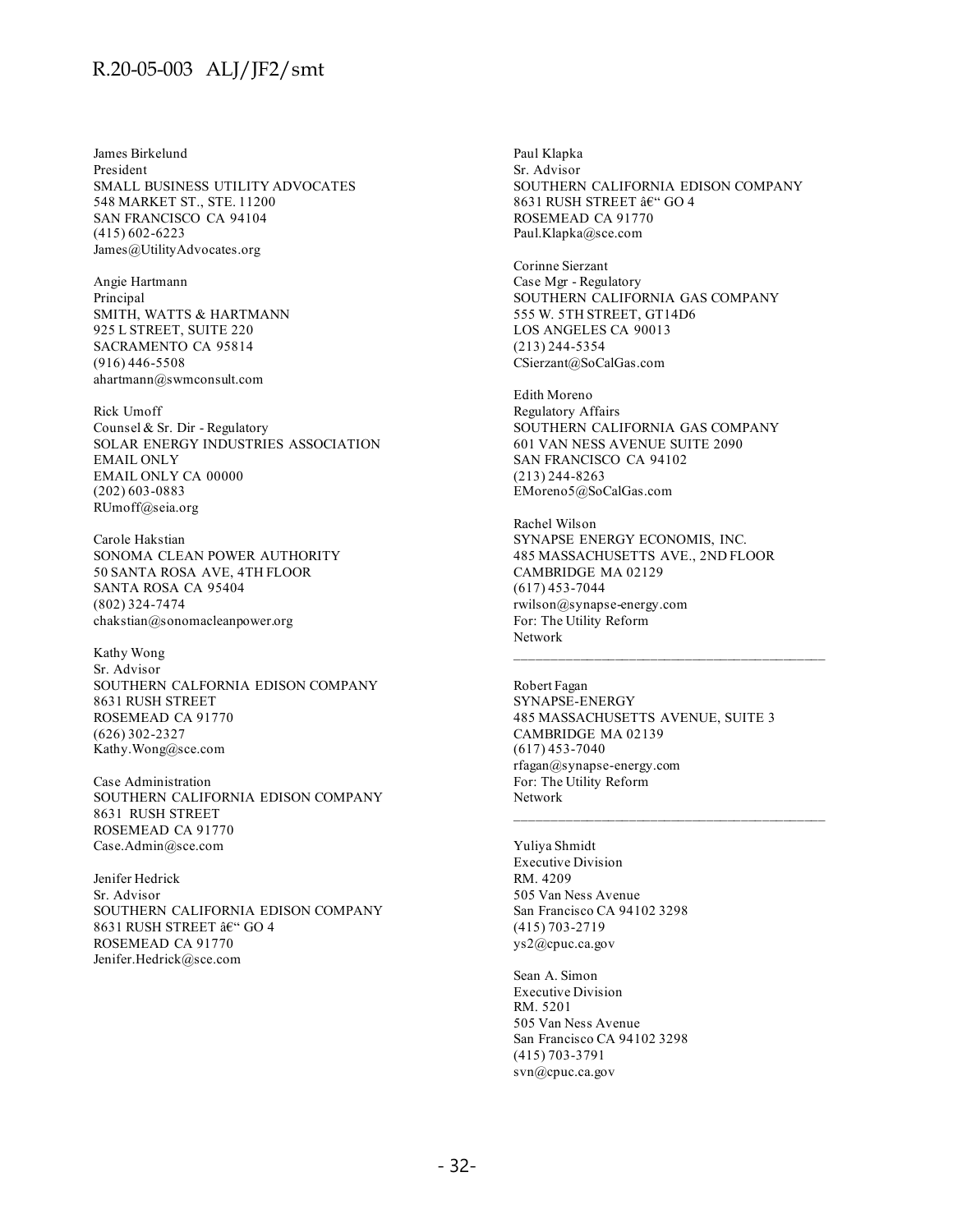Amanda Singh Executive Division 505 Van Ness Avenue San Francisco CA 94102 3298 (415) 703-2452 asi@cpuc.ca.gov

Lorraine Paskett Vp - External Affairs Calif. THE AES CORPORATION 690 N STUDEBAKER ROAD LONG BEACH CA 90803 (562) 588-1824 Lorraine.Paskett@AES.com For: AES North America Development, LLC

Julia Severson THE PROTECT OUR COMMUNITIES FOUNDATION 4452 PARK BLVD, UNIT 309 SAN DIEGO CA 92116 (619) 693-4788 julia@protectourcommunities.org

Bonnie S. Blair Attorney At Law THOMPSON COBURN LLP 1909 K STREET, N.W., SUITE 600 WASHINGTON DC 20006 (202) 585-6905 BBlair@ThompsonCoburn.com For: Cities of Anaheim, Azusa, Banning, Colton, Pasadena, and Riverside, California

 $\mathcal{L}_\text{max}$  and the contract of the contract of the contract of the contract of the contract of the contract of the contract of the contract of the contract of the contract of the contract of the contract of the contrac

Rebecca L. Shelton Attorney THOMPSON COBURN LLP 1909 K STREET, N.W., STE. 600 WASHINGTON DC 20006 (202) 585-6900 RShelton@ThompsonCoburn.com For: Cities of Anaheim, Azusa, Banning, Colton, Pasadena, and Riverside, California

Eli Farrah THREE RIVERS ENERGY DEVELOPMENT LLC EMAIL ONLY EMAIL ONLY CA 00000 (301) 526-1708 Efarrah@Tred-llc.com

Chasity Hendren TOSDAL APC 845 15TH STREET, SUITE 103 SAN DIEGO CA 92101 (858) 252-6255 chasity@tosdalapc.com

Leuwam Tesfai Executive Division RM. 5137 505 Van Ness Avenue San Francisco CA 94102 3298 (415) 703-2403 lt3@cpuc.ca.gov

Adenike Adeyeye Mgr / Sr. Analyst UNION OF CONCERNED SCIENTISTS 500 12TH STREET, STE. 340 OAKLAND CA 94607 (510) 809-1565 AAdeyeye@UCSUSA.org

Kavya Balaraman Reporter UTILITY DIVE EMAIL ONLY EMAIL ONLY DC 00000 Kavya@UtilityDive.com

Cathleen Colbert Dir - Regulatory VISTA CORPORATION 325 7TH STREET NW, SUITE 520 WASHINGTON DC 20004 (412) 720-7016 Cathleen.Colbert@VistraCorp.com

Ed Smeloff Sr Dir - Grid Integration VOTE SOLAR 360 22ND STREET, SUITE 730 OAKLAND CA 94612 (707) 677-2107 Ed@VoteSolar.org

Ian Kearney Associate WESTERN ENERGY & WATER, APC 333 UNIVERSITY AVE., STE. 200 SACRAMENTO CA 95825 (916) 234-0643 IKearney@WEAWlaw.com